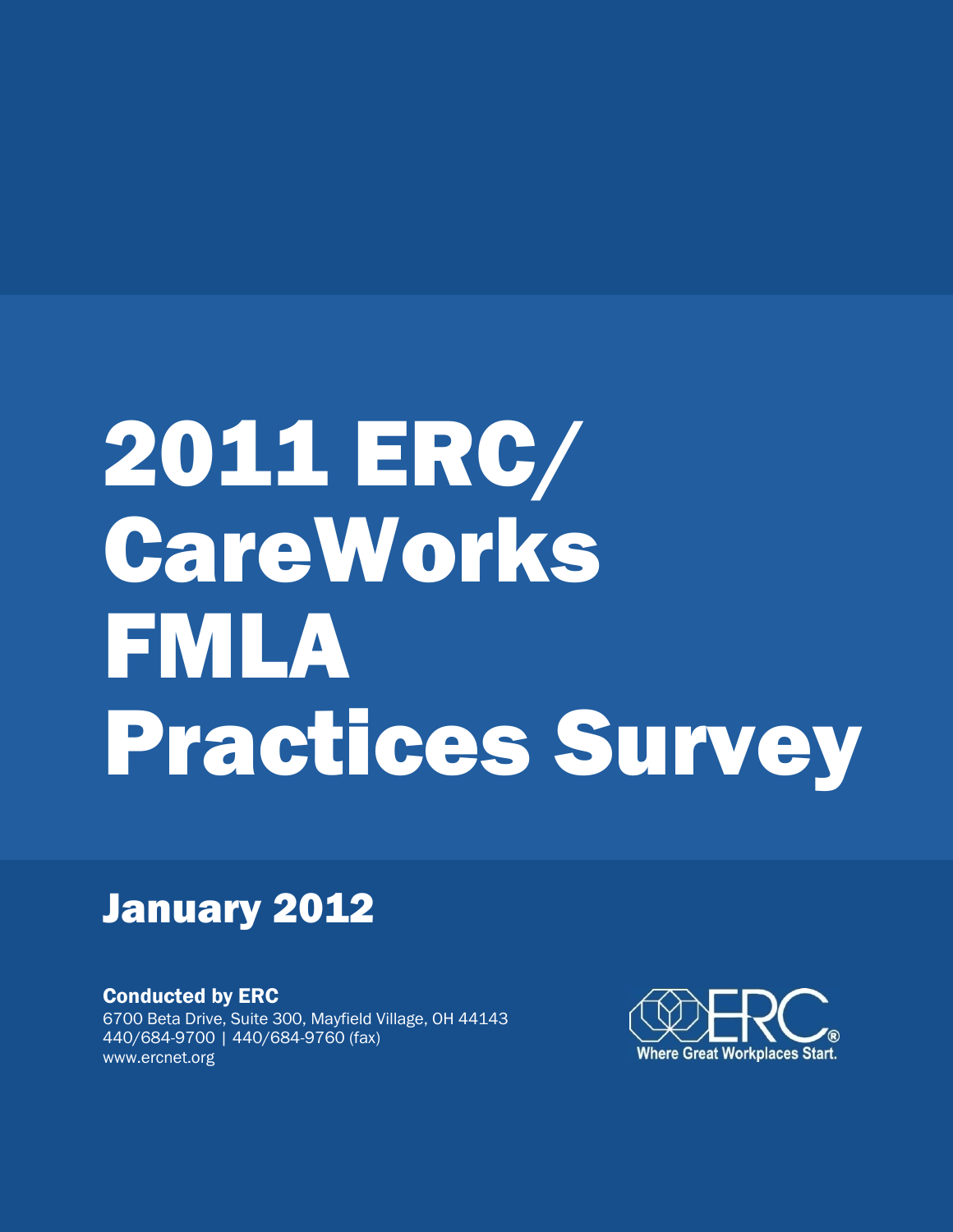# Table of Contents

| <b>Introduction &amp; Methodology</b>  | $\bf{3}$ |
|----------------------------------------|----------|
| <b>FMLA Administration</b>             | 4        |
| <b>FMLA Certification &amp; Notice</b> | 18       |
| <b>FMLA Usage</b>                      | 33       |
| <b>FMLA Challenges</b>                 | 44       |
| <b>Respondent Demographics</b>         | 50       |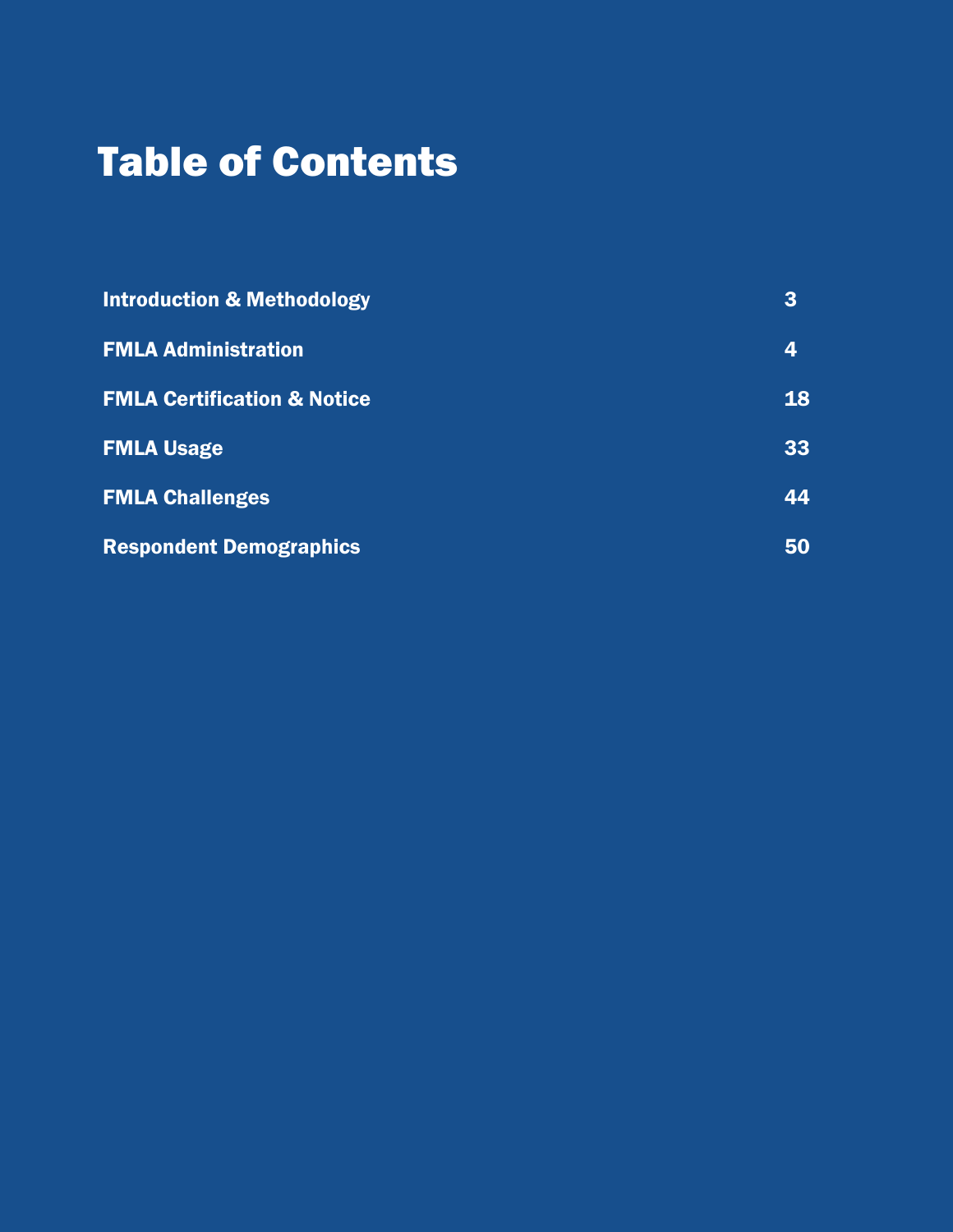## **About ERC**

ERC is Northeast Ohio's largest organization dedicated to HR and workplace programs, practices, training and consulting. ERC membership provides employers access to an incredible amount of information, expertise, and cost savings that supports the attraction, retention, and development of great employees. We also host the nationally recognized NorthCoast 99 program and sponsor the ERC Health insurance program. For more information about ERC, please visit [www.ercnet.org.](http://www.ercnet.org/)



## **About CareWorks**

CareWorks USA is one of the nations fastest growing providers of FMLA Administration and Absence Management Services. Our outcome based programs are customized to ensure your FMLA and Absence Management programs are administered according to your organization's values, philosophies and policies. We offer a streamlined, cost effective approach to ensure consistent claims handling and regulatory compliance both on a state and federal level. Through our technologically advanced software and our administrative and medical expertise, our Family Medical Leave administration services provide a comprehensive package of services for employers. For more information about CareWorks, please visit [www.careworksusa.com/fmla.](http://www.careworksusa.com/fmla)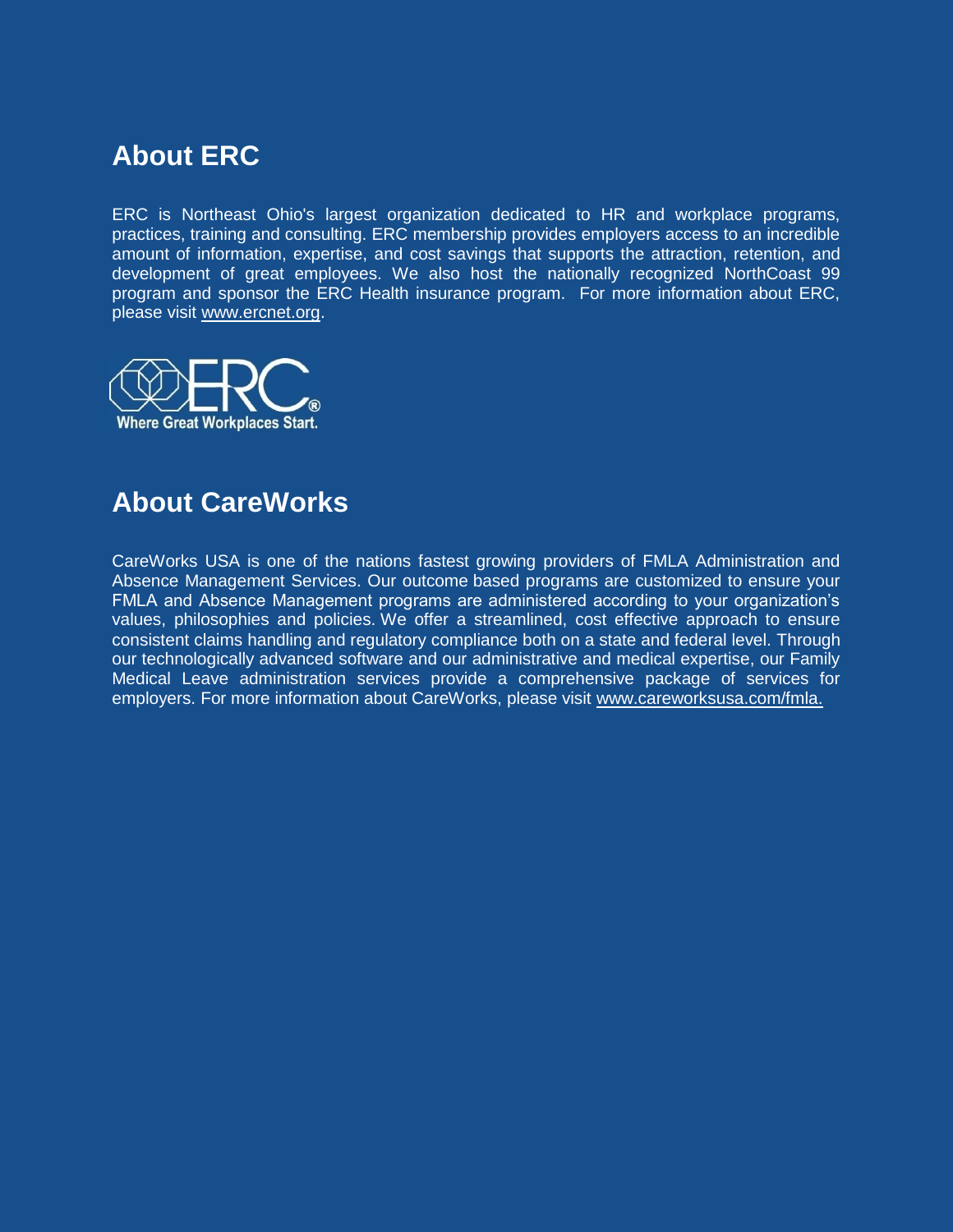## **Introduction & Methodology**

This report summarizes the results of ERC's survey of organizations in Northeast Ohio, conducted in October and November of 2011, on FMLA practices. The survey was conducted in partnership with CareWorks USA, ERC's Preferred Partner. The survey reports trends in:

- FMLA administration
- FMLA certification and notice
- FMLA usage
- FMLA challenges

All ERC members were invited to participate in the survey starting on October 26th, 2011 via email invitation and other promotions, and participated in the survey throughout the month. The survey officially closed on November 18th, 2011. In order to provide the most reliable and accurate information, data was cleaned and duplicate records were removed. Any outliers or invalid data were also eliminated, yielding a final data set of 134 participating organizations, only from Northeast Ohio. Qualitative data was coded where applicable or analyzed according to commonality or major themes, and all quantitative data was analyzed using statistical software to ensure data validity and reliability.

This report shows several frequencies and response distributions. Frequencies of data responses may not total 100% exactly in some cases due to rounding of decimals or the ability for participating organizations to select multiple response options. In some cases, breakouts are not included due to quantity of data or insufficient sample.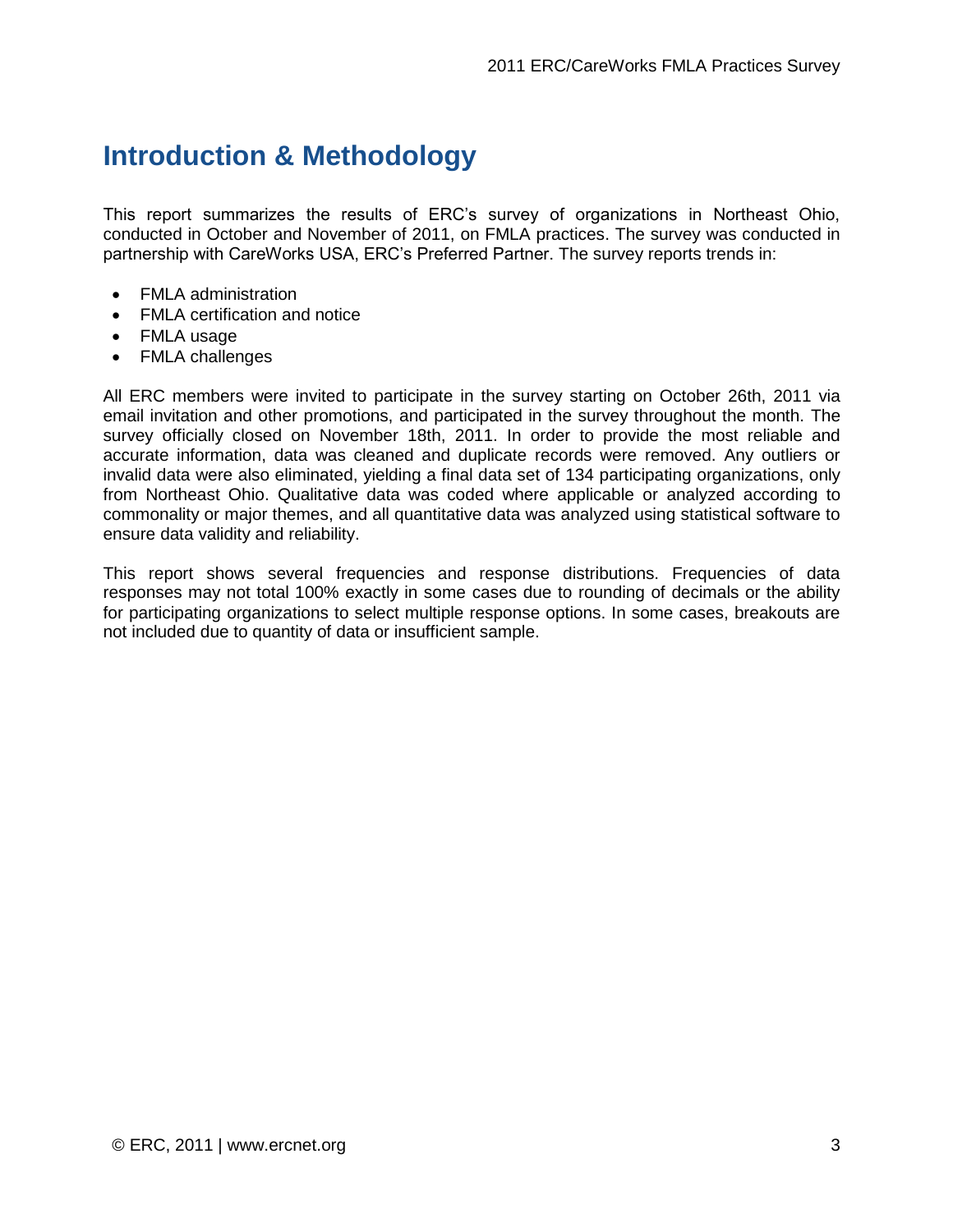## **FMLA Administration**

Most employers (87%) centralize the administration of FMLA in-house and train their supervisors and managers on FMLA (51%). Few employers outsource FMLA administration to a third party. Additionally, the most common ways that employers track FMLA is by using timesheets/attendance cards, Excel, and payroll systems. In terms of how organizations calculate FMLA, the majority of respondents (59%) use a rolling 12 month period measured backwards, however, some (34%) use a rolling 12 month period measured forward.

With regard to how benefits, paid leave, and pay are handled, most employers run FMLA concurrently with a variety of other benefits, most commonly including short term disability, workers compensation, and other paid/unpaid medical leave. Sixty-nine percent of organizations require use of paid leave (if available) when employees are on FMLA leave. In addition, 38% normally pay employees out on FMLA leave for a company holiday. Generally, most organizations say that they never or only sometimes receive complaints from employees who do not want to count their time as FMLA. For employees who don't qualify for FMLA, most employers (76%) have a leave of absence policy that employees can use.

#### **1. How does your organization administer Family and Medical Leave (FMLA)?**

|                            | In-house;<br>centralized* | In-house;<br>decentralized** | Outsourced to<br>third party |
|----------------------------|---------------------------|------------------------------|------------------------------|
| <b>All Organizations</b>   | 87%                       | 9%                           | 4%                           |
| <b>Industry</b>            |                           |                              |                              |
| Manufacturing              | 84%                       | 10%                          | 6%                           |
| Non-Manufacturing          | 91%                       | 8%                           | 2%                           |
| <b>Organizational Size</b> |                           |                              |                              |
| $1 - 100$                  | 100%                      | $0\%$                        | 0%                           |
| 101-500                    | 84%                       | 12%                          | 4%                           |
| <b>Over 500</b>            | 69%                       | 15%                          | 15%                          |

#### **Percentage of organizations that administer Family and Medical Leave (FMLA) in the following ways**

*\* = Handled at one location*

*\*\* = Handled at more than one location*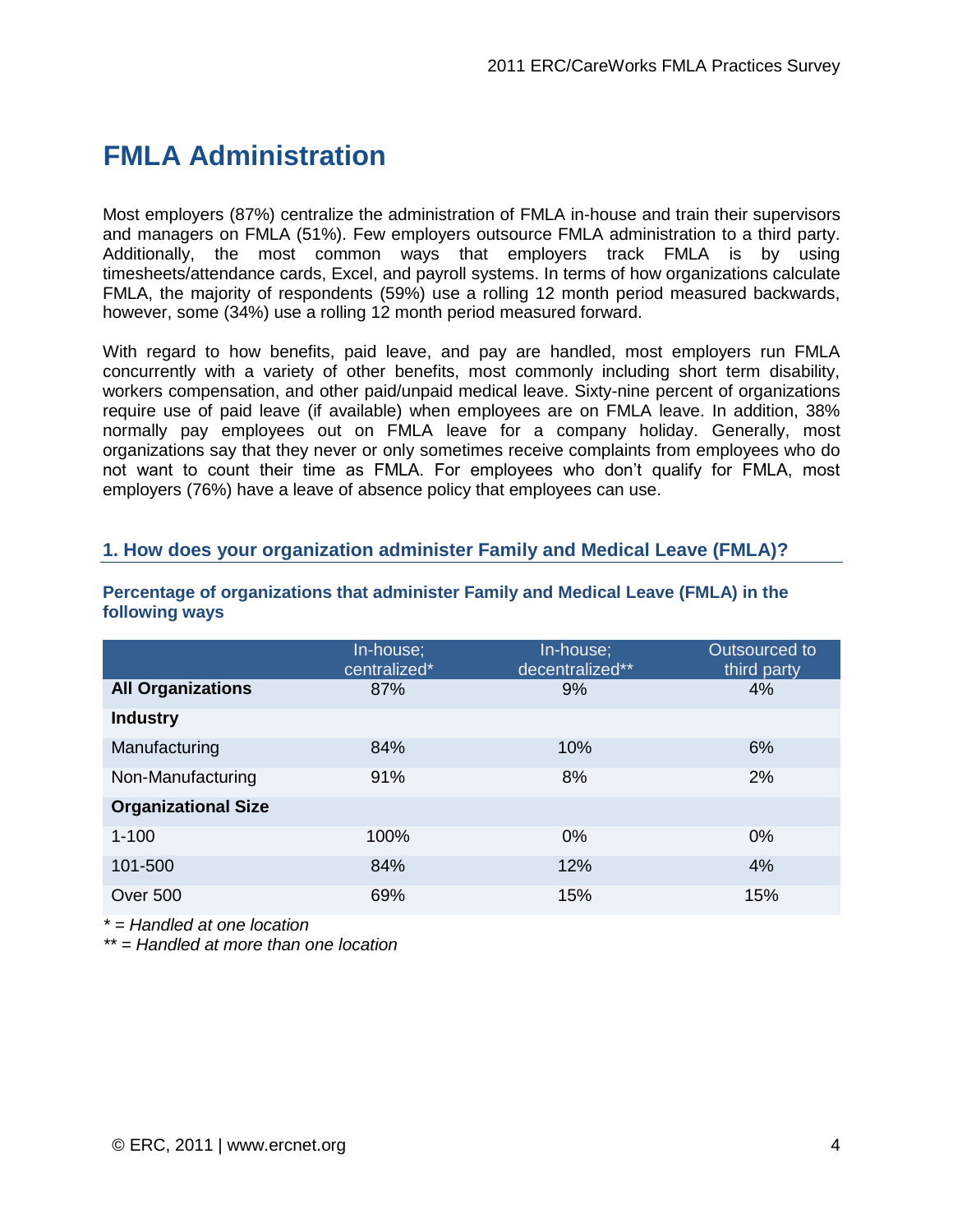#### **2. How do you track FMLA?**

#### **Percentage of organizations that track FMLA using payroll**

|                            | Percent |
|----------------------------|---------|
| <b>All Organizations</b>   | 35%     |
| <b>Industry</b>            |         |
| Manufacturing              | 27%     |
| Non-Manufacturing          | 38%     |
| <b>Organizational Size</b> |         |
| $1 - 100$                  | 45%     |
| 101-500                    | 31%     |
| Over 500                   | 15%     |

#### **Percentage of organizations that track FMLA using timesheets/attendance cards**

|                            | Percent |
|----------------------------|---------|
| <b>All Organizations</b>   | 52%     |
| <b>Industry</b>            |         |
| Manufacturing              | 56%     |
| Non-Manufacturing          | 51%     |
| <b>Organizational Size</b> |         |
| $1 - 100$                  | 61%     |
| 101-500                    | 54%     |
| Over 500                   | 46%     |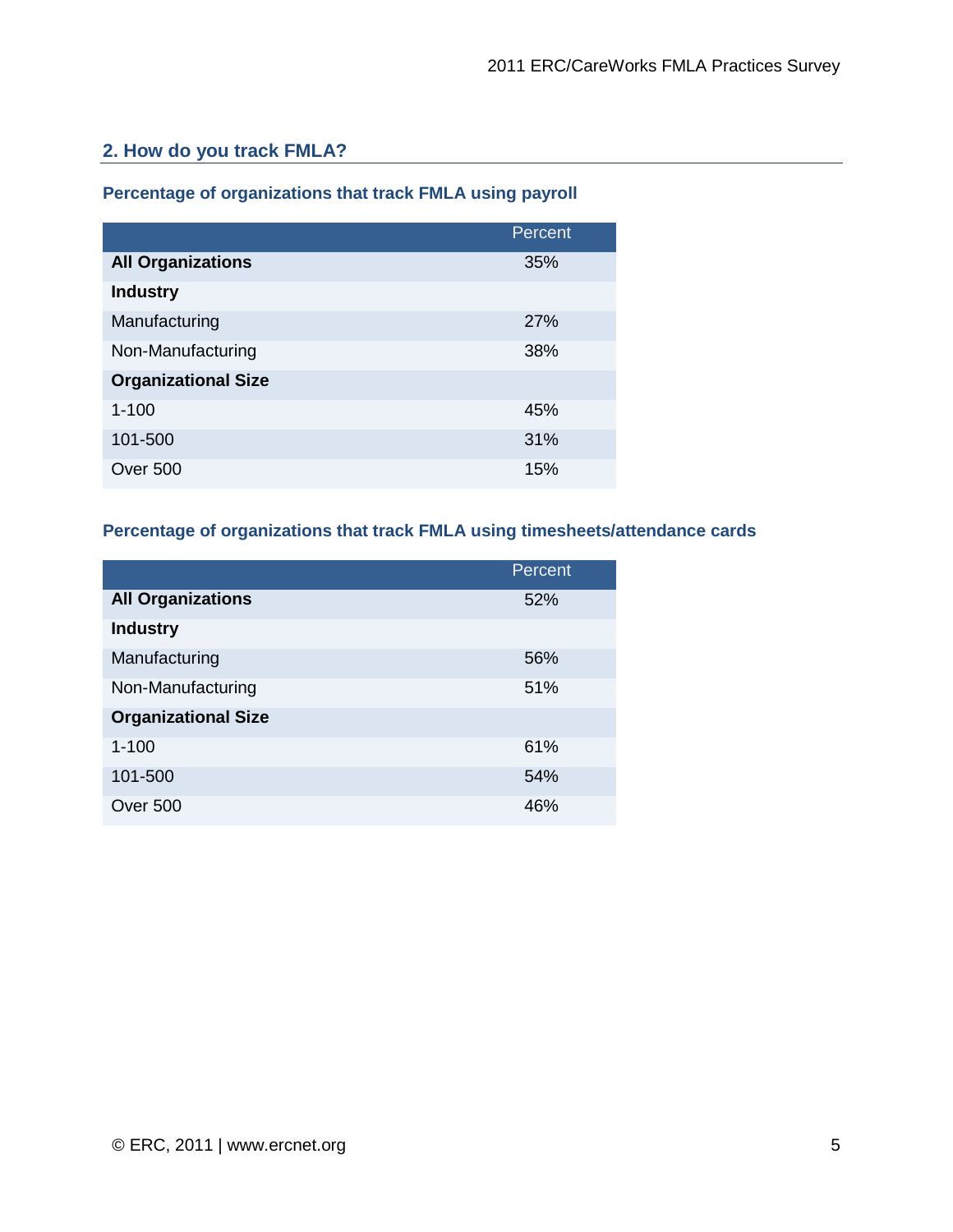#### **Percentage of organizations that track FMLA using Excel**

|                            | Percent |
|----------------------------|---------|
| <b>All Organizations</b>   | 36%     |
| <b>Industry</b>            |         |
| Manufacturing              | 35%     |
| Non-Manufacturing          | 40%     |
| <b>Organizational Size</b> |         |
| $1 - 100$                  | 52%     |
| 101-500                    | 32%     |
| Over 500                   | 23%     |

#### **Percentage of organizations that track FMLA using Access**

|                            | Percent |
|----------------------------|---------|
| <b>All Organizations</b>   | 1%      |
| <b>Industry</b>            |         |
| Manufacturing              | $0\%$   |
| Non-Manufacturing          | 0%      |
| <b>Organizational Size</b> |         |
| $1 - 100$                  | $0\%$   |
| 101-500                    | 0%      |
| Over 500                   | $0\%$   |

#### **Percentage of organizations that outsource tracking of FMLA to a third party**

|                            | Percent |
|----------------------------|---------|
| <b>All Organizations</b>   | 4%      |
| <b>Industry</b>            |         |
| Manufacturing              | 8%      |
| Non-Manufacturing          | 2%      |
| <b>Organizational Size</b> |         |
| $1 - 100$                  | 0%      |
| 101-500                    | 5%      |
| Over 500                   | 15%     |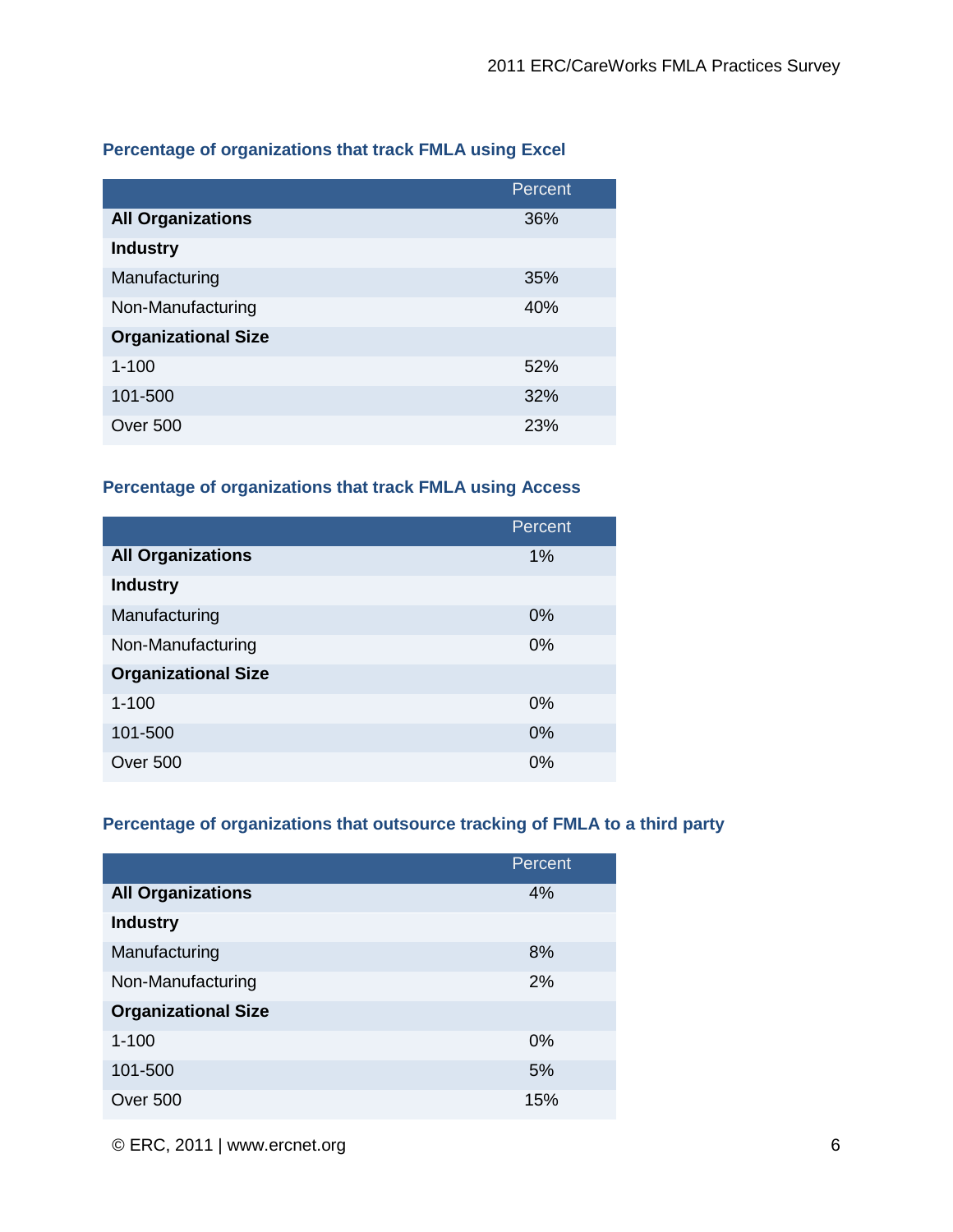|                            | Percent |
|----------------------------|---------|
| <b>All Organizations</b>   | 16%     |
| <b>Industry</b>            |         |
| Manufacturing              | 13%     |
| Non-Manufacturing          | 19%     |
| <b>Organizational Size</b> |         |
| $1 - 100$                  | 9%      |
| 101-500                    | 16%     |
| Over 500                   | 31%     |

#### **Percentage of organizations that track FMLA using other methods**

#### **Percentage of organizations that track FMLA using the following systems**

*(Only includes organizations tracking FMLA using other methods)*

|                          | Percent    |
|--------------------------|------------|
| <b>HRIS Software</b>     | <b>29%</b> |
| Kronos                   | 14%        |
| <b>Other HR Software</b> | 43%        |
| Manual                   | 14%        |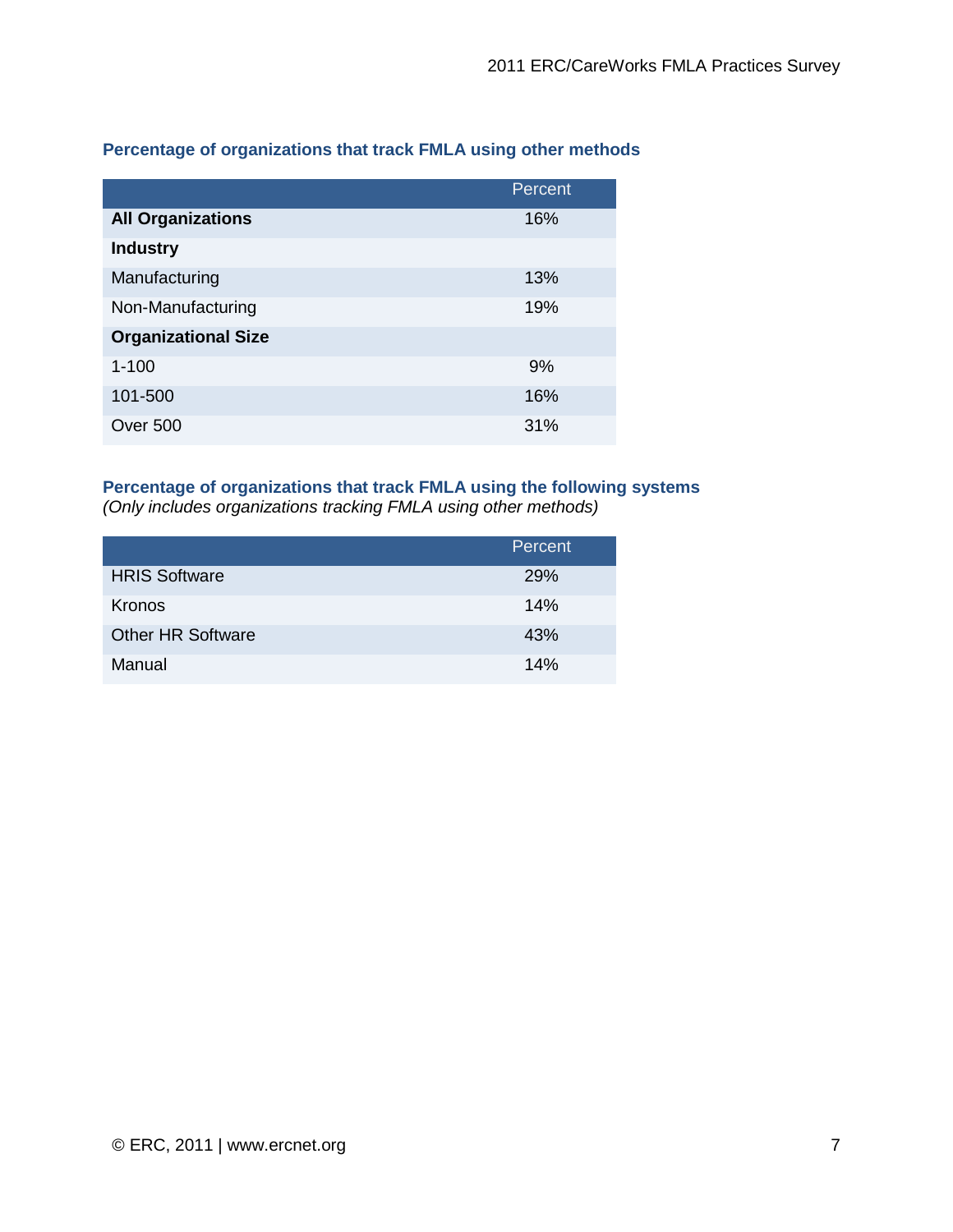### **3. What method do you use to calculate FMLA?**

#### **Percentage of organizations that use the following methods to track FMLA**

|                            | Calendar<br>method | <b>Fixed year</b><br>method | Rolling 12 month<br>period measured<br>forward | Rolling 12 month<br>period measured<br>backwards |
|----------------------------|--------------------|-----------------------------|------------------------------------------------|--------------------------------------------------|
| <b>All Organizations</b>   | 7%                 | 0%                          | 34%                                            | 59%                                              |
| <b>Industry</b>            |                    |                             |                                                |                                                  |
| Manufacturing              | 7%                 | $0\%$                       | 33%                                            | 61%                                              |
| Non-Manufacturing          | 6%                 | 0%                          | 33%                                            | 62%                                              |
| <b>Organizational Size</b> |                    |                             |                                                |                                                  |
| $1 - 100$                  | 10%                | $0\%$                       | 35%                                            | 55%                                              |
| 101-500                    | 7%                 | 0%                          | 36%                                            | 57%                                              |
| <b>Over 500</b>            | 0%                 | 0%                          | 15%                                            | 85%                                              |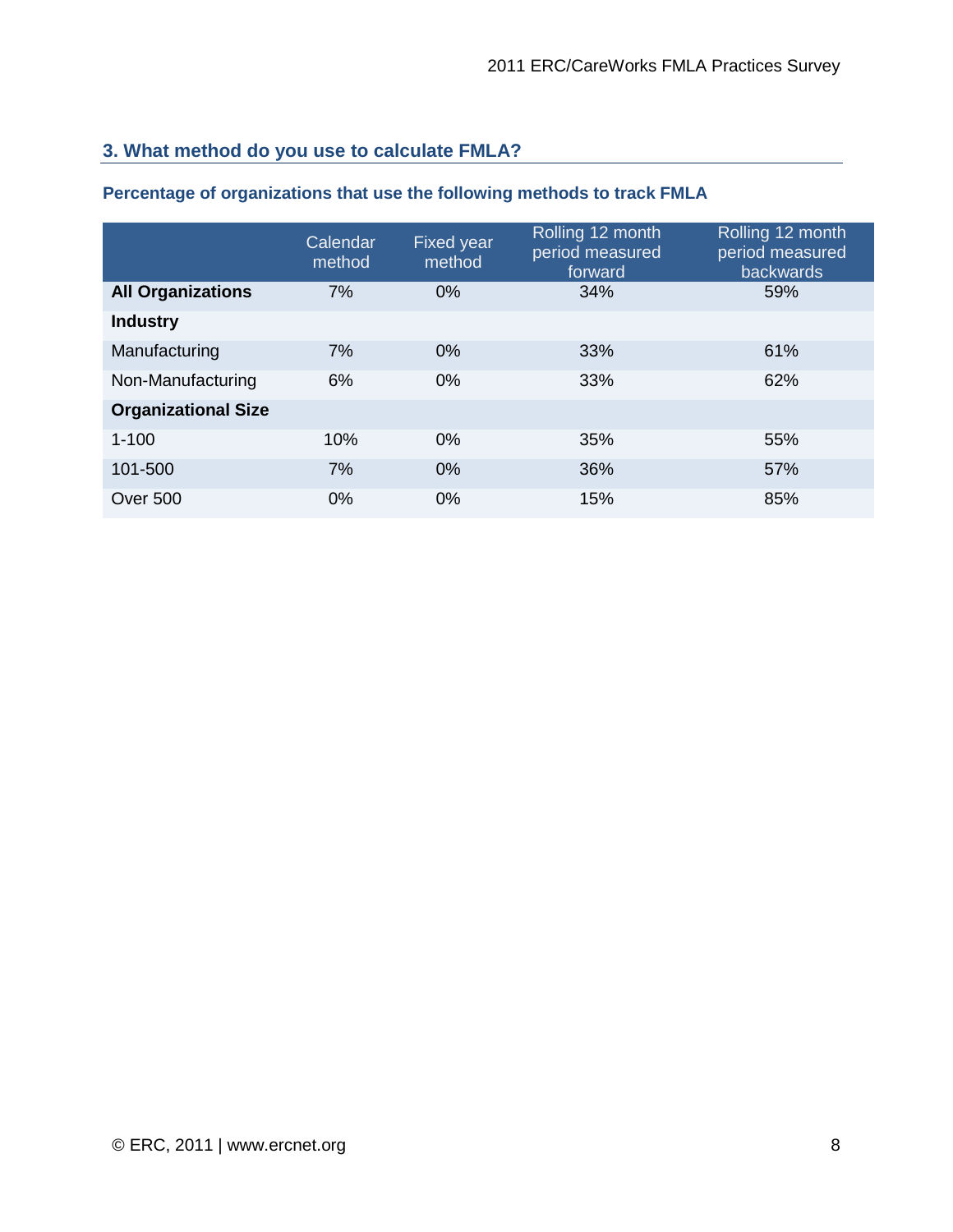#### **4. Do you provide training to your supervisors and managers?**

**Percentage of organizations that provide FMLA training to supervisors and managers**

|                            | Percent |
|----------------------------|---------|
| <b>All Organizations</b>   | 51%     |
| <b>Industry</b>            |         |
| Manufacturing              | 47%     |
| Non-Manufacturing          | 58%     |
| <b>Organizational Size</b> |         |
| $1 - 100$                  | 36%     |
| 101-500                    | 53%     |
| Over 500                   | 69%     |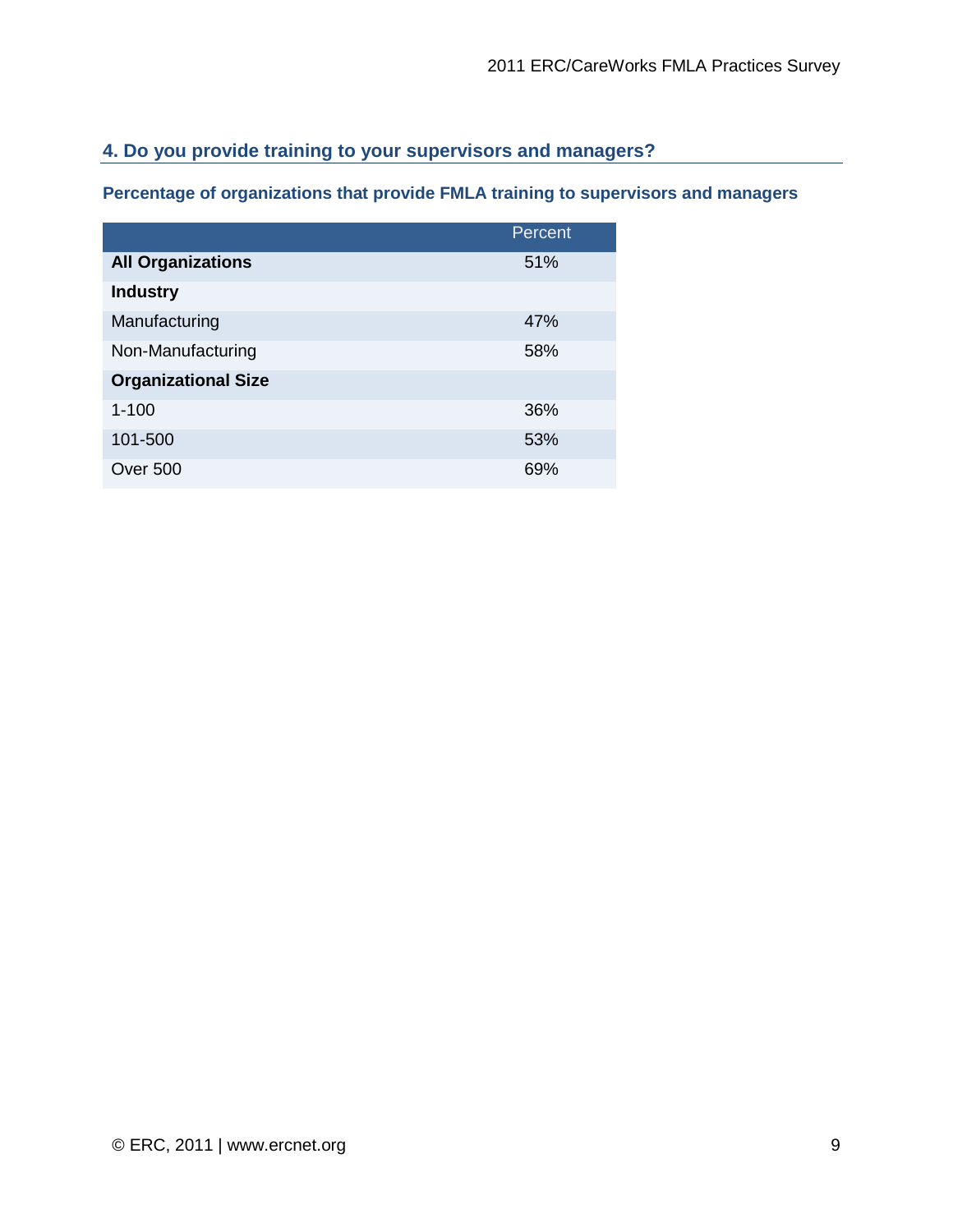#### **5. Do you run FMLA concurrently with other benefits such as Workers Compensation and/or Short Term Disability?**

#### **Percentage of organizations that run FMLA concurrently with workers compensation**

|                            | Percent |
|----------------------------|---------|
| <b>All Organizations</b>   | 60%     |
| <b>Industry</b>            |         |
| Manufacturing              | 61%     |
| Non-Manufacturing          | 64%     |
| <b>Organizational Size</b> |         |
| $1 - 100$                  | 55%     |
| 101-500                    | 64%     |
| Over 500                   | 85%     |

#### **Percentage of organizations that run FMLA concurrently with short term disability**

|                            | Percent |
|----------------------------|---------|
| <b>All Organizations</b>   | 81%     |
| <b>Industry</b>            |         |
| Manufacturing              | 89%     |
| Non-Manufacturing          | 75%     |
| <b>Organizational Size</b> |         |
| $1 - 100$                  | 79%     |
| 101-500                    | 85%     |
| Over 500                   | 77%     |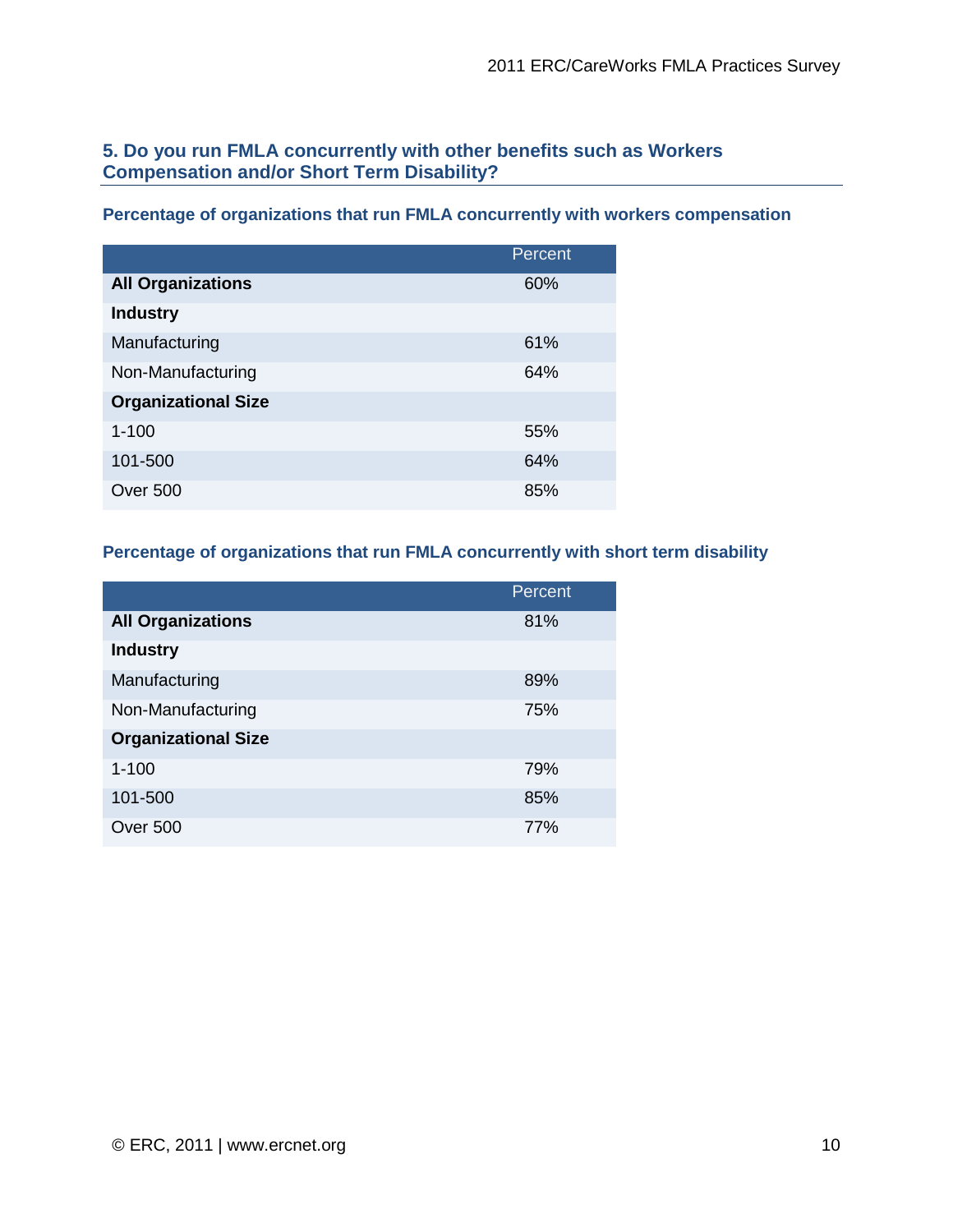|                            | Percent |
|----------------------------|---------|
| <b>All Organizations</b>   | 31%     |
| <b>Industry</b>            |         |
| Manufacturing              | 31%     |
| Non-Manufacturing          | 34%     |
| <b>Organizational Size</b> |         |
| $1 - 100$                  | 30%     |
| 101-500                    | 34%     |
| Over 500                   | 23%     |

#### **Percentage of organizations that run FMLA concurrently with long term disability**

#### **Percentage of organizations that run FMLA concurrently with unpaid sick days**

|                            | Percent |
|----------------------------|---------|
| <b>All Organizations</b>   | 31%     |
| <b>Industry</b>            |         |
| Manufacturing              | 31%     |
| Non-Manufacturing          | 32%     |
| <b>Organizational Size</b> |         |
| $1 - 100$                  | 36%     |
| 101-500                    | 32%     |
| Over 500                   | 23%     |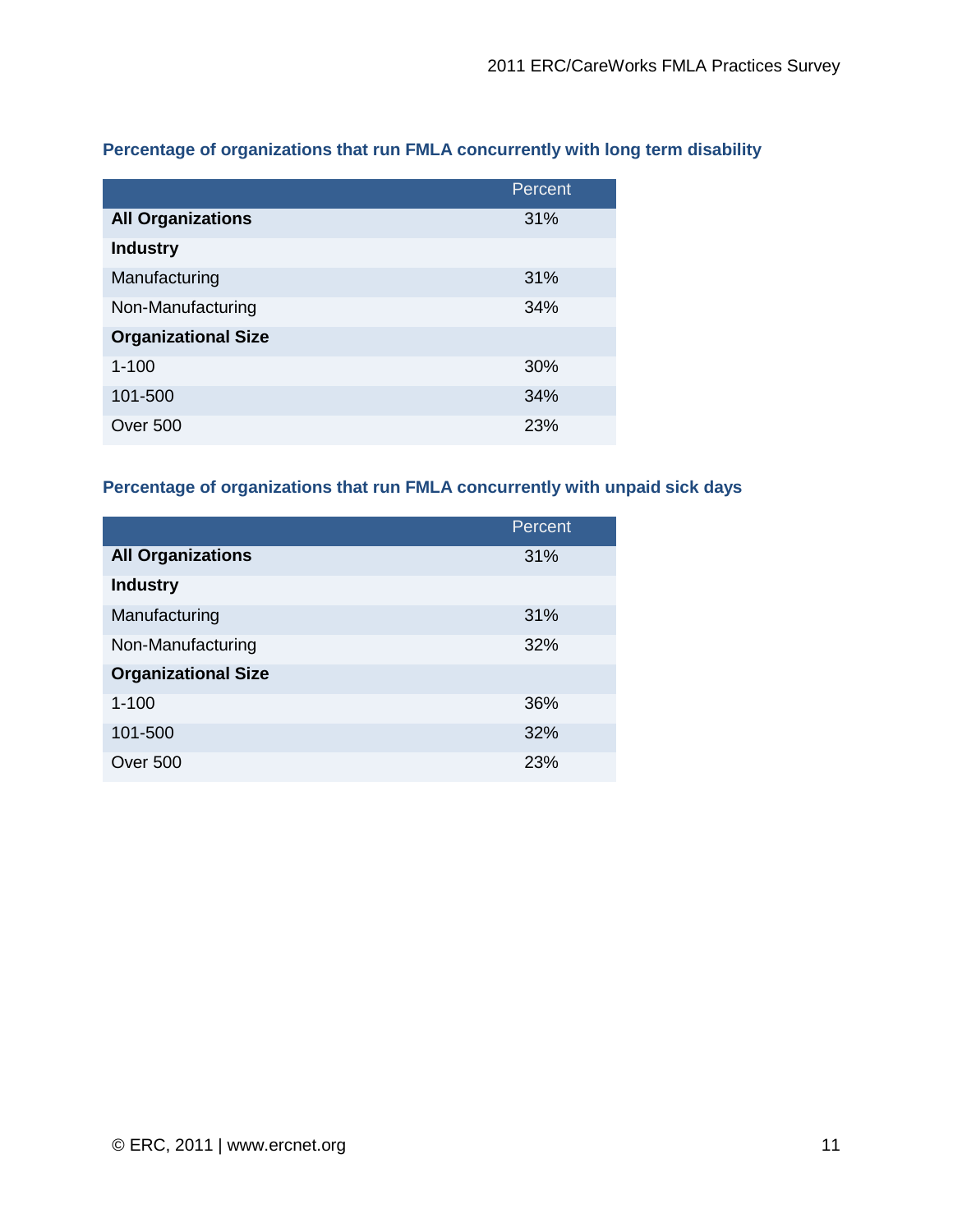**Percentage of organizations that run FMLA concurrently with other paid/unpaid medical leave and require use of this leave**

|                            | Percent |
|----------------------------|---------|
| <b>All Organizations</b>   | 46%     |
| <b>Industry</b>            |         |
| Manufacturing              | 42%     |
| Non-Manufacturing          | 55%     |
| <b>Organizational Size</b> |         |
| $1 - 100$                  | 45%     |
| 101-500                    | 50%     |
| Over 500                   | 46%     |

#### **Percentage of organizations that do not coordinate FMLA with any other benefits**

|                            | Percent |
|----------------------------|---------|
| <b>All Organizations</b>   | 4%      |
| <b>Industry</b>            |         |
| Manufacturing              | 5%      |
| Non-Manufacturing          | 4%      |
| <b>Organizational Size</b> |         |
| $1 - 100$                  | 12%     |
| 101-500                    | 0%      |
| Over 500                   | 8%      |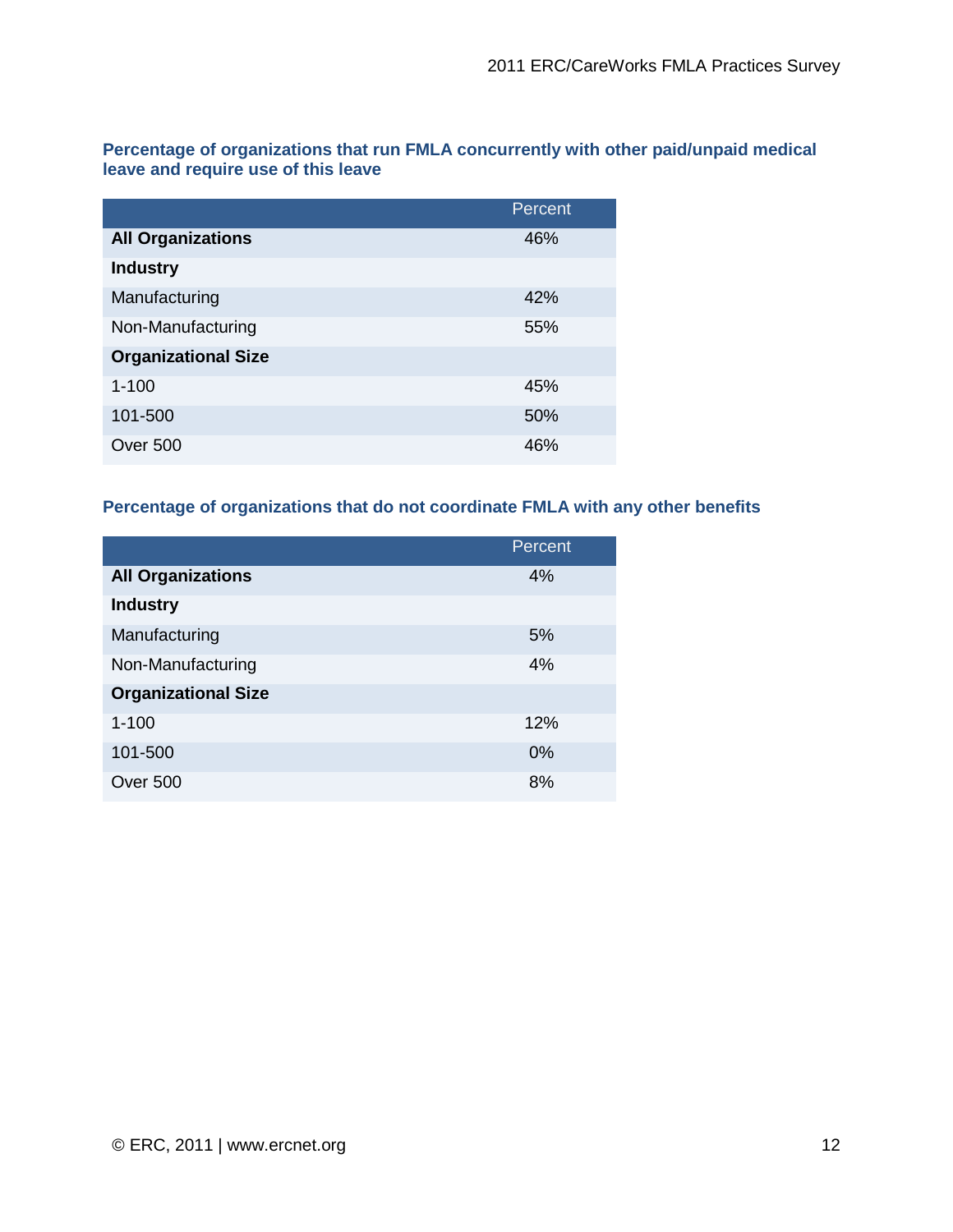|                            | Percent |
|----------------------------|---------|
| <b>All Organizations</b>   | 9%      |
| <b>Industry</b>            |         |
| Manufacturing              | 13%     |
| Non-Manufacturing          | 6%      |
| <b>Organizational Size</b> |         |
| $1 - 100$                  | 9%      |
| 101-500                    | 11%     |
| Over 500                   | 0%      |

#### **Percentage of organizations that coordinate FMLA with other benefits**

## **Percentage of organizations that coordinate FMLA with the following other benefits**

|  |  | (Only includes organizations coordinating FMLA with other benefits) |  |
|--|--|---------------------------------------------------------------------|--|
|--|--|---------------------------------------------------------------------|--|

|                     | Percent |
|---------------------|---------|
| Vacation            | 58%     |
| <b>PTO</b>          | 33%     |
| Salary continuation | 8%      |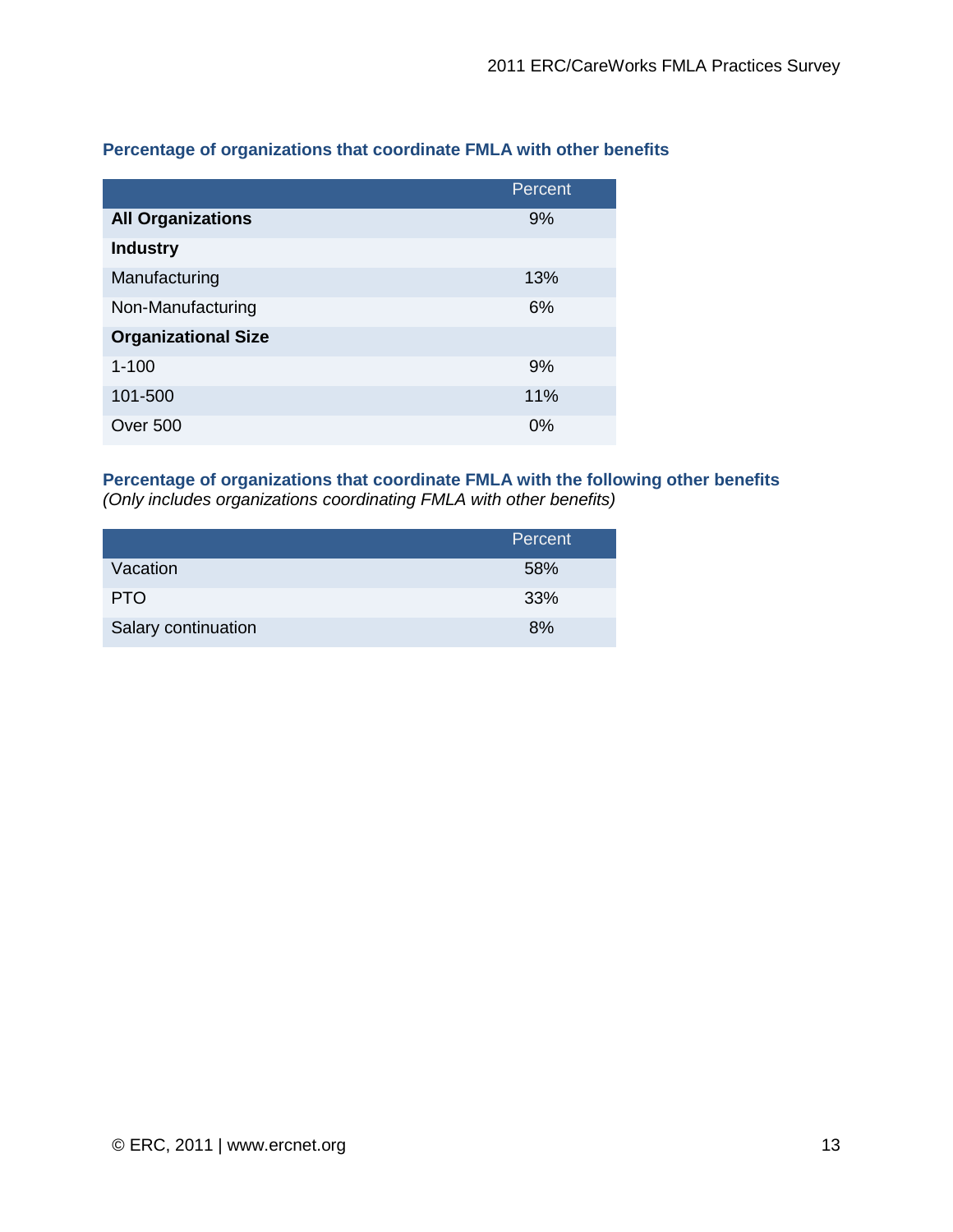#### **6. Do you allow or require use of paid leave (if available) while on FMLA leave?**

**Percentage of organizations that require or allow use of paid leave (if available) while on FMLA**

|                            | Require use | Allow use | Not applicable |
|----------------------------|-------------|-----------|----------------|
| <b>All Organizations</b>   | 69%         | 21%       | 10%            |
| <b>Industry</b>            |             |           |                |
| Manufacturing              | 52%         | 32%       | 16%            |
| Non-Manufacturing          | 83%         | 13%       | 4%             |
| <b>Organizational Size</b> |             |           |                |
| $1 - 100$                  | 67%         | 21%       | 12%            |
| 101-500                    | 66%         | 26%       | 8%             |
| <b>Over 500</b>            | 77%         | 0%        | 23%            |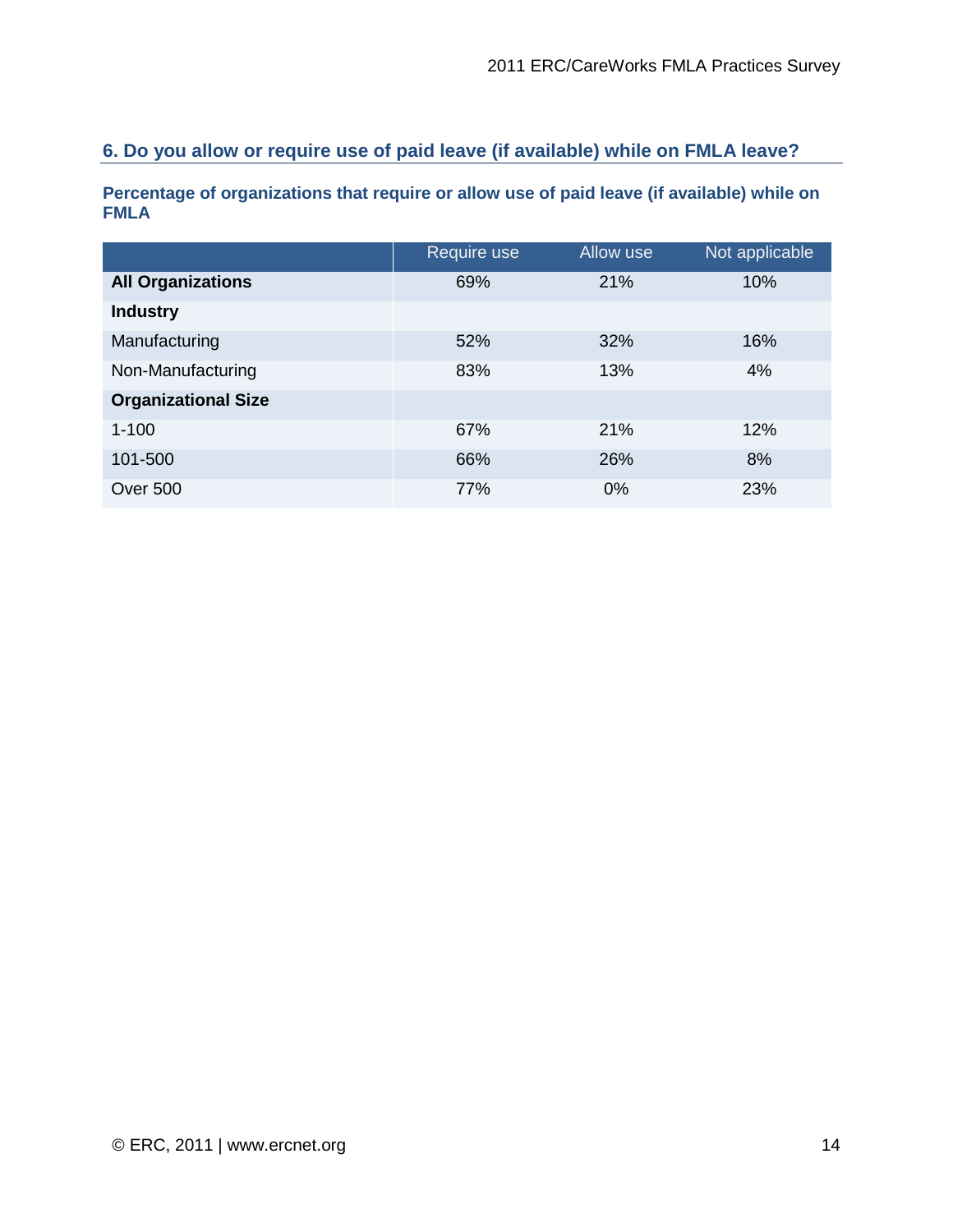**7. In accordance with your organization's policy, do you normally pay employees out on FMLA leave for a company holiday?** 

**Percentage of organizations that normally pay employees out on FMLA leave for a company holiday**

|                            | Percent |
|----------------------------|---------|
| <b>All Organizations</b>   | 38%     |
| <b>Industry</b>            |         |
| Manufacturing              | 37%     |
| Non-Manufacturing          | 38%     |
| <b>Organizational Size</b> |         |
| $1 - 100$                  | 32%     |
| 101-500                    | 39%     |
| Over 500                   | 42%     |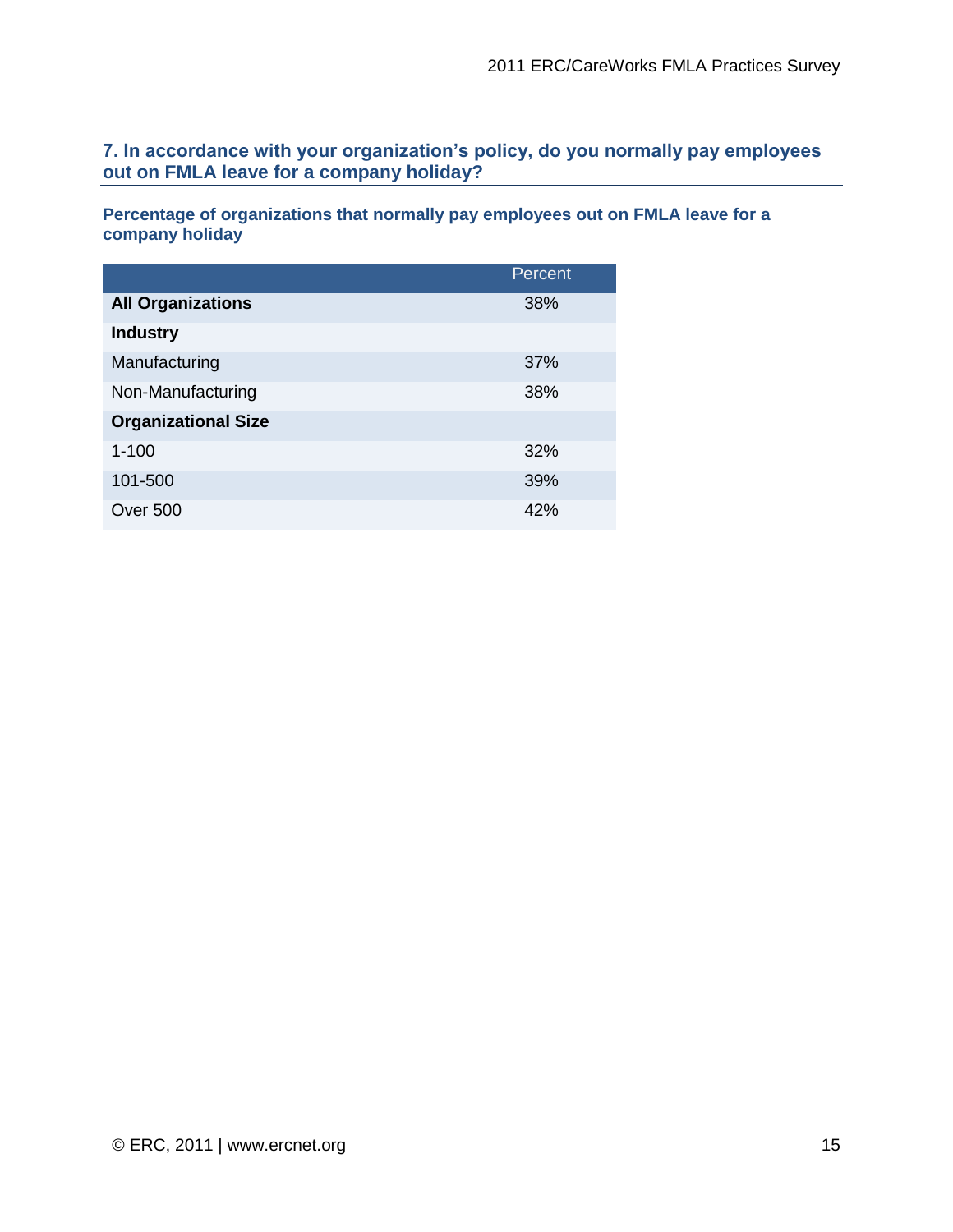#### **8. Do you have a leave of absence policy that employees can use if they do not qualify for FMLA?**

**Percentage of organizations that have a leave of absence policy that employees can use if they do not qualify for FMLA**

|                            | Percent |
|----------------------------|---------|
| <b>All Organizations</b>   | 76%     |
| <b>Industry</b>            |         |
| Manufacturing              | 77%     |
| Non-Manufacturing          | 72%     |
| <b>Organizational Size</b> |         |
| $1 - 100$                  | 76%     |
| 101-500                    | 74%     |
| Over 500                   | 77%     |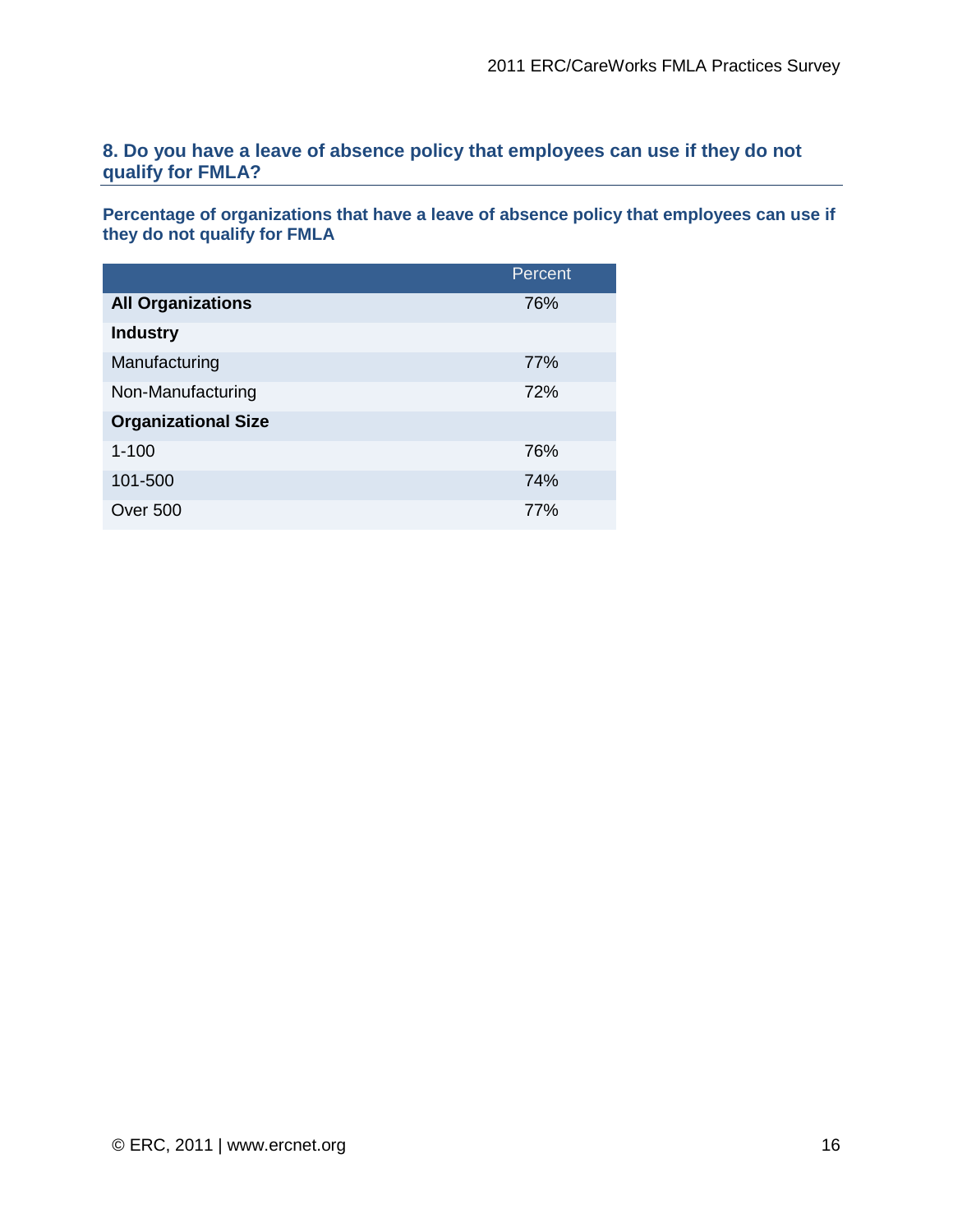#### **9. How often do you receive complaints from employees who do not want to count their time as FMLA?**

**Frequency in which organizations receive complaints from employees who do not want to count their time as FMLA**

|                            | Most of the<br>time | Half of the<br>time | <b>Sometimes</b> | <b>Never</b> |
|----------------------------|---------------------|---------------------|------------------|--------------|
| <b>All Organizations</b>   | 1%                  | 3%                  | 48%              | 48%          |
| <b>Industry</b>            |                     |                     |                  |              |
| Manufacturing              | 0%                  | 3%                  | 39%              | 58%          |
| Non-Manufacturing          | 0%                  | 4%                  | 58%              | 38%          |
| <b>Organizational Size</b> |                     |                     |                  |              |
| $1 - 100$                  | 3%                  | 6%                  | 42%              | 48%          |
| 101-500                    | 0%                  | 1%                  | 45%              | 54%          |
| <b>Over 500</b>            | 0%                  | 8%                  | 77%              | 15%          |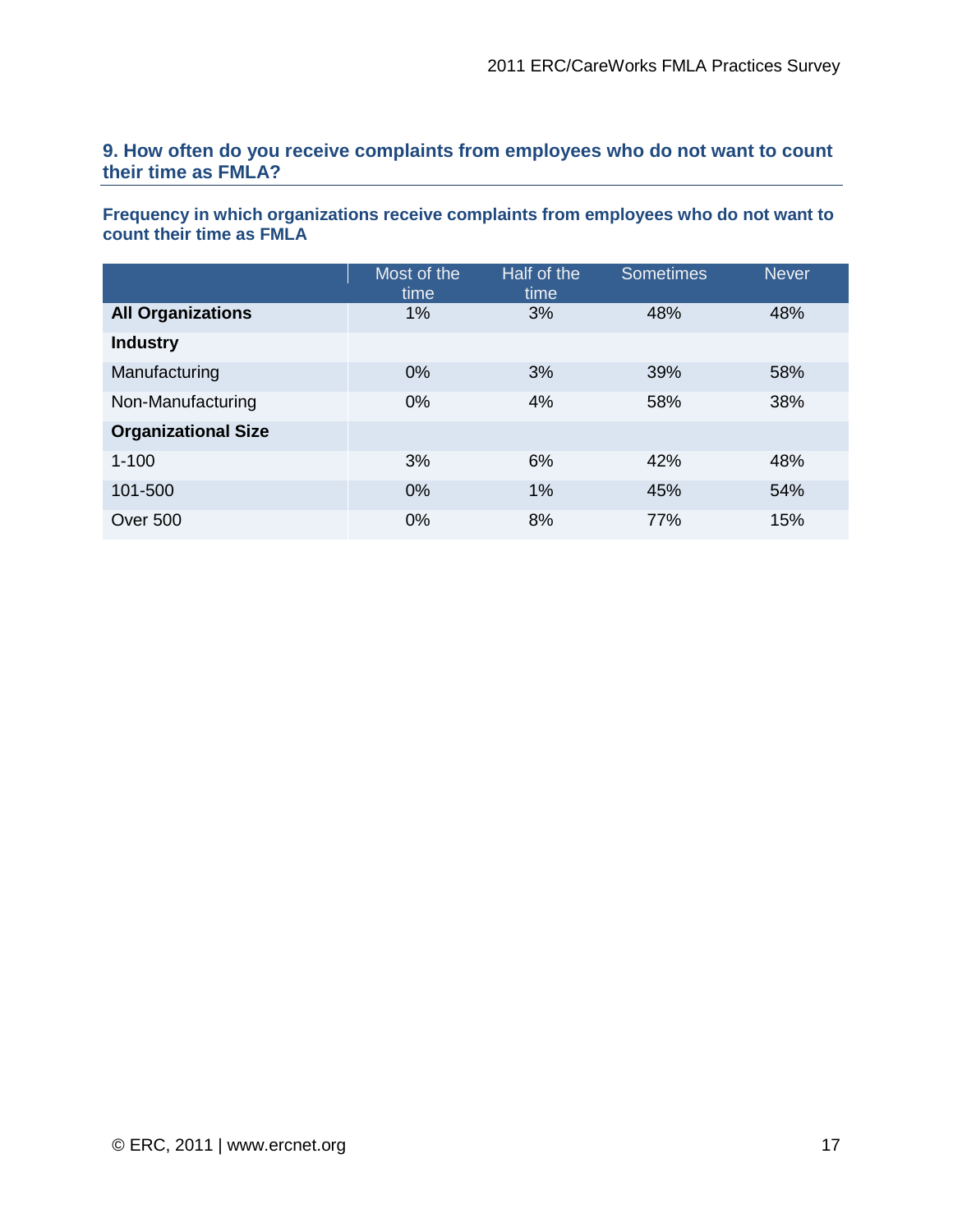## **FMLA Certification & Notice**

To determine whether an employee's request for FMLA qualifies as a serious health condition, the widespread majority of employers (88%) always request medical certification/documentation and verify the reason given by the employee, however, rarely directly contact employees' health care providers during the certification process, use a nurse case manager or clinical resource to review FMLA certifications, or request a second or third medical opinion before granting FMLA leave. Employers generally do not solely use supervisory or HR judgment/knowledge to determine qualifications for FMLA. Additionally, 72% of employers never accept and approve FMLA based on only an employee's verbal or written reason for requesting leave.

The majority of organizations (84%) require fitness for duty certification. Additionally, respondents require recertification or updated medical documentation only if an employee exceeds approved frequency or duration (41%), however, some employers require this information every 6 months in conjunction with absence (17%), annually (19%), or when they are notified of a change in treatment (19%).

The most common amount of notice given for use of intermittent FMLA leave is either one day prior or the day of the absence before the shift begins. Additionally, the average number of required days notice and the average days notice for FMLA leave typically varies depending on the condition in which leave is being taken. More notice is typically given and required for pregnancy/maternity leave, whereas less notice is usually given and required for serious health conditions, catastrophic events, and care of a family member.

#### **10. If you outsource your FMLA, does your administrator coordinate with your EAP program?**

**Percentage of organizations that outsource their FMLA and coordinate FMLA with their EAP program**

|                            | Yes | <b>No</b> | Do not<br>outsource | Do not have<br>an EAP |
|----------------------------|-----|-----------|---------------------|-----------------------|
| <b>All Organizations</b>   | 2%  | 2%        | 92%                 | 5%                    |
| <b>Industry</b>            |     |           |                     |                       |
| Manufacturing              | 3%  | 3%        | 90%                 | 3%                    |
| Non-Manufacturing          | 0%  | 2%        | 92%                 | 6%                    |
| <b>Organizational Size</b> |     |           |                     |                       |
| $1 - 100$                  | 0%  | $0\%$     | 91%                 | 9%                    |
| 101-500                    | 1%  | 3%        | 95%                 | 1%                    |
| Over 500                   | 8%  | 8%        | 77%                 | 8%                    |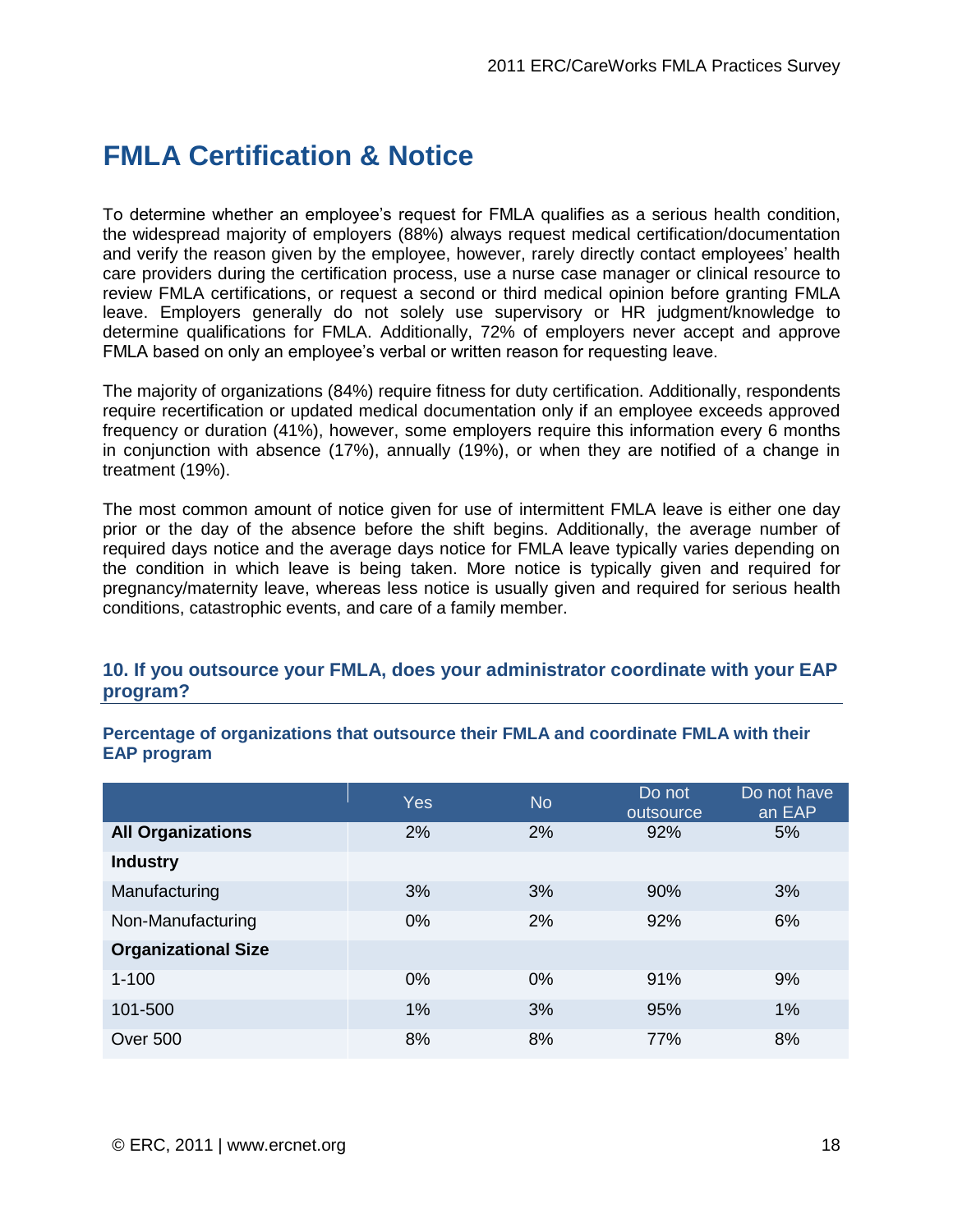#### **11. How often does your organization do the following to determine whether an employee's request for FMLA qualifies as a serious health condition?**

#### **Frequency in which organizations request medical certification/documentation and verify reason given by employee**

|                            | Always | Most of the<br>time | Half of the<br>time | <b>Sometimes</b> | <b>Never</b> |
|----------------------------|--------|---------------------|---------------------|------------------|--------------|
| <b>All Organizations</b>   | 88%    | 9%                  | 1%                  | 1%               | 2%           |
| <b>Industry</b>            |        |                     |                     |                  |              |
| Manufacturing              | 93%    | 3%                  | 0%                  | 0%               | 3%           |
| Non-Manufacturing          | 85%    | 12%                 | 2%                  | 2%               | 0%           |
| <b>Organizational Size</b> |        |                     |                     |                  |              |
| $1 - 100$                  | 81%    | 13%                 | 0%                  | 3%               | 3%           |
| 101-500                    | 92%    | 5%                  | 1%                  | 0%               | 1%           |
| <b>Over 500</b>            | 100%   | 0%                  | 0%                  | 0%               | 0%           |

#### **Frequency in which organizations directly contact employees' health care providers during the certification process**

|                            | Always | Most of the<br>time | Half of the<br>time | <b>Sometimes</b> | <b>Never</b> |
|----------------------------|--------|---------------------|---------------------|------------------|--------------|
| <b>All Organizations</b>   | 5%     | 2%                  | 5%                  | 56%              | 32%          |
| <b>Industry</b>            |        |                     |                     |                  |              |
| Manufacturing              | 7%     | 2%                  | 7%                  | 51%              | 34%          |
| Non-Manufacturing          | 4%     | 2%                  | 4%                  | 62%              | 29%          |
| <b>Organizational Size</b> |        |                     |                     |                  |              |
| $1 - 100$                  | 3%     | 3%                  | 6%                  | 42%              | 45%          |
| 101-500                    | 3%     | 1%                  | 5%                  | 59%              | 31%          |
| <b>Over 500</b>            | 17%    | 0%                  | 0%                  | 75%              | 8%           |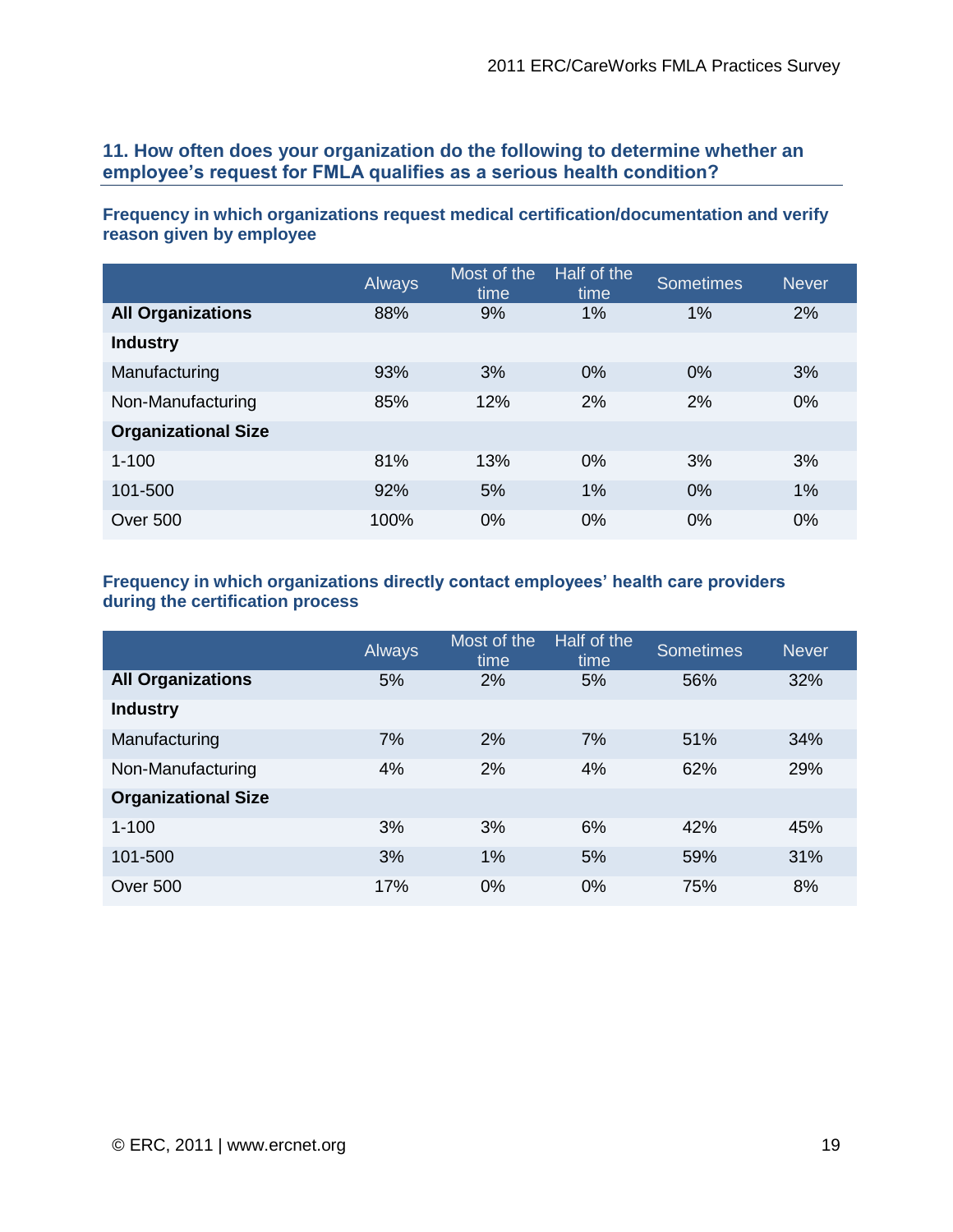|                            | <b>Always</b> | Most of the<br>time | Half of the<br>time | <b>Sometimes</b> | <b>Never</b> |
|----------------------------|---------------|---------------------|---------------------|------------------|--------------|
| <b>All Organizations</b>   | 4%            | 1%                  | 0%                  | 7%               | 89%          |
| <b>Industry</b>            |               |                     |                     |                  |              |
| Manufacturing              | 3%            | 2%                  | 0%                  | 3%               | 92%          |
| Non-Manufacturing          | 4%            | 0%                  | 0%                  | 8%               | 88%          |
| <b>Organizational Size</b> |               |                     |                     |                  |              |
| $1 - 100$                  | 0%            | 0%                  | 0%                  | 13%              | 87%          |
| 101-500                    | 1%            | 1%                  | $0\%$               | 4%               | 93%          |
| <b>Over 500</b>            | 27%           | 0%                  | 0%                  | 9%               | 64%          |

**Frequency in which organizations use a nurse case manager or clinical resource to review FMLA certifications**

#### **Frequency in which organizations request a second or third medical opinion before granting FMLA leave**

|                            | Always | Most of the<br>time | Half of the<br>time | <b>Sometimes</b> | <b>Never</b> |
|----------------------------|--------|---------------------|---------------------|------------------|--------------|
| <b>All Organizations</b>   | 0%     | $0\%$               | 0%                  | 25%              | 75%          |
| <b>Industry</b>            |        |                     |                     |                  |              |
| Manufacturing              | 0%     | 0%                  | $0\%$               | 23%              | 77%          |
| Non-Manufacturing          | 0%     | 0%                  | 0%                  | 25%              | 75%          |
| <b>Organizational Size</b> |        |                     |                     |                  |              |
| $1 - 100$                  | 0%     | 0%                  | 0%                  | 32%              | 68%          |
| 101-500                    | 0%     | 0%                  | 0%                  | 22%              | 78%          |
| <b>Over 500</b>            | 0%     | 0%                  | 0%                  | 18%              | 82%          |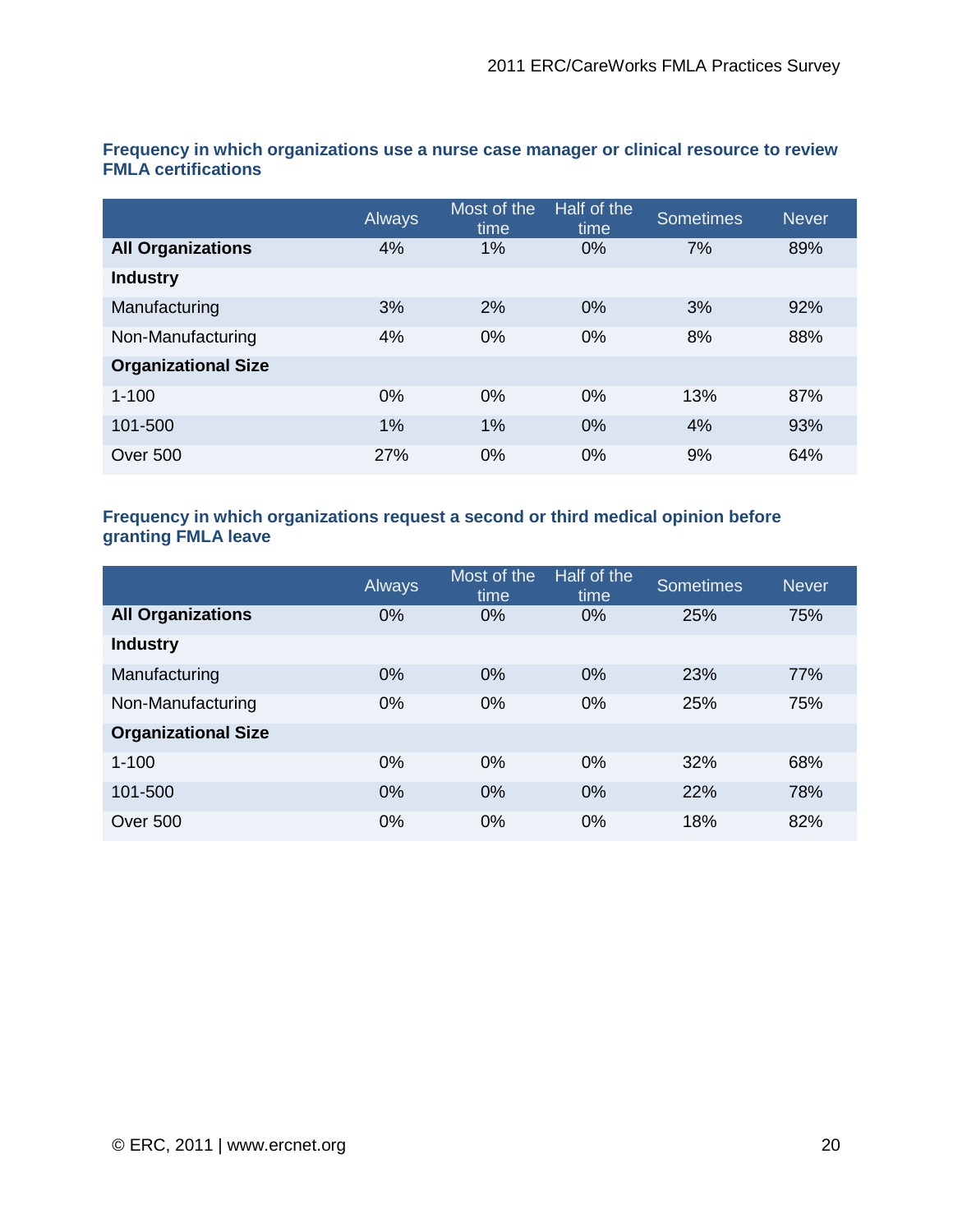|                            | Always | Most of the<br>time | Half of the<br>time | <b>Sometimes</b> | <b>Never</b> |
|----------------------------|--------|---------------------|---------------------|------------------|--------------|
| <b>All Organizations</b>   | 2%     | 2%                  | 2%                  | 26%              | 69%          |
| <b>Industry</b>            |        |                     |                     |                  |              |
| Manufacturing              | 2%     | 2%                  | 0%                  | 28%              | 68%          |
| Non-Manufacturing          | 2%     | 2%                  | 4%                  | 27%              | 65%          |
| <b>Organizational Size</b> |        |                     |                     |                  |              |
| $1 - 100$                  | 3%     | 3%                  | 3%                  | 26%              | 65%          |
| 101-500                    | 1%     | 1%                  | 1%                  | 27%              | 68%          |
| <b>Over 500</b>            | $0\%$  | 0%                  | 0%                  | 9%               | 91%          |

**Frequency in which organizations use supervisors' judgment or knowledge of the reason for leave**

#### **Frequency in which organizations use HR's judgment and/or knowledge of the reason for leave**

|                            | Always | Most of the<br>time | Half of the<br>time | <b>Sometimes</b> | <b>Never</b> |
|----------------------------|--------|---------------------|---------------------|------------------|--------------|
| <b>All Organizations</b>   | 27%    | 12%                 | 2%                  | 22%              | 37%          |
| <b>Industry</b>            |        |                     |                     |                  |              |
| Manufacturing              | 26%    | 13%                 | 2%                  | 21%              | 38%          |
| Non-Manufacturing          | 25%    | 14%                 | 4%                  | 24%              | 33%          |
| <b>Organizational Size</b> |        |                     |                     |                  |              |
| $1 - 100$                  | 32%    | 19%                 | 3%                  | 19%              | 26%          |
| 101-500                    | 28%    | 11%                 | 3%                  | 23%              | 35%          |
| <b>Over 500</b>            | 9%     | 0%                  | 0%                  | 18%              | 73%          |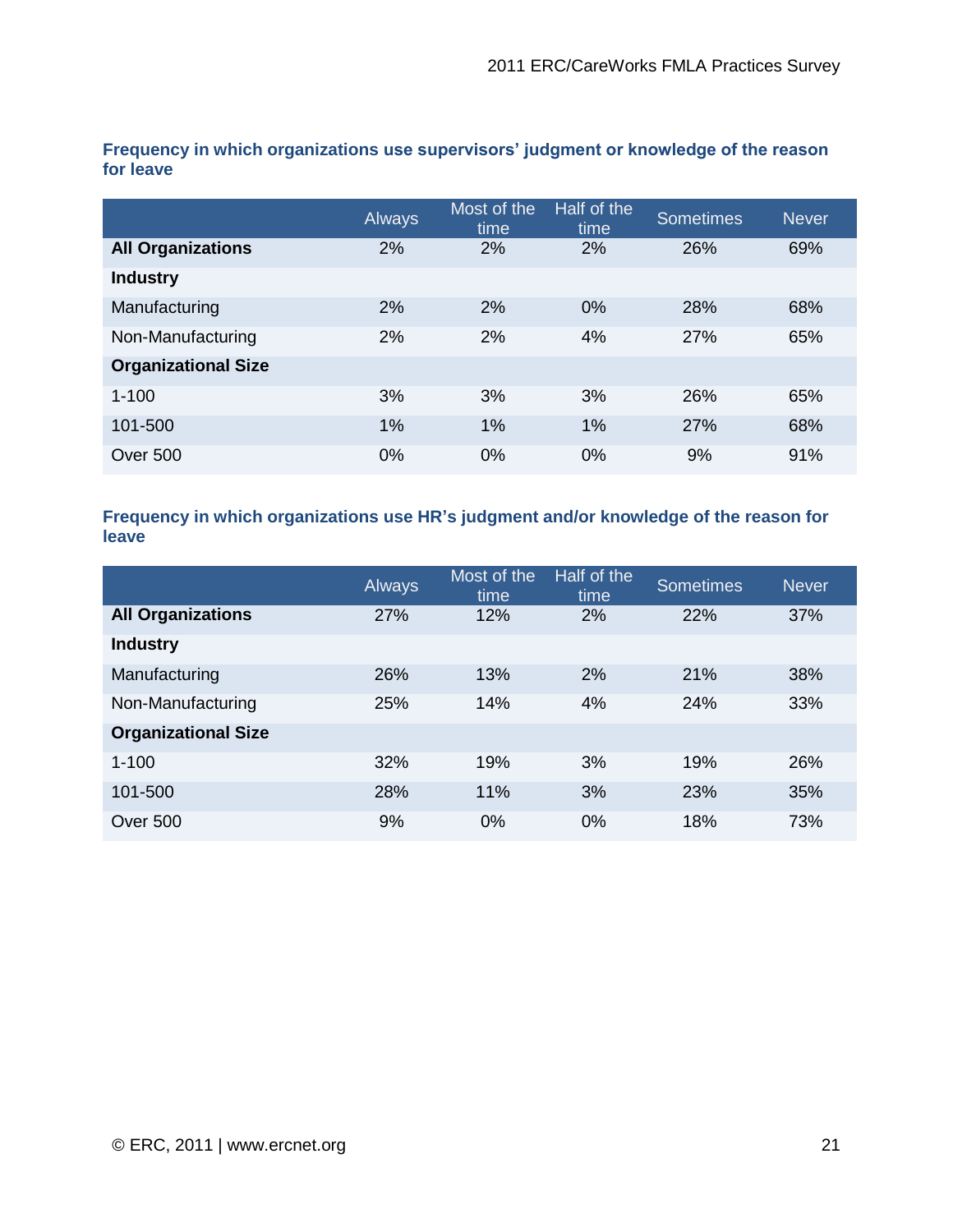|                            | Always | Most of the<br>time | Half of the<br>time | <b>Sometimes</b> | <b>Never</b> |
|----------------------------|--------|---------------------|---------------------|------------------|--------------|
| <b>All Organizations</b>   | 4%     | 7%                  | 2%                  | 15%              | 72%          |
| <b>Industry</b>            |        |                     |                     |                  |              |
| Manufacturing              | 3%     | 5%                  | 2%                  | 16%              | 74%          |
| Non-Manufacturing          | 6%     | 12%                 | 2%                  | 14%              | 67%          |
| <b>Organizational Size</b> |        |                     |                     |                  |              |
| $1 - 100$                  | 6%     | 10%                 | 3%                  | 19%              | 61%          |
| 101-500                    | 3%     | 7%                  | 1%                  | 14%              | 76%          |
| <b>Over 500</b>            | 9%     | 0%                  | 0%                  | 9%               | 82%          |

**Frequency in which organizations accept employees' verbal/written reason for requesting leave and approve the request under the FMLA**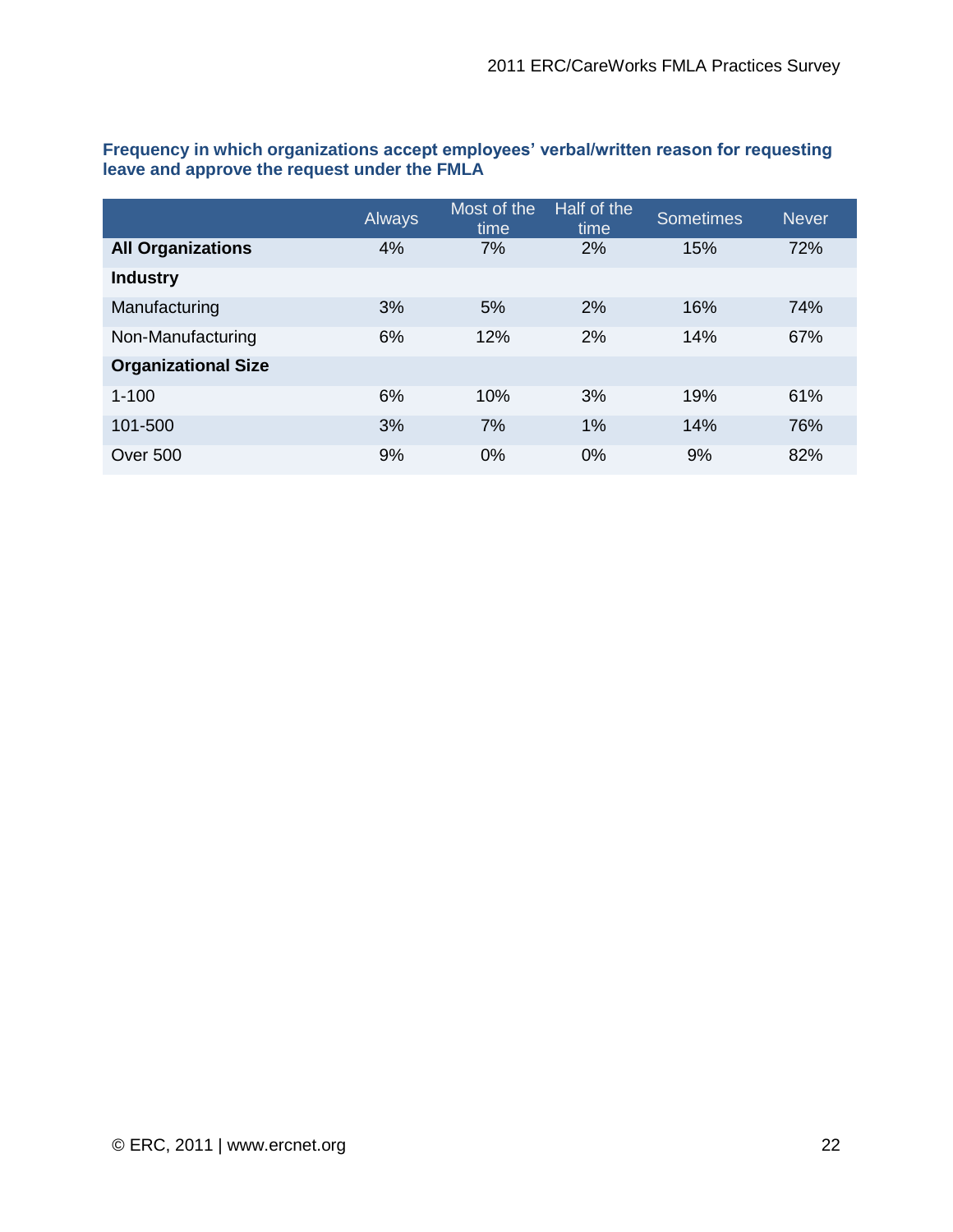#### **12. Does your organization require fitness for duty certification?**

**Percentage of organizations that require fitness for duty certification**

|                            | Percent |
|----------------------------|---------|
| <b>All Organizations</b>   | 84%     |
| <b>Industry</b>            |         |
| Manufacturing              | 84%     |
| Non-Manufacturing          | 85%     |
| <b>Organizational Size</b> |         |
| $1 - 100$                  | 84%     |
| 101-500                    | 81%     |
| Over 500                   | 92%     |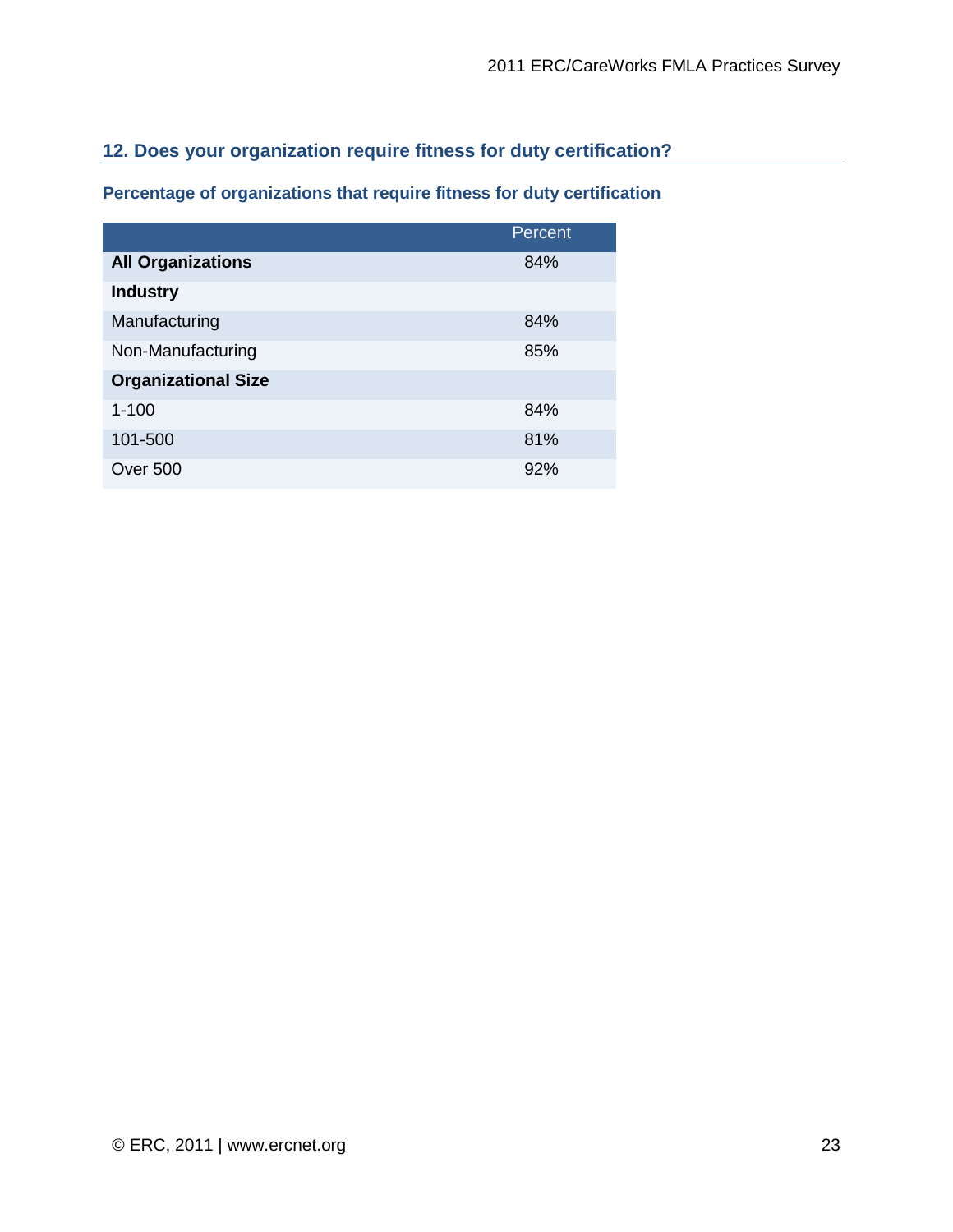**13. How often do you require recertification or updated medical documentation of long-term, chronic serious health conditions?** 

**Percentage of organizations that require recertification or updated medical documentation only when notified of a change in condition or treatment**

|                            | Percent |
|----------------------------|---------|
| <b>All Organizations</b>   | 19%     |
| <b>Industry</b>            |         |
| Manufacturing              | 20%     |
| Non-Manufacturing          | 19%     |
| <b>Organizational Size</b> |         |
| $1 - 100$                  | 39%     |
| 101-500                    | 16%     |
| Over 500                   | 0%      |

**Percentage of organizations that require recertification or updated medical documentation only if an employee exceeds approved frequency or duration**

|                            | Percent |
|----------------------------|---------|
| <b>All Organizations</b>   | 41%     |
| <b>Industry</b>            |         |
| Manufacturing              | 33%     |
| Non-Manufacturing          | 48%     |
| <b>Organizational Size</b> |         |
| $1 - 100$                  | 39%     |
| 101-500                    | 41%     |
| Over 500                   | 46%     |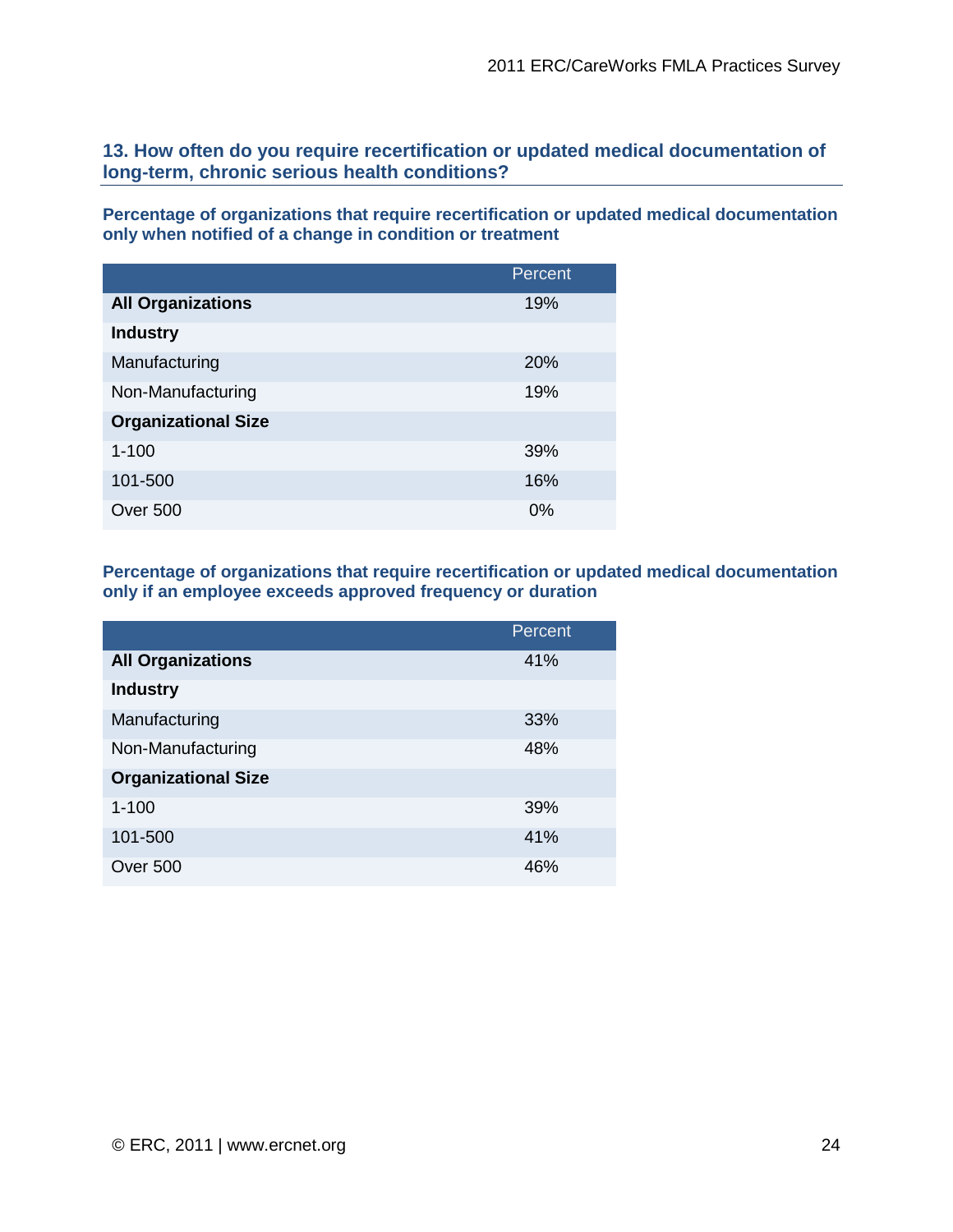**Percentage of organizations that require recertification or updated medical documentation every 6 months in conjunction with absence**

|                            | Percent |
|----------------------------|---------|
| <b>All Organizations</b>   | 17%     |
| <b>Industry</b>            |         |
| Manufacturing              | 21%     |
| Non-Manufacturing          | 15%     |
| <b>Organizational Size</b> |         |
| $1 - 100$                  | 3%      |
| 101-500                    | 16%     |
| Over 500                   | 46%     |

**Percentage of organizations that require recertification or updated medical documentation annually**

|                            | Percent |
|----------------------------|---------|
| <b>All Organizations</b>   | 19%     |
| <b>Industry</b>            |         |
| Manufacturing              | 25%     |
| Non-Manufacturing          | 10%     |
| <b>Organizational Size</b> |         |
| $1 - 100$                  | 10%     |
| 101-500                    | 23%     |
| Over 500                   | 8%      |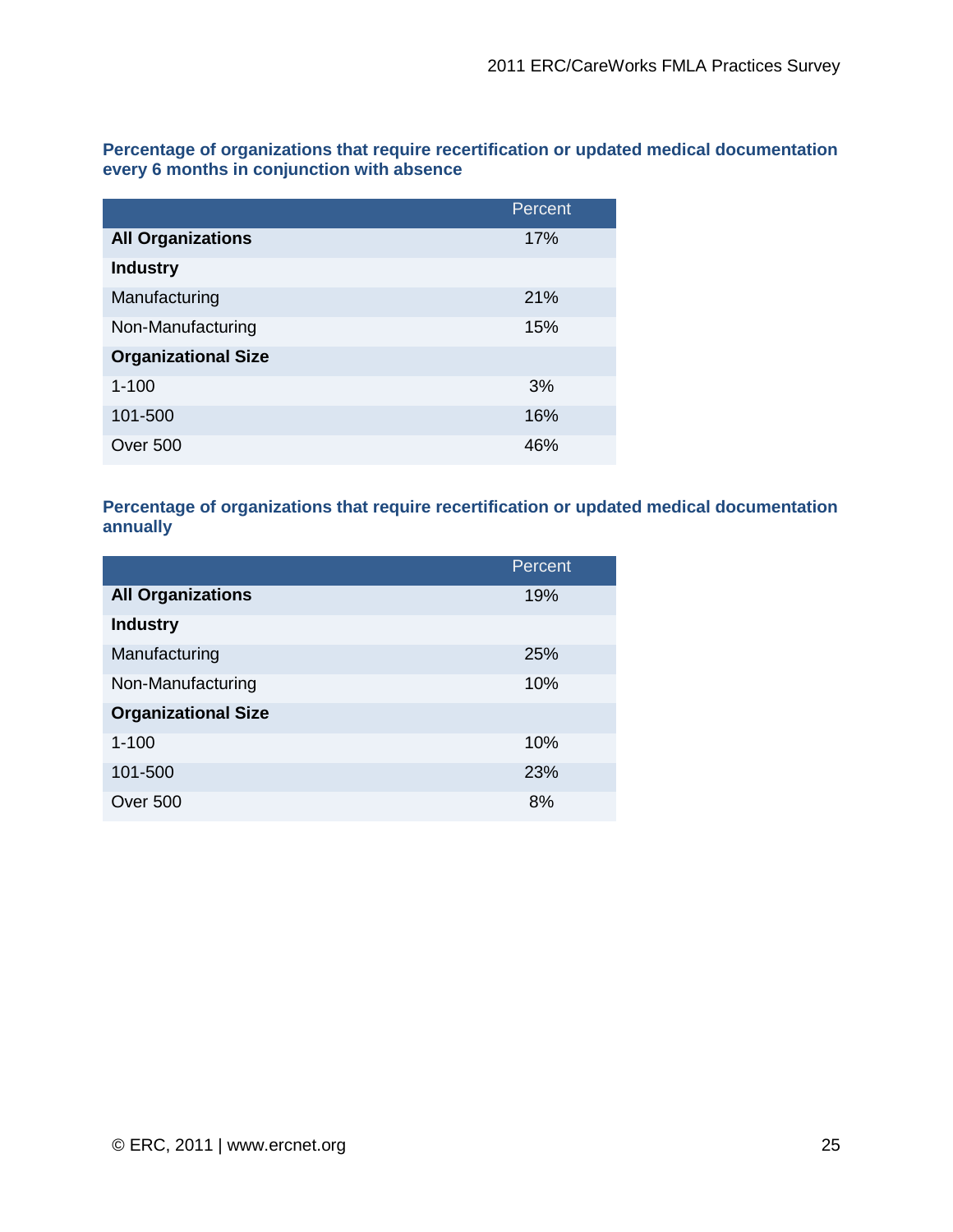**Percentage of organizations that never require recertification or updated medical documentation** 

|                            | Percent |
|----------------------------|---------|
| <b>All Organizations</b>   | 4%      |
| <b>Industry</b>            |         |
| Manufacturing              | 2%      |
| Non-Manufacturing          | 8%      |
| <b>Organizational Size</b> |         |
| $1 - 100$                  | 10%     |
| 101-500                    | 3%      |
| Over 500                   | $0\%$   |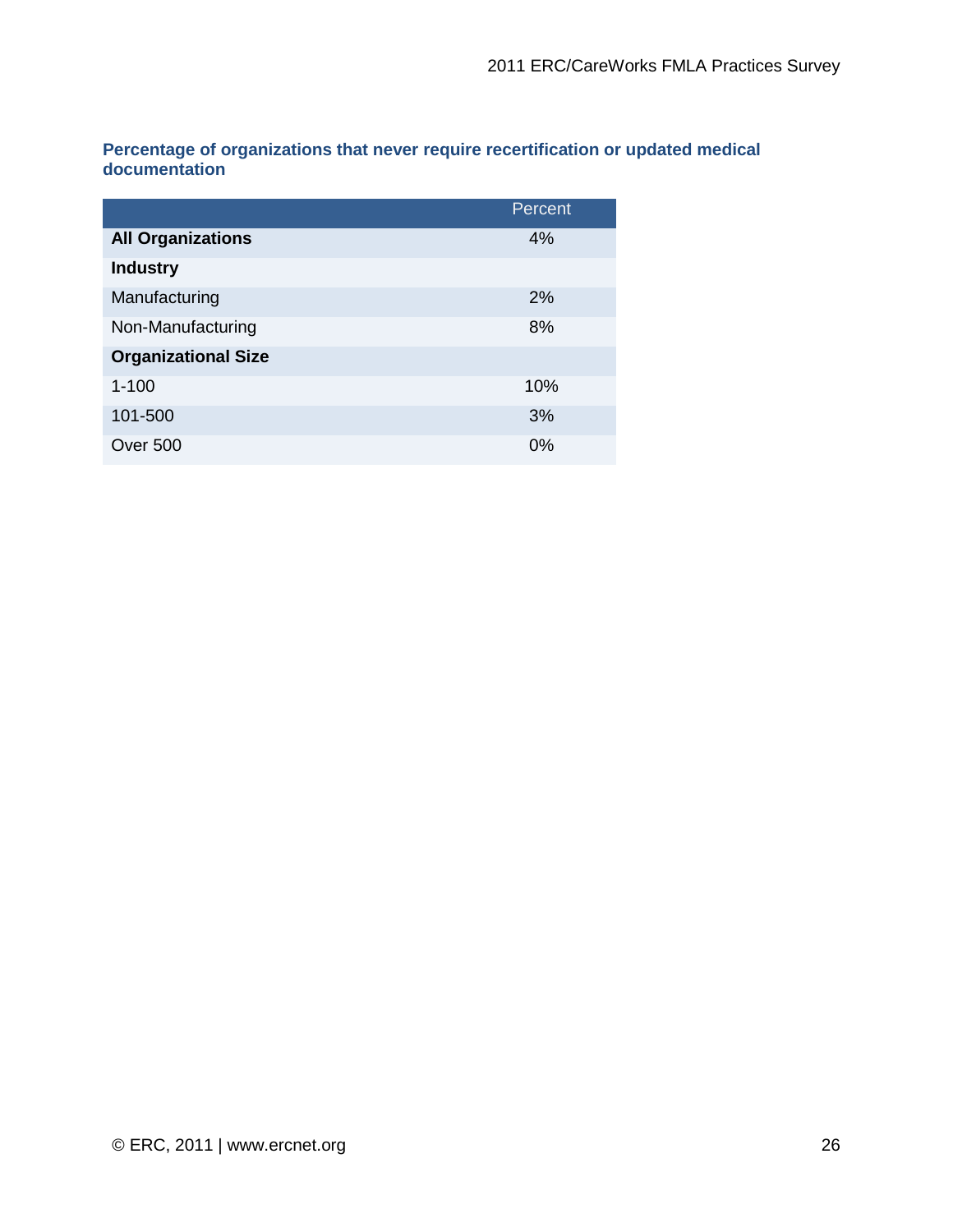#### **14. What is the most common amount of notice given for use of intermittent FMLA leave?**

#### **Percentage of organizations reporting the following amounts of notice for use of intermittent FMLA leave**

|                            | One day<br>prior | Day of absence<br>before shift begins | <b>During</b><br>work shift | One day following<br>absence | Other |
|----------------------------|------------------|---------------------------------------|-----------------------------|------------------------------|-------|
| <b>All Organizations</b>   | 30%              | 36%                                   | 3%                          | 6%                           | 26%   |
| <b>Industry</b>            |                  |                                       |                             |                              |       |
| Manufacturing              | 30%              | 42%                                   | 5%                          | 8%                           | 15%   |
| Non-Manufacturing          | 29%              | 33%                                   | 2%                          | 2%                           | 33%   |
| <b>Organizational Size</b> |                  |                                       |                             |                              |       |
| $1 - 100$                  | 39%              | 26%                                   | $0\%$                       | 6%                           | 29%   |
| 101-500                    | 32%              | 36%                                   | 6%                          | 4%                           | 22%   |
| <b>Over 500</b>            | 0%               | 73%                                   | 0%                          | 9%                           | 18%   |

#### **Other amounts of notice cited by organizations**

*(Only includes organizations that cited "other" amount of notice)*

|                            | <b>ASAP</b> | Less than<br>1 week | $1 - 2$<br>weeks | More than<br>2 weeks | <b>Varies</b> | <b>Not</b><br>applicable |
|----------------------------|-------------|---------------------|------------------|----------------------|---------------|--------------------------|
| <b>All Organizations</b>   | 13%         | 16%                 | 10%              | 10%                  | 29%           | 23%                      |
| <b>Industry</b>            |             |                     |                  |                      |               |                          |
| Manufacturing              | 11%         | 11%                 | 11%              | $0\%$                | 44%           | 22%                      |
| Non-Manufacturing          | 18%         | 18%                 | 12%              | 12%                  | 12%           | 29%                      |
| <b>Organizational Size</b> |             |                     |                  |                      |               |                          |
| $1 - 100$                  | 22%         | 11%                 | 0%               | 0%                   | 22%           | 44%                      |
| 101-500                    | 13%         | 13%                 | 13%              | 13%                  | 38%           | 13%                      |
| <b>Over 500</b>            | 0%          | 50%                 | 50%              | 0%                   | 0%            | 0%                       |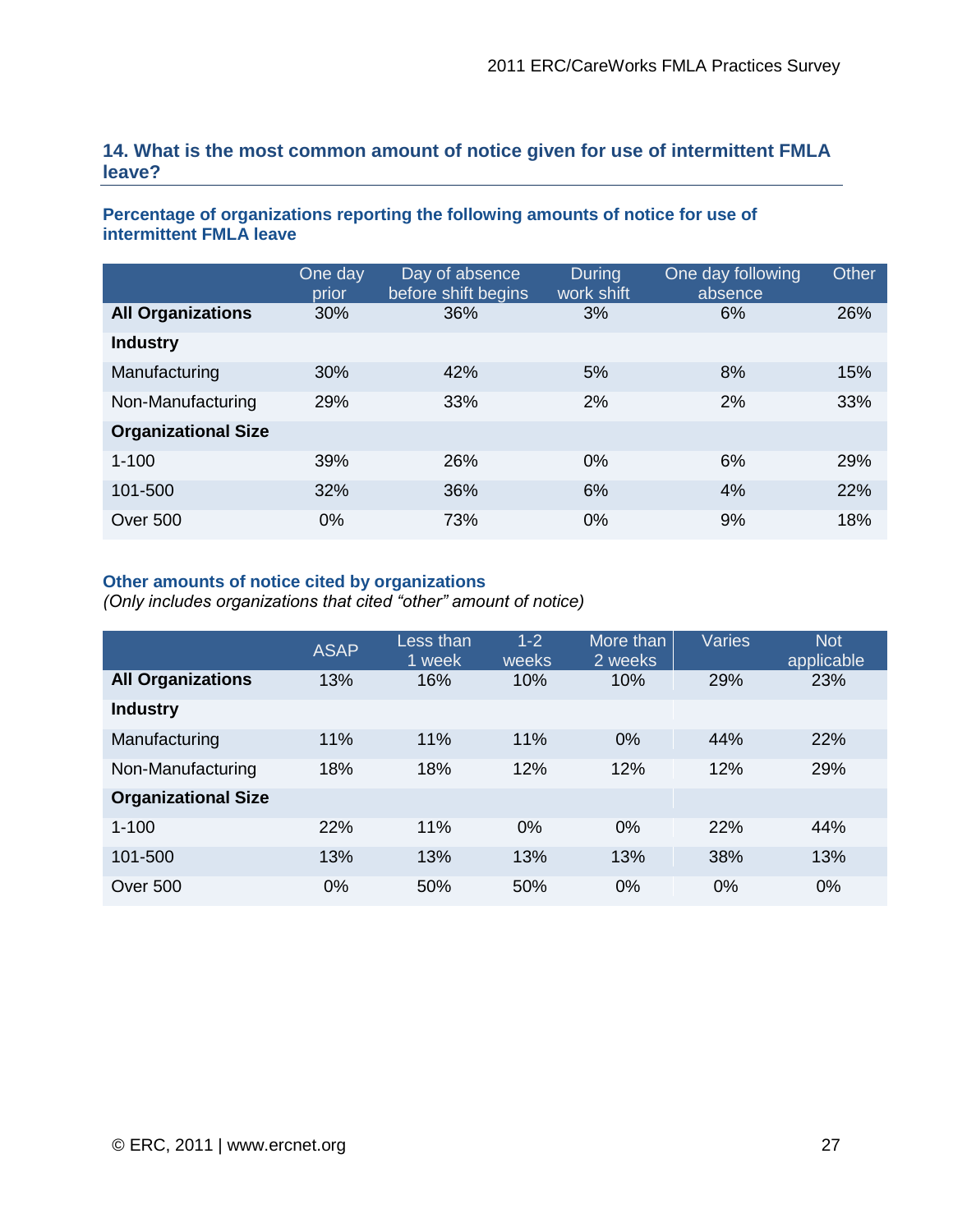#### **15. What is the average and required amount of advanced notice that employees give before taking FMLA leave (in days) for the following conditions?**

|                            | Average # of required<br>days notice | Average # of days<br>notice |
|----------------------------|--------------------------------------|-----------------------------|
| <b>All Organizations</b>   | 18                                   | 45                          |
| <b>Industry</b>            |                                      |                             |
| Manufacturing              | 12                                   | 38                          |
| Non-Manufacturing          | 22                                   | 56                          |
| <b>Organizational Size</b> |                                      |                             |
| $1 - 100$                  | 14                                   | 34                          |
| 101-500                    | 18                                   | 48                          |
| Over 500                   | 24                                   | 77                          |

#### **Required and average days notice for pregnancy/maternity leave**

#### **Percentage of organizations reporting the following number of required and average days notice for pregnancy/maternity leave**

| Required number of days | Percent | Average number of days | Percent |
|-------------------------|---------|------------------------|---------|
| 0 days                  | 46%     | 0 days                 | 34%     |
| 1 day                   | 2%      | 1 day                  | 1%      |
| 2 days                  | 1%      | 5 days                 | 1%      |
| 14 days                 | 1%      | 7 days                 | 1%      |
| 15 days                 | 1%      | 10 days                | 1%      |
| 20 days                 | 1%      | 14 days                | 3%      |
| 30 days                 | 43%     | 15 days                | 1%      |
| 45 days                 | 1%      | 30 days                | 22%     |
| 60 days                 | 1%      | 38 days                | 1%      |
| 90 days                 | 2%      | 45 days                | 1%      |
| 180 days                | 1%      | 60 days                | 8%      |
|                         |         | 75 days                | 1%      |
|                         |         | 90 days                | 10%     |
|                         |         | 120 days               | 4%      |
|                         |         | 150 days               | 1%      |
|                         |         | 180 days               | 7%      |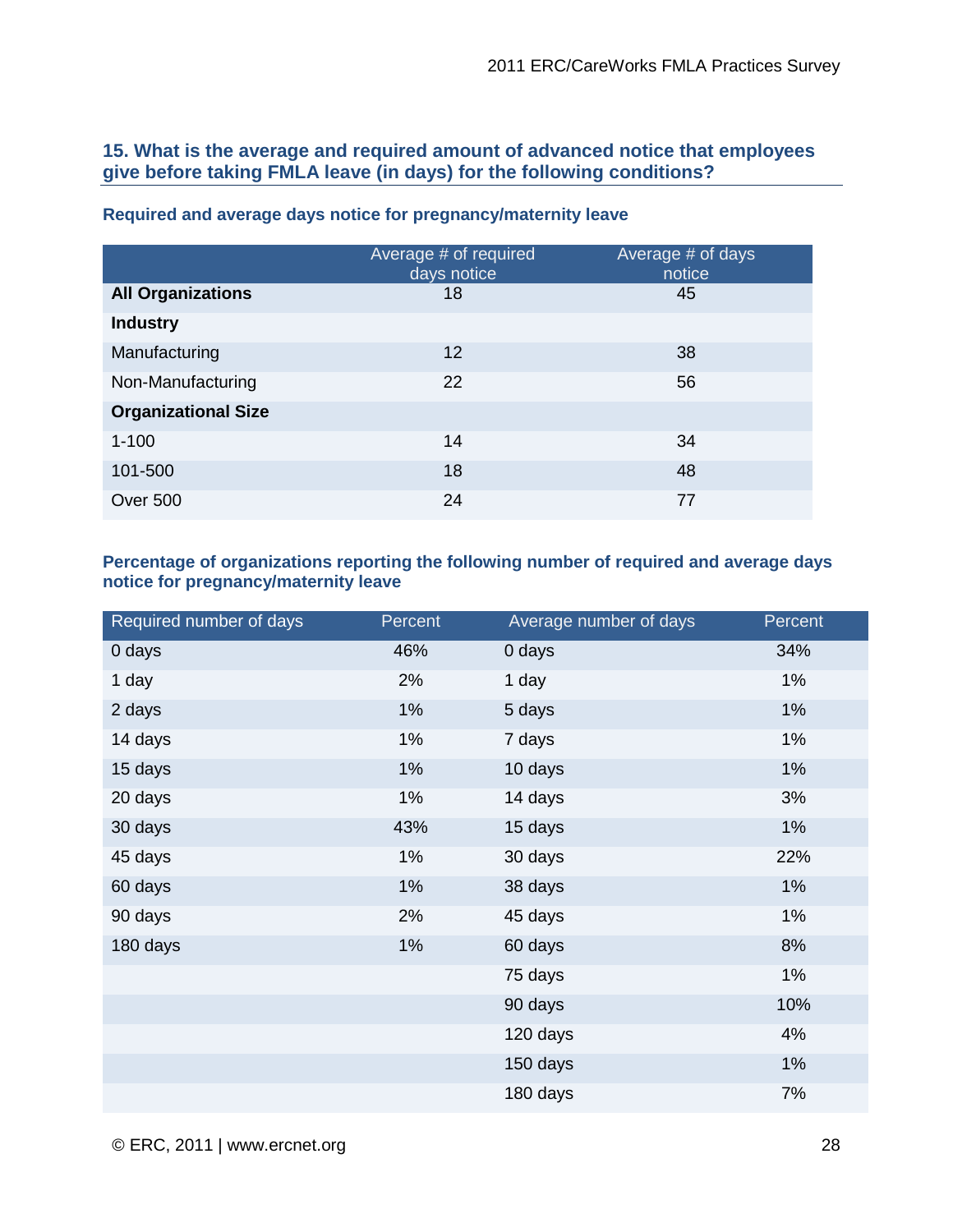| Required number of days | Percent | Average number of days | Percent |
|-------------------------|---------|------------------------|---------|
|                         |         | 200 days               | $1\%$   |
|                         |         | 210 days               | $1\%$   |

*\*Industry and size breakouts not reported due to quantity of data and no significant differences*

#### **Required and average days notice for a serious health condition (acute)**

|                            | Average # of required<br>days notice | Average # of days<br>notice |
|----------------------------|--------------------------------------|-----------------------------|
| <b>All Organizations</b>   | 8                                    | 5                           |
| <b>Industry</b>            |                                      |                             |
| Manufacturing              | 5                                    | 3                           |
| Non-Manufacturing          | 11                                   | 6                           |
| <b>Organizational Size</b> |                                      |                             |
| $1 - 100$                  | 7                                    | 4                           |
| 101-500                    | 9                                    | 5                           |
| Over 500                   | 6                                    | 5                           |

#### **Percentage of organizations reporting the following number of required and average days notice for a serious health condition (acute)**

| Required number of days | Percent | Average number of days | Percent |
|-------------------------|---------|------------------------|---------|
| 0 days                  | 60%     | 0 days                 | 54%     |
| 1 day                   | 4%      | 1 day                  | 8%      |
| 2 days                  | 2%      | 2 days                 | 2%      |
| 3 days                  | 1%      | 3 days                 | 3%      |
| 5 days                  | 1%      | 5 days                 | 8%      |
| 7 days                  | 1%      | 7 days                 | 8%      |
| 10 days                 | 2%      | 10 days                | 1%      |
| 14 days                 | 3%      | 14 days                | 3%      |
| 15 days                 | 1%      | 15 days                | 2%      |
| 20 days                 | 1%      | 18 days                | 1%      |
| 30 days                 | 22%     | 19 days                | 1%      |
|                         |         | 20 days                | 1%      |
|                         |         | 30 days                | 6%      |
|                         |         | 60 days                | 1%      |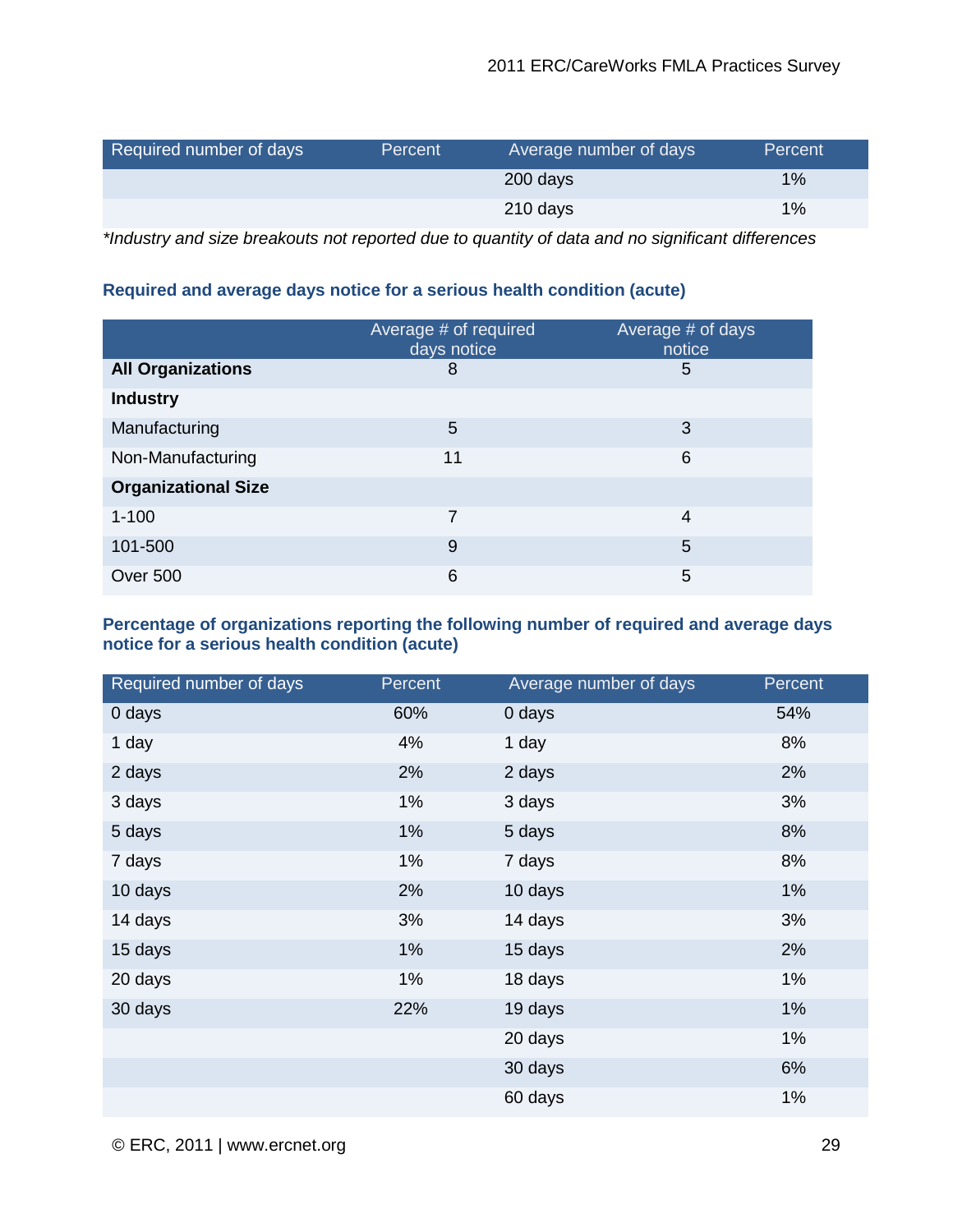|                            | Average # of required<br>days notice | Average # of days<br>notice |
|----------------------------|--------------------------------------|-----------------------------|
| <b>All Organizations</b>   | 10                                   |                             |
| <b>Industry</b>            |                                      |                             |
| Manufacturing              | 6                                    | 5                           |
| Non-Manufacturing          | 14                                   | 10                          |
| <b>Organizational Size</b> |                                      |                             |
| $1 - 100$                  | 8                                    | 8                           |
| 101-500                    | 9                                    | 7                           |
| Over 500                   | 17                                   | 9                           |

#### **Required and average days notice for a serious health condition (chronic)**

#### **Percentage of organizations reporting the following number of required and average days notice for a serious health condition (chronic)**

| Required number of days | Percent | Average number of days | Percent |
|-------------------------|---------|------------------------|---------|
| 0 days                  | 56%     | 0 days                 | 53%     |
| 1 day                   | 2%      | 1 day                  | 7%      |
| 2 days                  | 1%      | 2 days                 | 1%      |
| 5 days                  | 2%      | 3 days                 | $1\%$   |
| 7 days                  | 1%      | 5 days                 | 5%      |
| 10 days                 | 2%      | 6 days                 | 1%      |
| 14 days                 | 3%      | 7 days                 | 9%      |
| 15 days                 | 2%      | 10 days                | 2%      |
| 20 days                 | 1%      | 14 days                | 5%      |
| 30 days                 | 28%     | 15 days                | 1%      |
| 45 days                 | 1%      | 18 days                | 1%      |
|                         |         | 20 days                | 1%      |
|                         |         | 30 days                | 10%     |
|                         |         | 60 days                | 1%      |
|                         |         | 90 days                | 1%      |

*\*Industry and size breakouts not reported due to quantity of data and no significant differences*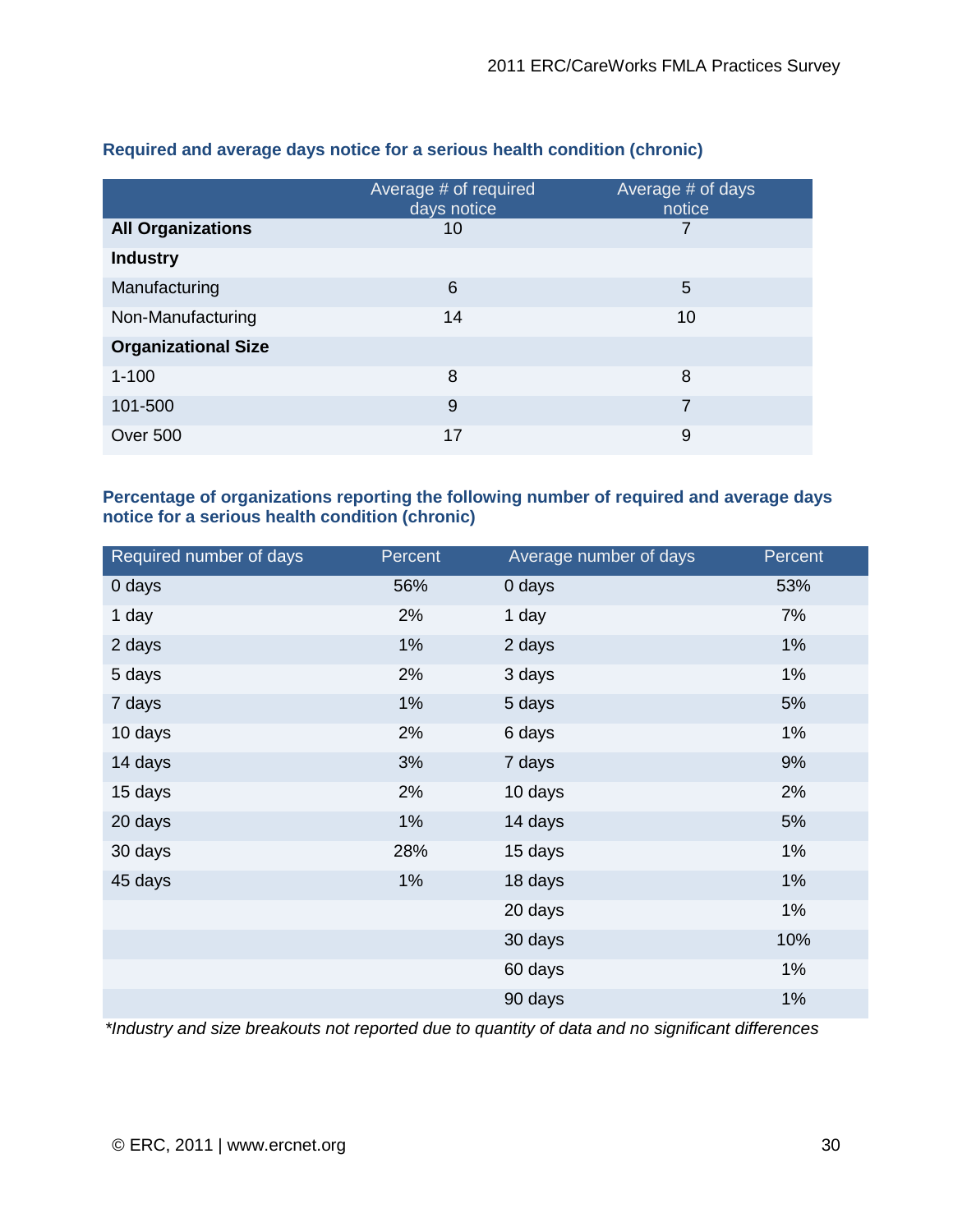|                            | Average # of required<br>days notice | Average # of days<br>notice |
|----------------------------|--------------------------------------|-----------------------------|
| <b>All Organizations</b>   | 3                                    | 0                           |
| <b>Industry</b>            |                                      |                             |
| Manufacturing              | 3                                    | 0                           |
| Non-Manufacturing          | $\overline{2}$                       | $\mathbf 0$                 |
| <b>Organizational Size</b> |                                      |                             |
| $1 - 100$                  | $\overline{2}$                       | 0                           |
| 101-500                    | $\overline{2}$                       | 0                           |
| Over 500                   | 3                                    | 0                           |

#### **Required and average days notice for a catastrophic event**

#### **Percentage of organizations reporting the following number of required and average days notice for a catastrophic event**

| Required number of days | Percent | Average number of days | Percent |
|-------------------------|---------|------------------------|---------|
| 0 days                  | 84%     | 0 days                 | 82%     |
| 1 day                   | 6%      | 1 day                  | 16%     |
| 2 days                  | 1%      | 3 days                 | 1%      |
| 5 days                  | 1%      | 5 days                 | 1%      |
| 20 days                 | 1%      | 7 days                 | 1%      |
| 30 days                 | 7%      |                        |         |

*\*Industry and size breakouts not reported due to quantity of data and no significant differences*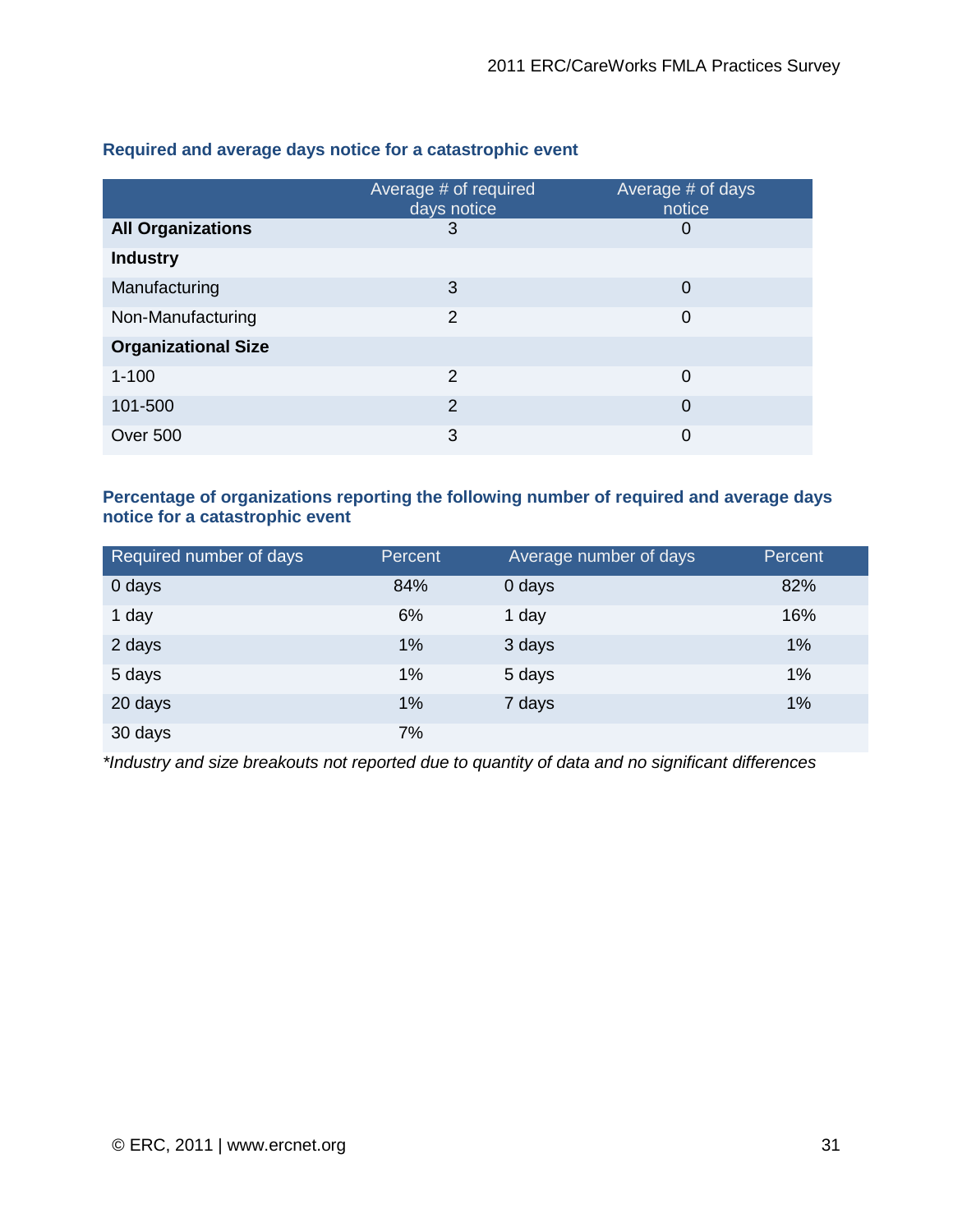|                            | Average # of required<br>days notice | Average # of days<br>notice |
|----------------------------|--------------------------------------|-----------------------------|
| <b>All Organizations</b>   | 10                                   | 6                           |
| <b>Industry</b>            |                                      |                             |
| Manufacturing              | 7                                    | 5                           |
| Non-Manufacturing          | 15                                   | 8                           |
| <b>Organizational Size</b> |                                      |                             |
| $1 - 100$                  | 8                                    | 4                           |
| 101-500                    | 10                                   | 6                           |
| Over 500                   | 14                                   | 11                          |

#### **Required and average days notice for care of a family member**

#### **Percentage of organizations reporting the following number of required and average days notice for care for a family member**

| Required number of days | Percent | Average number of days | Percent |
|-------------------------|---------|------------------------|---------|
| 0 days                  | 57%     | 0 days                 | 48%     |
| 1 day                   | 3%      | 1 day                  | 9%      |
| 2 days                  | 1%      | 3 days                 | 2%      |
| 5 days                  | 2%      | 5 days                 | 12%     |
| 10 days                 | 2%      | 7 days                 | 8%      |
| 14 days                 | 4%      | 10 days                | $1\%$   |
| 15 days                 | 2%      | 14 days                | 5%      |
| 20 days                 | 1%      | 15 days                | 3%      |
| 30 days                 | 28%     | 18 days                | 1%      |
|                         |         | 20 days                | 1%      |
|                         |         | 22 days                | 1%      |
|                         |         | 30 days                | 8%      |
|                         |         | 35 days                | 1%      |

*\*Industry and size breakouts not reported due to quantity of data and no significant differences*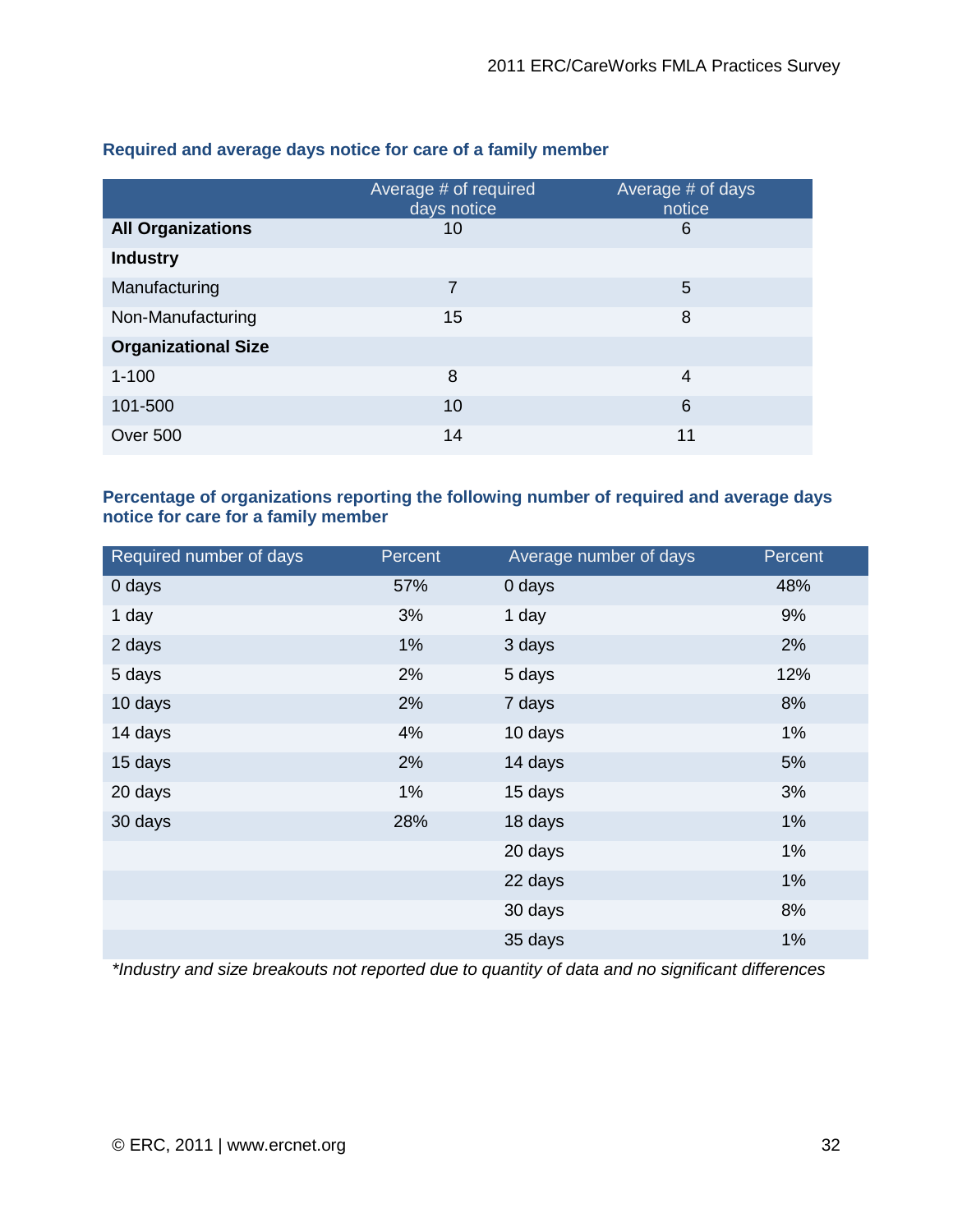## **FMLA Usage**

Most employers surveyed report that on average, 1-10% of employees took FMLA leave in the last 12 months. Twenty-four percent (on average) of total FMLA leave absences were due to pregnancy/maternity leave, 23% were due to acute serious health conditions, 19% were due to chronic serious health conditions, 6% were due to catastrophic events, and 13% were due to care of a family member. The majority of respondents (69%) indicated that they denied no FMLA claims in the last 12 months with 26% denying 10% or fewer claims.

Employers vary in their administration of intermittent FMLA. The average minimum increment of time that employers require employees to take intermittent FMLA is 48 minutes, with the most common increments of time being 15 minutes (31%), 30 minutes (15%), and 60 minutes (28%). In addition, the average duration of episodes (in hours) for serious health conditions which occur less than one full workday is 3 hours, according to respondents. The most commonly cited duration of episodes was 4 hours, reported by 57% of organizations. With regard to shift-workers that use intermittent leave, the majority of organizations surveyed (78%) allow employees to rejoin mid-shift versus requiring the entire shift as leave (6%).

Respondents say that on average, only 23% of employees who took FMLA in the past year exhausted their allotment. The widespread majority of employers surveyed (70%) reported that 20% or fewer employees exhausted their FMLA allotment, and 60% reported that 10% or fewer employees exhausted their allotment.

#### **16. What percentage of your employees took FMLA leave in the last 12 months?**

|                            | $0\%$ | $1 - 10%$ | $11 - 20%$ | 21-28% | 29-40% | More than<br>40% | Do not<br>track |
|----------------------------|-------|-----------|------------|--------|--------|------------------|-----------------|
| <b>All Organizations</b>   | 2%    | 71%       | 17%        | 2%     | 1%     | 2%               | 5%              |
| <b>Industry</b>            |       |           |            |        |        |                  |                 |
| Manufacturing              | 3%    | 73%       | 18%        | 2%     | 0%     | 2%               | 3%              |
| Non-Manufacturing          | 2%    | 72%       | 15%        | 4%     | 0%     | 0%               | 8%              |
| <b>Organizational Size</b> |       |           |            |        |        |                  |                 |
| $1 - 100$                  | 9%    | 76%       | 12%        | 0%     | 0%     | 3%               | 0%              |
| 101-500                    | 0%    | 73%       | 18%        | 3%     | 0%     | 1%               | 5%              |
| <b>Over 500</b>            | 0%    | 62%       | 23%        | 0%     | 0%     | 0%               | 15%             |

#### **Percentage of employees that took FMLA leave in the last 12 months**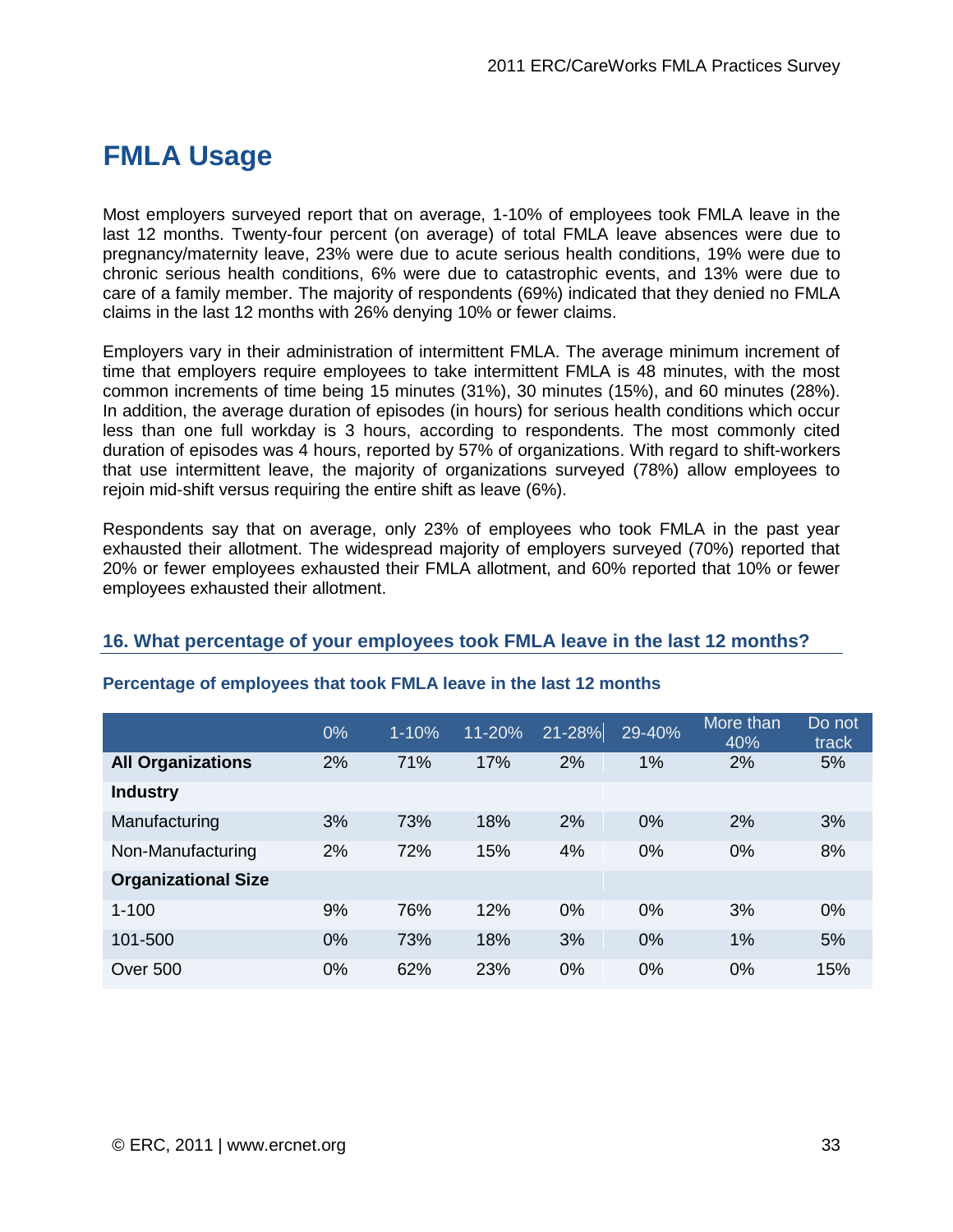#### **17. What percentage of FMLA claims have you denied in the last 12 months?**

|                            | 0%  | $1 - 10%$ | $11 - 20%$ | 21-28% | 29-40% | More than<br>40% | Do not<br>track |
|----------------------------|-----|-----------|------------|--------|--------|------------------|-----------------|
| <b>All Organizations</b>   | 69% | 26%       | 1%         | 0%     | 0%     | 1%               | 4%              |
| <b>Industry</b>            |     |           |            |        |        |                  |                 |
| Manufacturing              | 74% | 21%       | $0\%$      | 0%     | 0%     | 2%               | 3%              |
| Non-Manufacturing          | 62% | 32%       | 0%         | 0%     | 0%     | 0%               | 6%              |
| <b>Organizational Size</b> |     |           |            |        |        |                  |                 |
| $1 - 100$                  | 82% | 15%       | 0%         | 0%     | 0%     | 0%               | 3%              |
| 101-500                    | 73% | 24%       | 0%         | 0%     | 0%     | 0%               | 3%              |
| <b>Over 500</b>            | 23% | 54%       | 0%         | 0%     | 0%     | 8%               | 15%             |

#### **Percentage of FMLA claims denied in the last 12 months**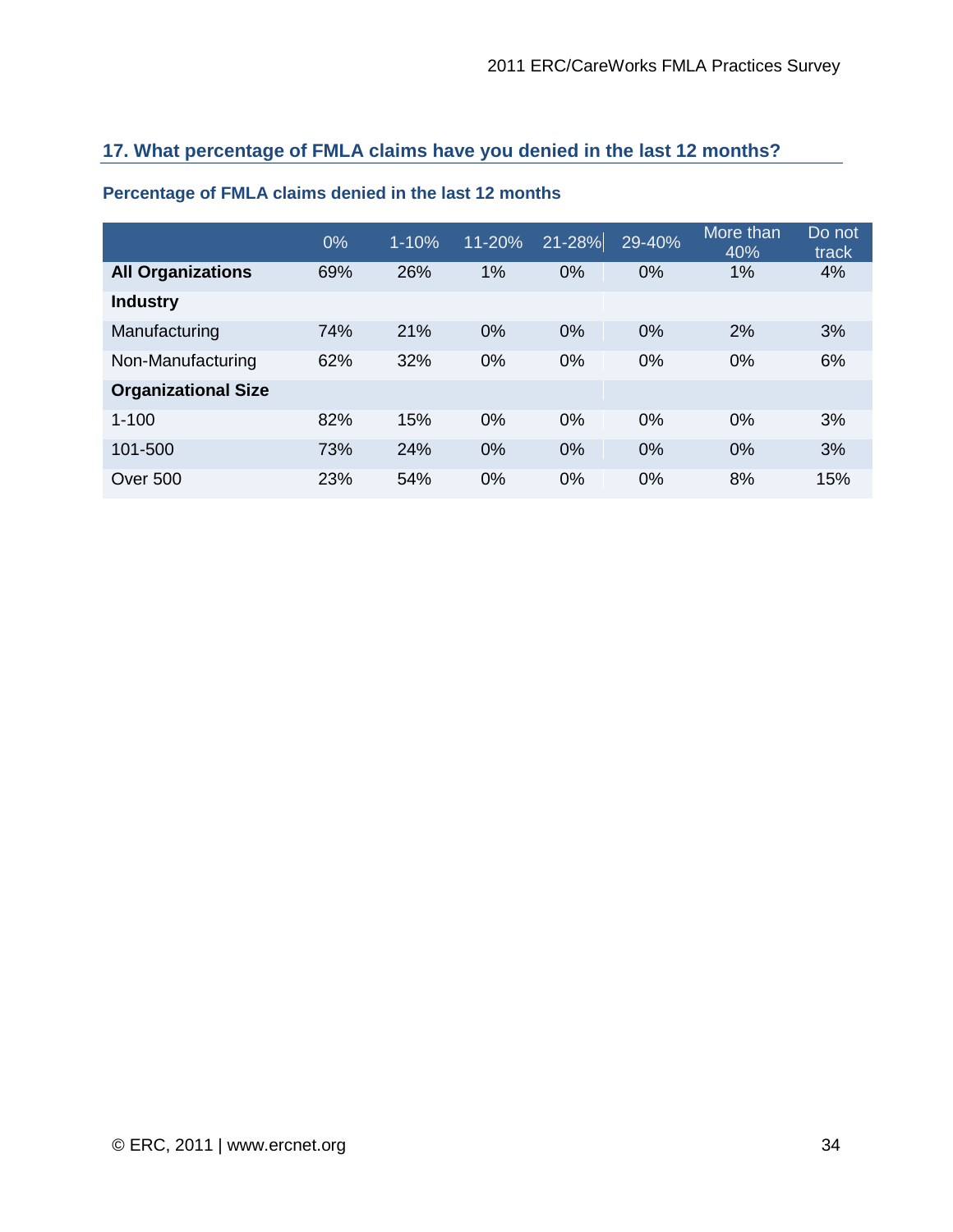#### **18. What percentage (approximate) of total FMLA leave absences were due to these conditions?**

**Average percentage of FMLA leave absences due to pregnancy/maternity leave**

|                            | Average |
|----------------------------|---------|
| <b>All Organizations</b>   | 24%     |
| <b>Industry</b>            |         |
| Manufacturing              | 13%     |
| Non-Manufacturing          | 40%     |
| <b>Organizational Size</b> |         |
| $1 - 100$                  | 24%     |
| 101-500                    | 24%     |
| Over 500                   | 32%     |

#### **Percentage of FMLA leave absences due to pregnancy/maternity leave**

|                            | $0\%$ | $1 - 10%$ | 11-20% | 21-30% | 31-40% | More than<br>40% |
|----------------------------|-------|-----------|--------|--------|--------|------------------|
| <b>All Organizations</b>   | 19%   | 36%       | 7%     | 9%     | 6%     | 24%              |
| <b>Industry</b>            |       |           |        |        |        |                  |
| Manufacturing              | 33%   | 41%       | 4%     | 8%     | 2%     | 12%              |
| Non-Manufacturing          | 5%    | 26%       | 9%     | 9%     | 9%     | 42%              |
| <b>Organizational Size</b> |       |           |        |        |        |                  |
| $1 - 100$                  | 35%   | 26%       | 9%     | 4%     | 4%     | 22%              |
| 101-500                    | 17%   | 36%       | 8%     | 9%     | 5%     | 25%              |
| <b>Over 500</b>            | 0%    | 50%       | 0%     | 10%    | 10%    | 30%              |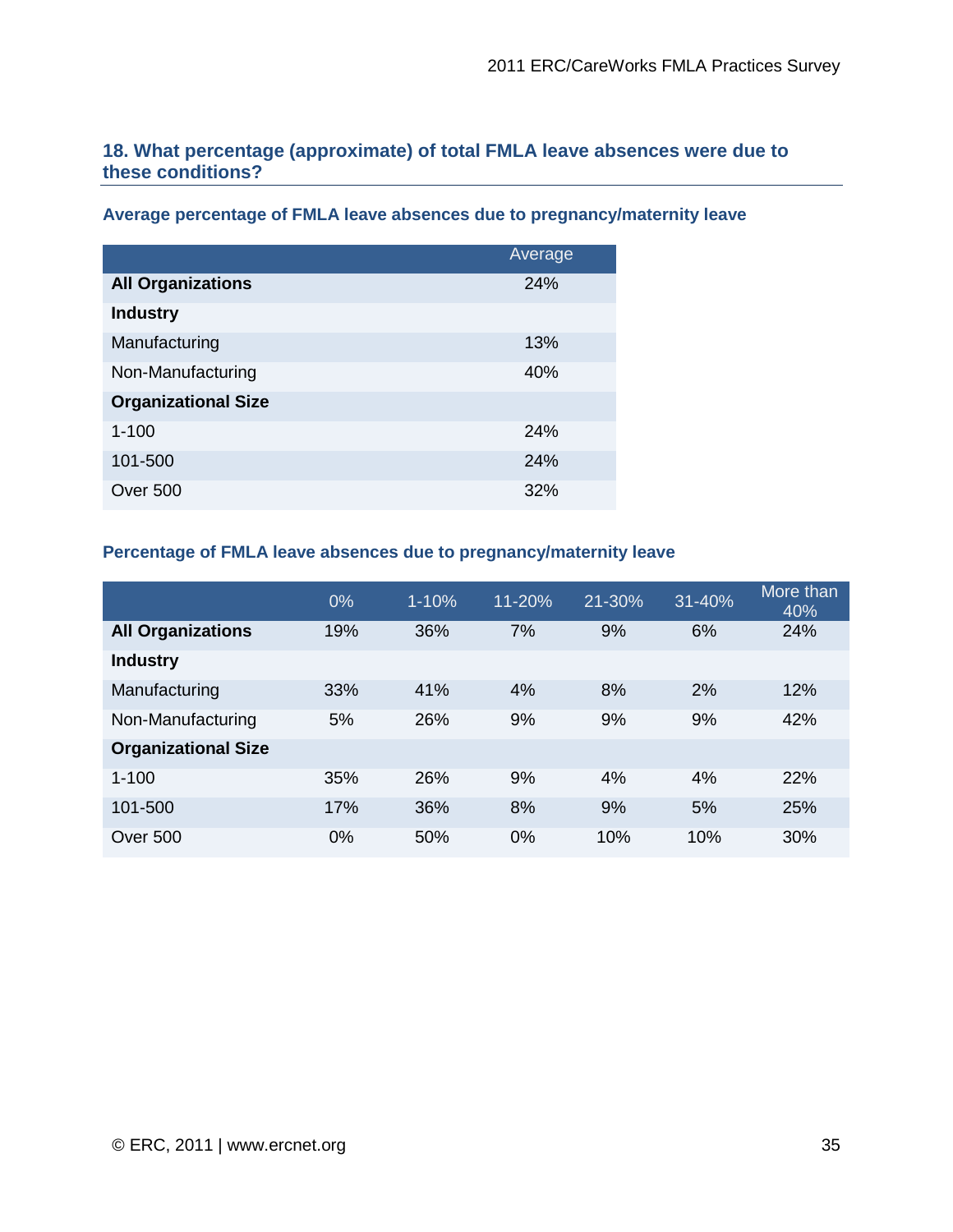|  | Average percentage of FMLA leave absences due to serious health condition (acute) |  |  |  |
|--|-----------------------------------------------------------------------------------|--|--|--|
|  |                                                                                   |  |  |  |

|                            | Average    |
|----------------------------|------------|
| <b>All Organizations</b>   | 23%        |
| <b>Industry</b>            |            |
| Manufacturing              | 22%        |
| Non-Manufacturing          | 22%        |
| <b>Organizational Size</b> |            |
| $1 - 100$                  | <b>27%</b> |
| 101-500                    | 21%        |
| Over 500                   | 24%        |

#### **Percentage of FMLA leave absences due to serious health condition (acute)**

|                            | 0% | $1 - 10%$ | 11-20% | 21-30% | 31-40% | More than<br>40% |
|----------------------------|----|-----------|--------|--------|--------|------------------|
| <b>All Organizations</b>   | 5% | 44%       | 10%    | 16%    | 8%     | 18%              |
| <b>Industry</b>            |    |           |        |        |        |                  |
| Manufacturing              | 6% | 49%       | 8%     | 11%    | 6%     | 21%              |
| Non-Manufacturing          | 5% | 35%       | 14%    | 21%    | 12%    | 14%              |
| <b>Organizational Size</b> |    |           |        |        |        |                  |
| $1 - 100$                  | 7% | 39%       | 0%     | 14%    | 11%    | 29%              |
| 101-500                    | 5% | 47%       | 11%    | 16%    | 6%     | 15%              |
| <b>Over 500</b>            | 0% | 30%       | 30%    | 10%    | 10%    | 20%              |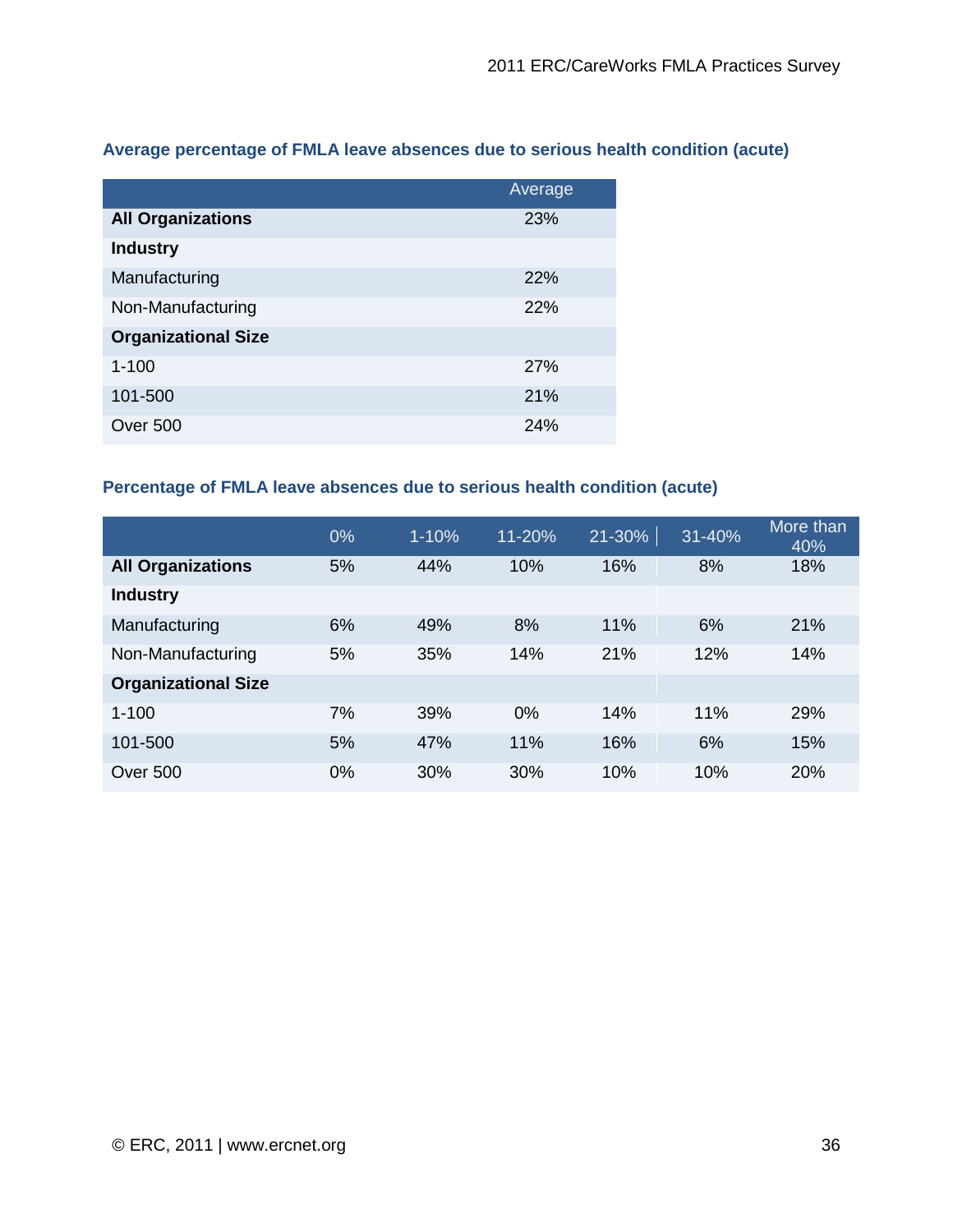**Average percentage of FMLA leave absences due to serious health condition (chronic)**

|                            | Average |
|----------------------------|---------|
| <b>All Organizations</b>   | 19%     |
| <b>Industry</b>            |         |
| Manufacturing              | 23%     |
| Non-Manufacturing          | 16%     |
| <b>Organizational Size</b> |         |
| $1 - 100$                  | 15%     |
| 101-500                    | 21%     |
| Over 500                   | 21%     |

#### **Percentage of FMLA leave absences due to serious health condition (chronic)**

|                            | 0%  | $1 - 10%$ | 11-20% | 21-30% | 31-40% | More than<br>40% |
|----------------------------|-----|-----------|--------|--------|--------|------------------|
| <b>All Organizations</b>   | 8%  | 41%       | 13%    | 14%    | 10%    | 12%              |
| <b>Industry</b>            |     |           |        |        |        |                  |
| Manufacturing              | 8%  | 38%       | 11%    | 15%    | 9%     | 19%              |
| Non-Manufacturing          | 11% | 39%       | 18%    | 13%    | 13%    | 5%               |
| <b>Organizational Size</b> |     |           |        |        |        |                  |
| $1 - 100$                  | 26% | 32%       | 5%     | 11%    | 16%    | 11%              |
| 101-500                    | 5%  | 43%       | 15%    | 15%    | 8%     | 14%              |
| <b>Over 500</b>            | 0%  | 33%       | 22%    | 11%    | 22%    | 11%              |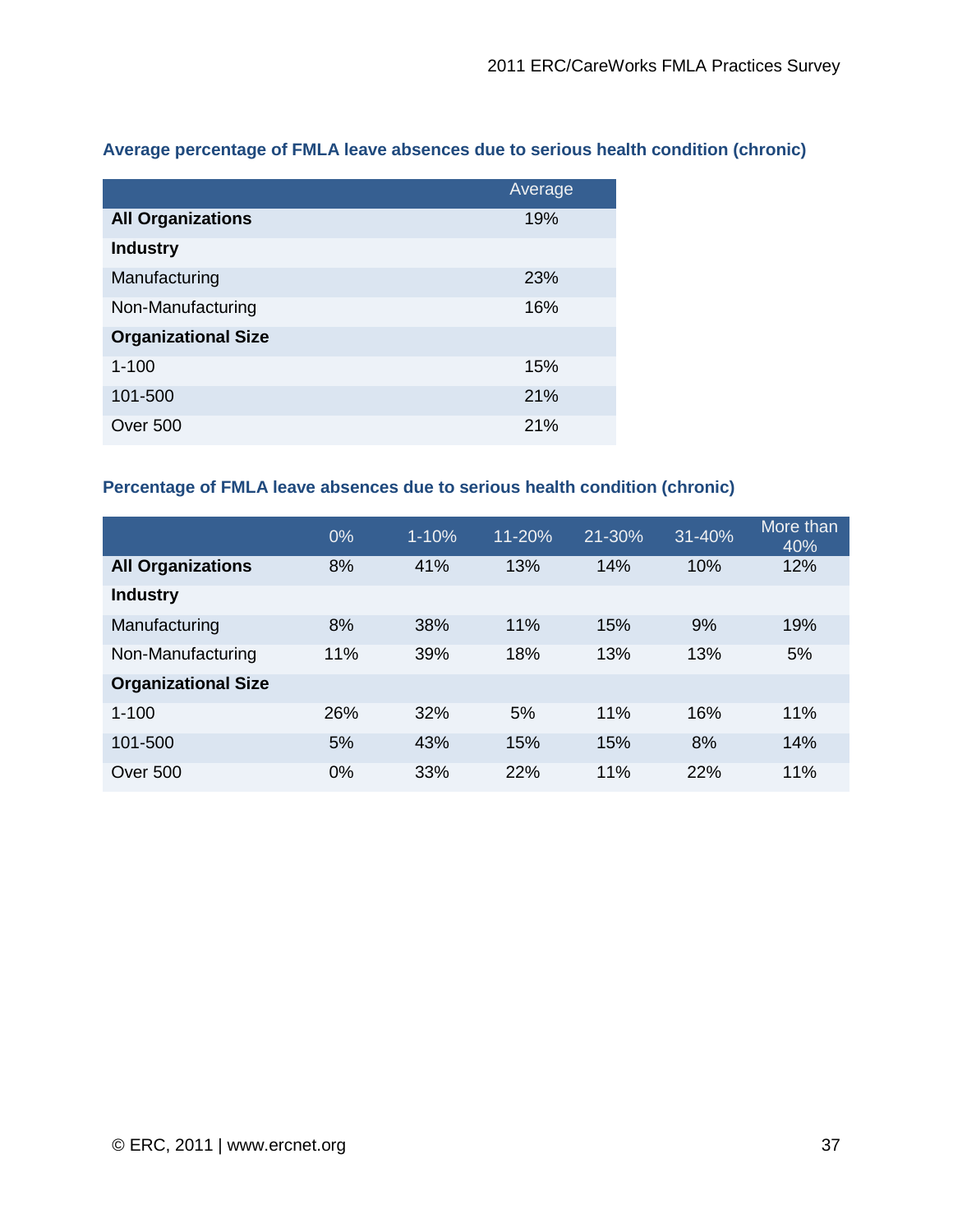|                            | Average |
|----------------------------|---------|
| <b>All Organizations</b>   | 6%      |
| <b>Industry</b>            |         |
| Manufacturing              | 5%      |
| Non-Manufacturing          | 5%      |
| <b>Organizational Size</b> |         |
| $1 - 100$                  | 4%      |
| 101-500                    | 6%      |
| Over 500                   | 4%      |

#### **Average percentage of FMLA leave absences due to catastrophic event**

#### **Percentage of FMLA leave absences due to catastrophic event**

|                            | 0%  | $1 - 10%$ | 11-20% | 21-30% | 31-40% | More than<br>40% |
|----------------------------|-----|-----------|--------|--------|--------|------------------|
| <b>All Organizations</b>   | 49% | 40%       | 6%     | 1%     | 0%     | 3%               |
| <b>Industry</b>            |     |           |        |        |        |                  |
| Manufacturing              | 58% | 34%       | 5%     | 0%     | 0%     | 3%               |
| Non-Manufacturing          | 38% | 50%       | 8%     | 0%     | 0%     | 4%               |
| <b>Organizational Size</b> |     |           |        |        |        |                  |
| $1 - 100$                  | 79% | 14%       | 0%     | 0%     | 0%     | 7%               |
| 101-500                    | 49% | 41%       | 7%     | 0%     | 0%     | 2%               |
| <b>Over 500</b>            | 22% | 67%       | 11%    | 0%     | 0%     | 0%               |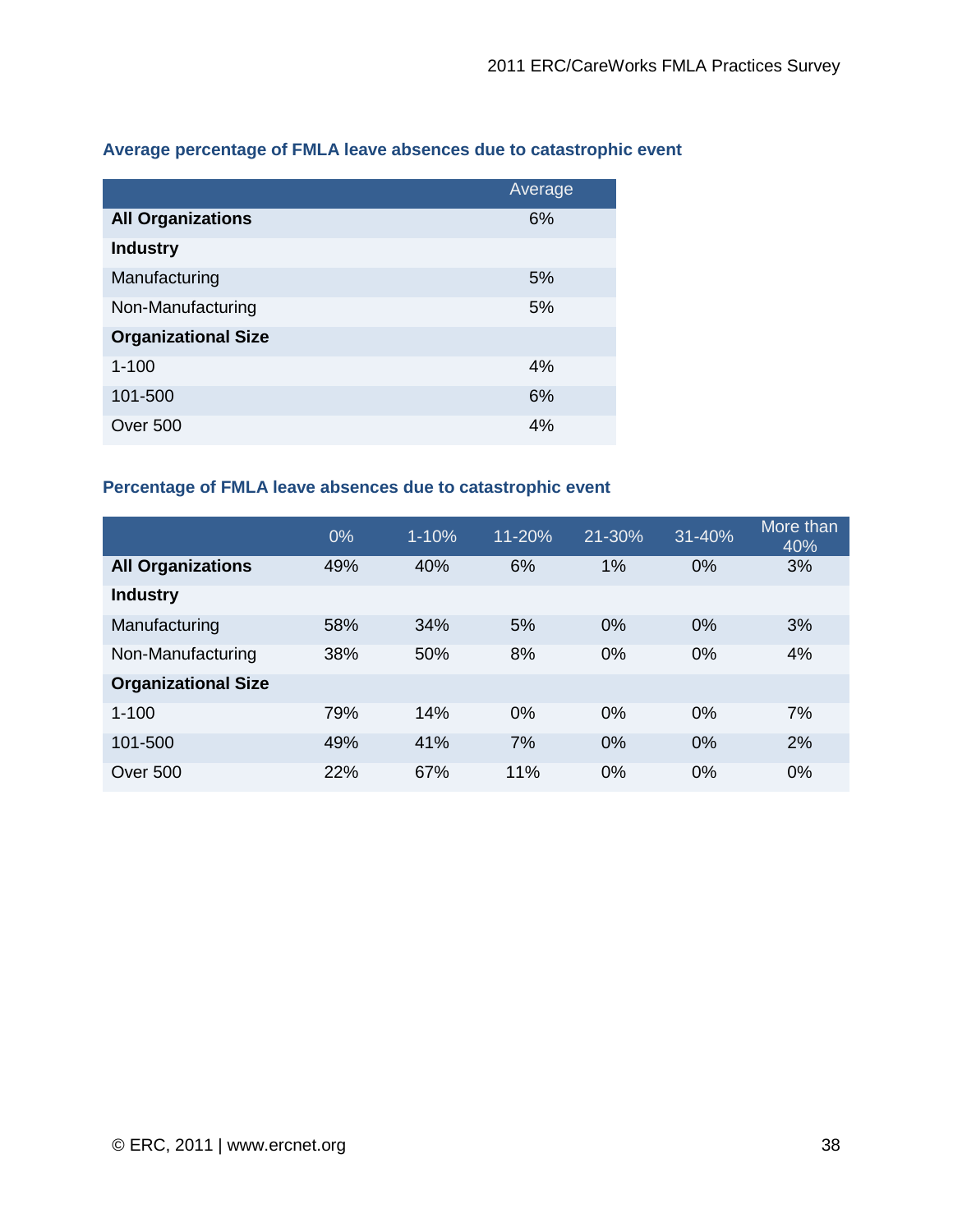|                            | Average |
|----------------------------|---------|
| <b>All Organizations</b>   | 13%     |
| <b>Industry</b>            |         |
| Manufacturing              | 13%     |
| Non-Manufacturing          | 14%     |
| <b>Organizational Size</b> |         |
| $1 - 100$                  | 12%     |
| 101-500                    | 14%     |
| Over 500                   | 12%     |

#### **Average percentage of FMLA leave absences due to care of a family member**

#### **Percentage of FMLA leave absences due to care of a family member**

|                            | 0%  | $1 - 10%$ | 11-20% | 21-30% | 31-40% | More than<br>40% |
|----------------------------|-----|-----------|--------|--------|--------|------------------|
| <b>All Organizations</b>   | 14% | 48%       | 15%    | 11%    | 6%     | 6%               |
| <b>Industry</b>            |     |           |        |        |        |                  |
| Manufacturing              | 16% | 48%       | 16%    | 10%    | 2%     | 8%               |
| Non-Manufacturing          | 12% | 45%       | 15%    | 12%    | 12%    | 3%               |
| <b>Organizational Size</b> |     |           |        |        |        |                  |
| $1 - 100$                  | 44% | 25%       | 0%     | 13%    | 13%    | 6%               |
| 101-500                    | 9%  | 50%       | 21%    | 9%     | 5%     | 7%               |
| <b>Over 500</b>            | 0%  | 70%       | 10%    | 20%    | 0%     | 0%               |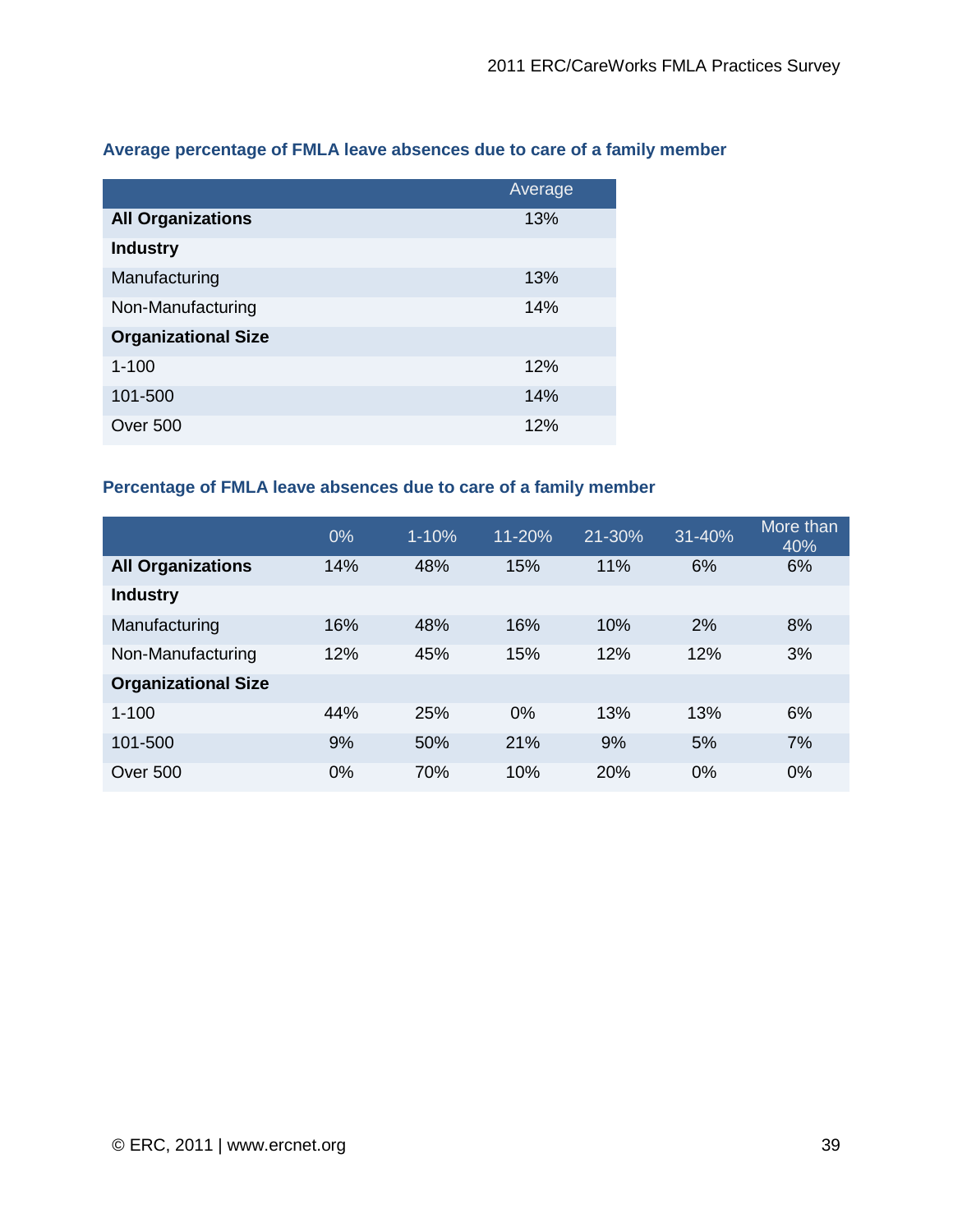#### **19. What is the minimum increment that employees can take FMLA (in minutes)?**

**Average minimum increment that employees can take FMLA (in minutes)**

|                            | Average |
|----------------------------|---------|
| <b>All Organizations</b>   | 48      |
| <b>Industry</b>            |         |
| Manufacturing              | 45      |
| Non-Manufacturing          | 49      |
| <b>Organizational Size</b> |         |
| $1 - 100$                  | 71      |
| 101-500                    | 42      |
| Over 500                   | 22      |

#### **Number of minutes in which employees can take FMLA**

|                            | 5 minutes<br>or less | 10 minutes<br>or less | 15<br>minutes | 30<br>minutes | 60<br>minutes | 240<br>minutes | 360<br>minutes |
|----------------------------|----------------------|-----------------------|---------------|---------------|---------------|----------------|----------------|
| <b>All Organizations</b>   | 12%                  | 6%                    | 31%           | 15%           | 28%           | 7%             | 1%             |
| <b>Industry</b>            |                      |                       |               |               |               |                |                |
| Manufacturing              | 13%                  | 7%                    | 26%           | 17%           | 30%           | 7%             | 0%             |
| Non-Manufacturing          | 11%                  | 2%                    | 40%           | 13%           | 24%           | 7%             | 2%             |
| <b>Organizational Size</b> |                      |                       |               |               |               |                |                |
| $1 - 100$                  | 16%                  | 0%                    | 20%           | 16%           | 32%           | 12%            | 4%             |
| 101-500                    | 11%                  | 6%                    | 35%           | 14%           | 29%           | 6%             | 0%             |
| <b>Over 500</b>            | 17%                  | 8%                    | 42%           | 17%           | 17%           | 0%             | 0%             |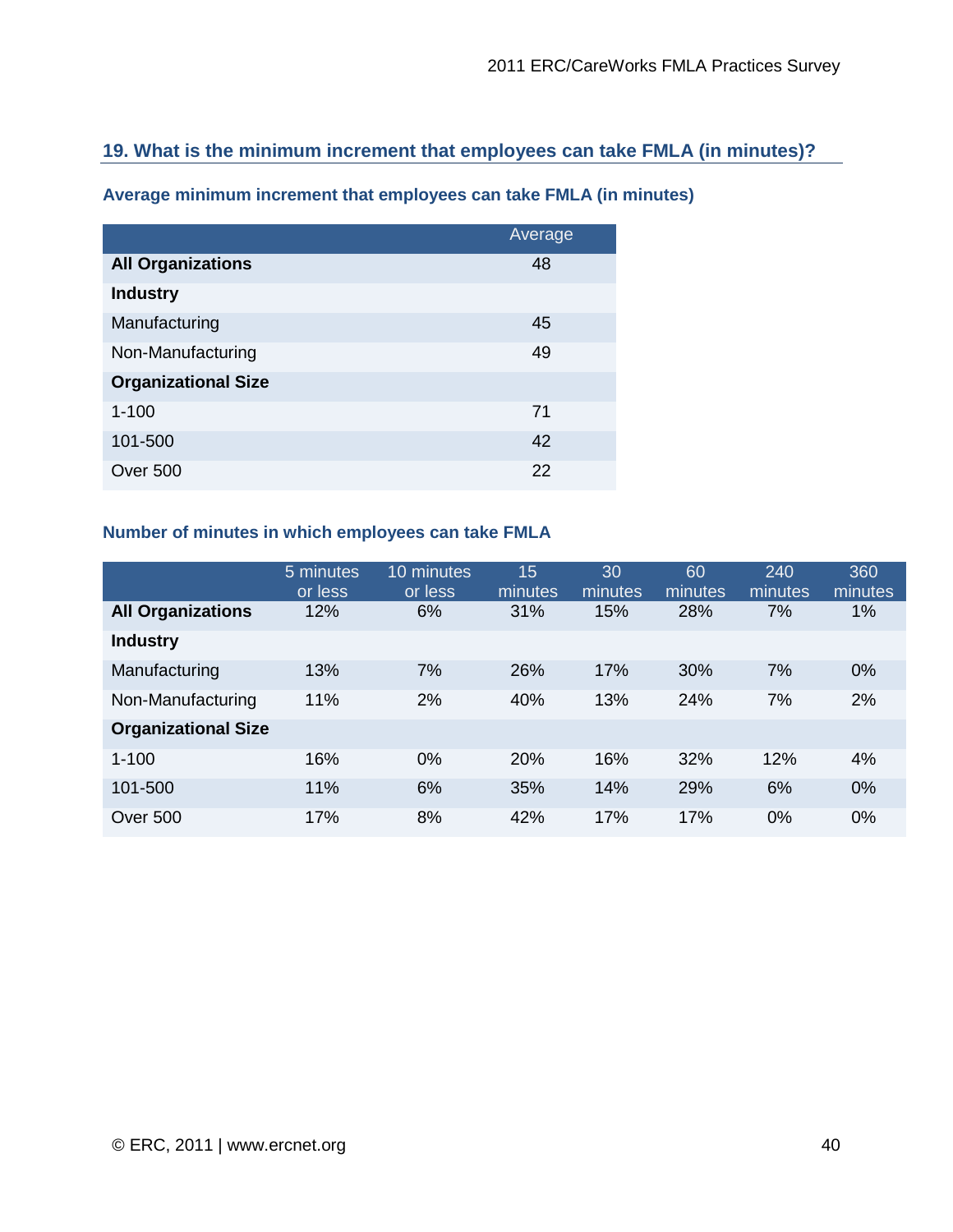**20. Of intermittent absences which occur less than one full workday, for serious health conditions what is the approximate average duration of each episode (in hours)?** 

**Average duration of episodes (in hours) which occur less than one full workday, for serious health conditions**

|                            | Average |
|----------------------------|---------|
| <b>All Organizations</b>   | 3       |
| <b>Industry</b>            |         |
| Manufacturing              | 4       |
| Non-Manufacturing          | 3       |
| <b>Organizational Size</b> |         |
| $1 - 100$                  | 3       |
| 101-500                    | 3       |
| Over 500                   | 4       |

#### **Duration of episodes (number of hours)**

|                            | 1 hour or<br>less | $\overline{2}$<br>hours <sup>'</sup> | 3<br><b>hours</b> | $\overline{4}$<br>hours | $5 - 7$<br>hours | $\overline{8}$<br>hours |
|----------------------------|-------------------|--------------------------------------|-------------------|-------------------------|------------------|-------------------------|
| <b>All Organizations</b>   | 12%               | 16%                                  | 6%                | 57%                     | 4%               | 4%                      |
| <b>Industry</b>            |                   |                                      |                   |                         |                  |                         |
| Manufacturing              | 11%               | 18%                                  | 0%                | 58%                     | 7%               | 7%                      |
| Non-Manufacturing          | 13%               | 13%                                  | 13%               | 58%                     | 0%               | 3%                      |
| <b>Organizational Size</b> |                   |                                      |                   |                         |                  |                         |
| $1 - 100$                  | 5%                | 21%                                  | 11%               | 63%                     | 0%               | 0%                      |
| 101-500                    | 15%               | 18%                                  | 4%                | 56%                     | 4%               | 4%                      |
| <b>Over 500</b>            | 18%               | 0%                                   | 9%                | 55%                     | 9%               | 9%                      |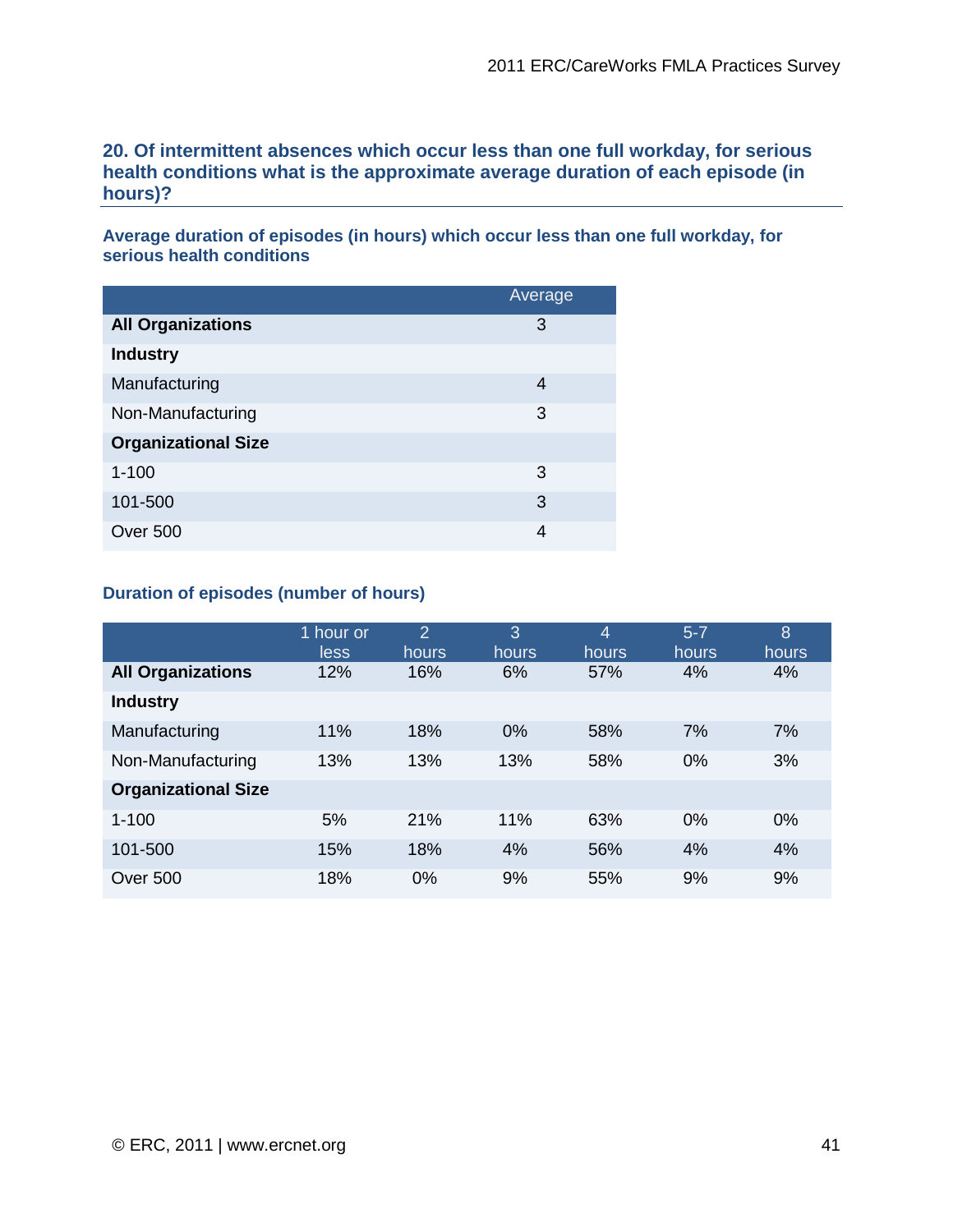**21. For shift-workers that use intermittent leave, do you allow employees to rejoin mid-shift or take an entire shift as leave?**

**Percentage of organizations that allow employees to rejoin mid-shift or require entire shift as leave**

|                            | Rejoin<br>mid-shift | Require entire<br>shift as leave | <b>Varies</b> |
|----------------------------|---------------------|----------------------------------|---------------|
| <b>All Organizations</b>   | 78%                 | 6%                               | 15%           |
| <b>Industry</b>            |                     |                                  |               |
| Manufacturing              | 81%                 | 9%                               | 9%            |
| Non-Manufacturing          | 76%                 | 3%                               | 22%           |
| <b>Organizational Size</b> |                     |                                  |               |
| $1 - 100$                  | 85%                 | 12%                              | 4%            |
| 101-500                    | 79%                 | 4%                               | 18%           |
| Over 500                   | 64%                 | 9%                               | 27%           |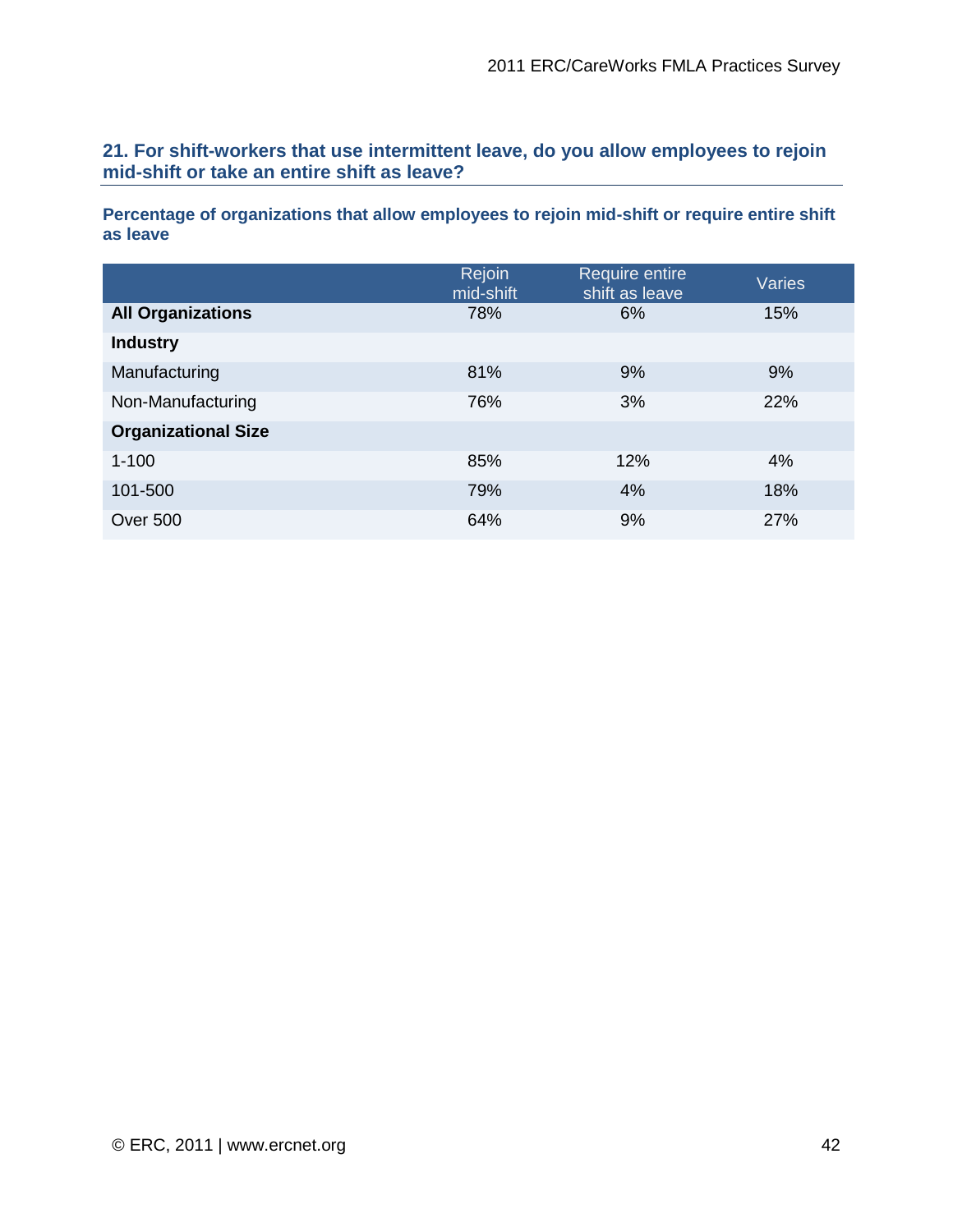#### **22. Of those employees who took FMLA in the past year, what percent exhausted their allotment?**

**Average percent of employees who took FMLA in the past year who exhausted their allotment**

|                            | Average |
|----------------------------|---------|
| <b>All Organizations</b>   | 23%     |
| <b>Industry</b>            |         |
| Manufacturing              | 19%     |
| Non-Manufacturing          | 28%     |
| <b>Organizational Size</b> |         |
| $1 - 100$                  | 23%     |
| 101-500                    | 23%     |
| Over 500                   | 15%     |

#### **Percent of employees who took FMLA in the past year who exhausted their allotment**

|                            | 0%  | $1 - 10%$ | $11 - 20%$ | 21-30% | $31 - 40%$ | More than<br>40% |
|----------------------------|-----|-----------|------------|--------|------------|------------------|
| <b>All Organizations</b>   | 18% | 42%       | 10%        | 4%     | 3%         | 24%              |
| <b>Industry</b>            |     |           |            |        |            |                  |
| Manufacturing              | 15% | 53%       | 10%        | 3%     | 2%         | 17%              |
| Non-Manufacturing          | 17% | 30%       | 11%        | 7%     | 2%         | 33%              |
| <b>Organizational Size</b> |     |           |            |        |            |                  |
| $1 - 100$                  | 31% | 24%       | 7%         | 7%     | 3%         | 28%              |
| 101-500                    | 16% | 46%       | 9%         | 3%     | 3%         | 23%              |
| <b>Over 500</b>            | 0%  | 64%       | 27%        | 0%     | 0%         | 9%               |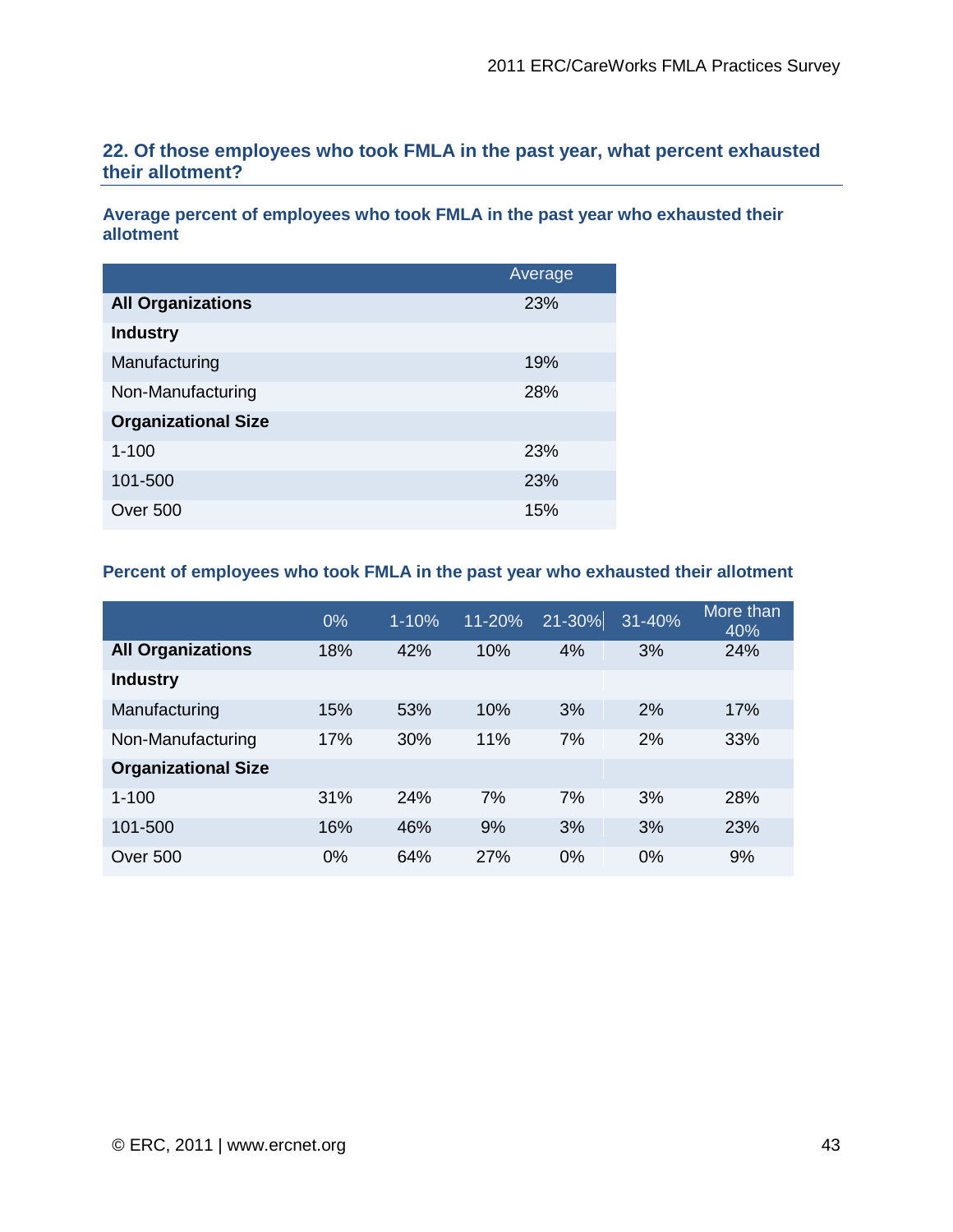## **FMLA Challenges**

The majority of employers surveyed are either satisfied (40%) or somewhat satisfied (38%) with their current FMLA administration process, however, 40% of respondents would consider outsourcing the administration of FMLA if it would save their organization money or lower its bottom line.

While employers are faced with many varied challenges when administering FMLA, the most common challenges cited in the survey were tracking, compliance, and determining the overall costs associated with FMLA absences. Additionally, not all employers are confident that they are capturing situations that should be considered FMLA. Fifty-six percent of organizations believe they are capturing all the situations at their organizations which should be designated as FMLA.

#### **23. Do you believe you are capturing all the situations at your company which should be designated as FMLA?**

**Percentage of organizations who believe they are capturing all situations at their organization which should be designated as FMLA**

|                            | Percent |
|----------------------------|---------|
| <b>All Organizations</b>   | 56%     |
| <b>Industry</b>            |         |
| Manufacturing              | 58%     |
| Non-Manufacturing          | 53%     |
| <b>Organizational Size</b> |         |
| $1 - 100$                  | 73%     |
| 101-500                    | 51%     |
| Over 500                   | 31%     |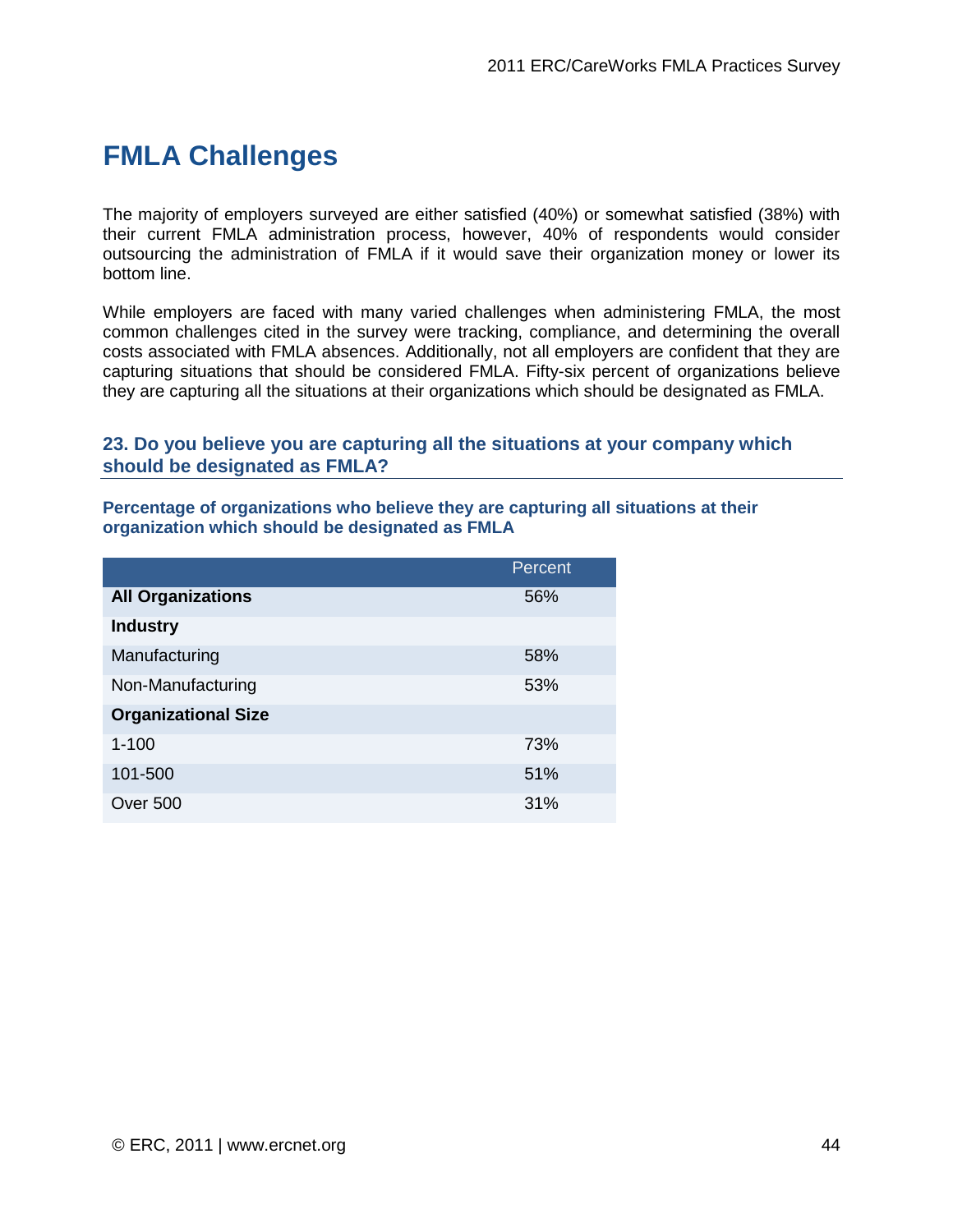#### **24. What is your biggest challenge with FMLA?**

**Percentage of organizations whose biggest challenge with FMLA is meeting paperwork timeframes designated by DOL**

|                            | Percent |
|----------------------------|---------|
| <b>All Organizations</b>   | 11%     |
| <b>Industry</b>            |         |
| Manufacturing              | 15%     |
| Non-Manufacturing          | 8%      |
| <b>Organizational Size</b> |         |
| $1 - 100$                  | 13%     |
| 101-500                    | 8%      |
| Over 500                   | 15%     |

#### **Percentage of organizations whose biggest challenge with FMLA is tracking**

|                            | Percent |
|----------------------------|---------|
| <b>All Organizations</b>   | 28%     |
| <b>Industry</b>            |         |
| Manufacturing              | 25%     |
| Non-Manufacturing          | 27%     |
| <b>Organizational Size</b> |         |
| $1 - 100$                  | 23%     |
| 101-500                    | 32%     |
| Over 500                   | 23%     |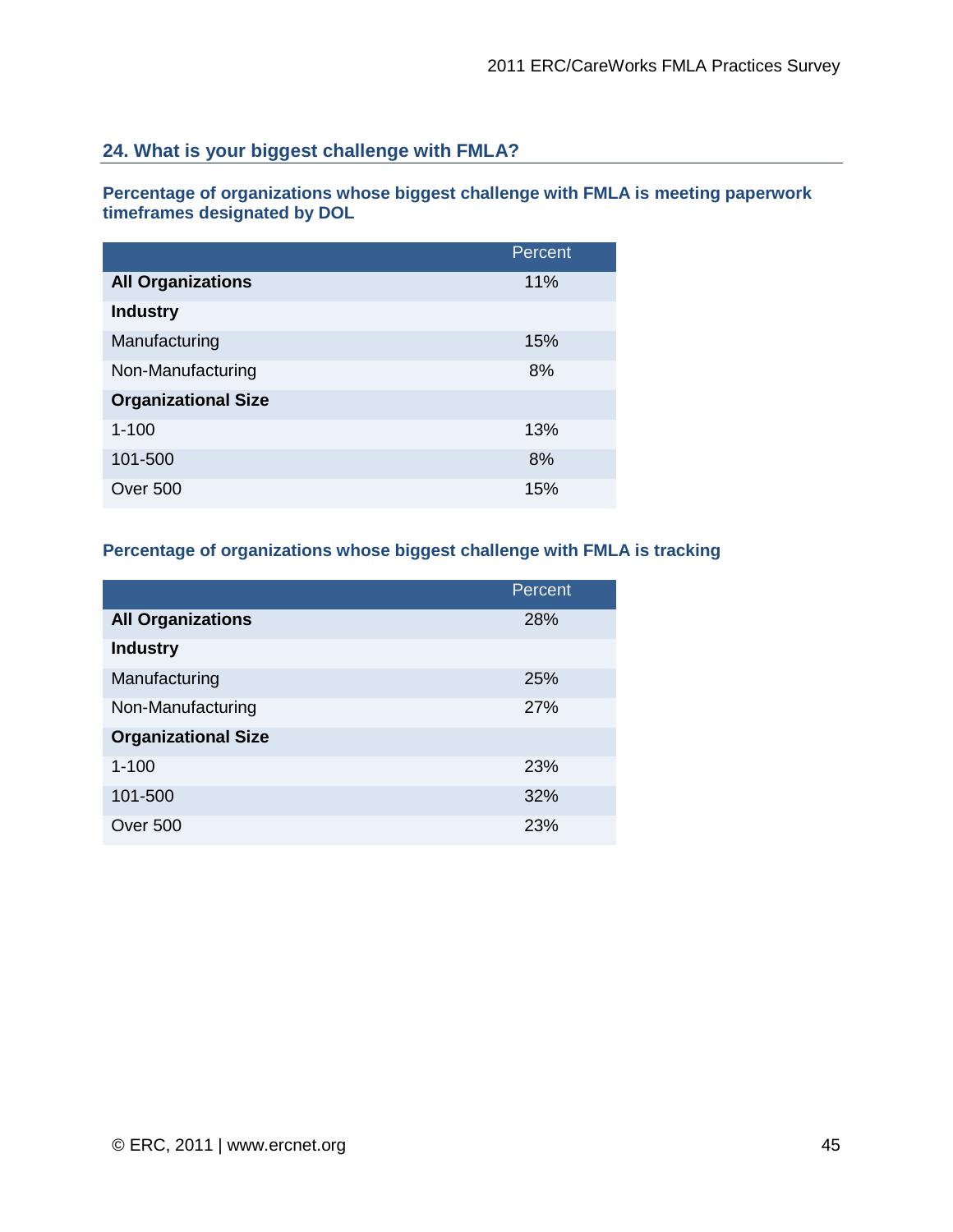**Percentage of organizations whose biggest challenge with FMLA is determining the overall costs associated with FMLA absences**

|                            | Percent |
|----------------------------|---------|
| <b>All Organizations</b>   | 23%     |
| <b>Industry</b>            |         |
| Manufacturing              | 21%     |
| Non-Manufacturing          | 24%     |
| <b>Organizational Size</b> |         |
| $1 - 100$                  | 19%     |
| 101-500                    | 25%     |
| Over 500                   | 15%     |

#### **Percentage of organizations whose biggest challenge with FMLA is determining what constitutes a serious health condition**

|                            | Percent |
|----------------------------|---------|
| <b>All Organizations</b>   | 16%     |
| <b>Industry</b>            |         |
| Manufacturing              | 16%     |
| Non-Manufacturing          | 16%     |
| <b>Organizational Size</b> |         |
| $1 - 100$                  | 19%     |
| 101-500                    | 15%     |
| Over 500                   | 15%     |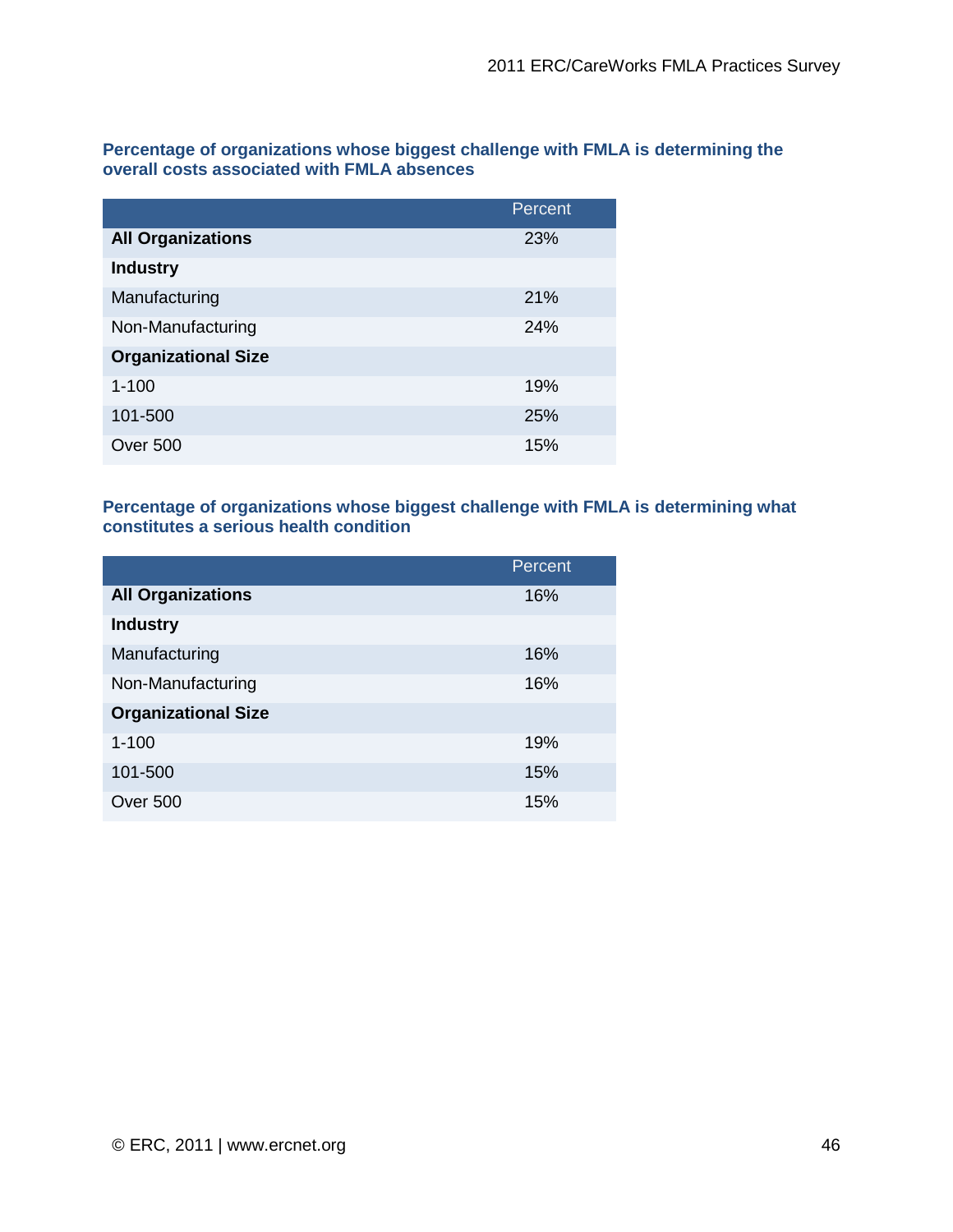**Percentage of organizations whose biggest challenge with FMLA is overall compliance**

|                            | Percent |
|----------------------------|---------|
| <b>All Organizations</b>   | 23%     |
| <b>Industry</b>            |         |
| Manufacturing              | 23%     |
| Non-Manufacturing          | 25%     |
| <b>Organizational Size</b> |         |
| $1 - 100$                  | 26%     |
| 101-500                    | 21%     |
| Over 500                   | 31%     |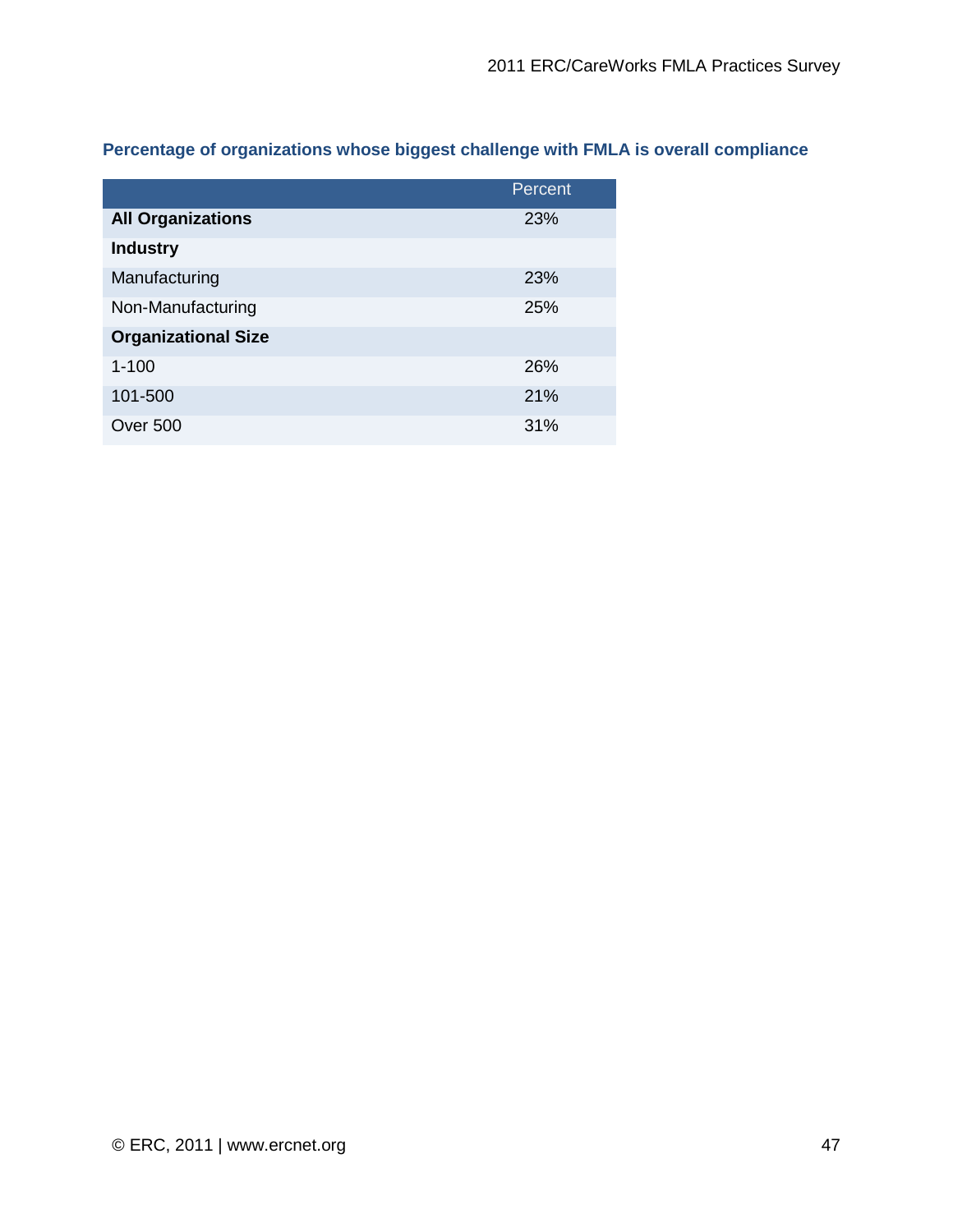#### **25. How satisfied are you with your current administration process?**

**Percentage of organizations that are satisfied with their current FMLA administration process**

|                            | Very<br>satisfied | <b>Satisfied</b> | Somewhat<br>satisfied | <b>Unsatisfied</b> | Very<br>unsatisfied |
|----------------------------|-------------------|------------------|-----------------------|--------------------|---------------------|
| <b>All Organizations</b>   | 12%               | 40%              | 38%                   | 10%                | 1%                  |
| <b>Industry</b>            |                   |                  |                       |                    |                     |
| Manufacturing              | 11%               | 39%              | 44%                   | 3%                 | 2%                  |
| Non-Manufacturing          | 9%                | 42%              | 30%                   | 19%                | $0\%$               |
| <b>Organizational Size</b> |                   |                  |                       |                    |                     |
| $1 - 100$                  | 16%               | 31%              | 44%                   | 9%                 | $0\%$               |
| 101-500                    | 11%               | 43%              | 35%                   | 9%                 | 1%                  |
| <b>Over 500</b>            | 8%                | 38%              | 46%                   | 8%                 | 0%                  |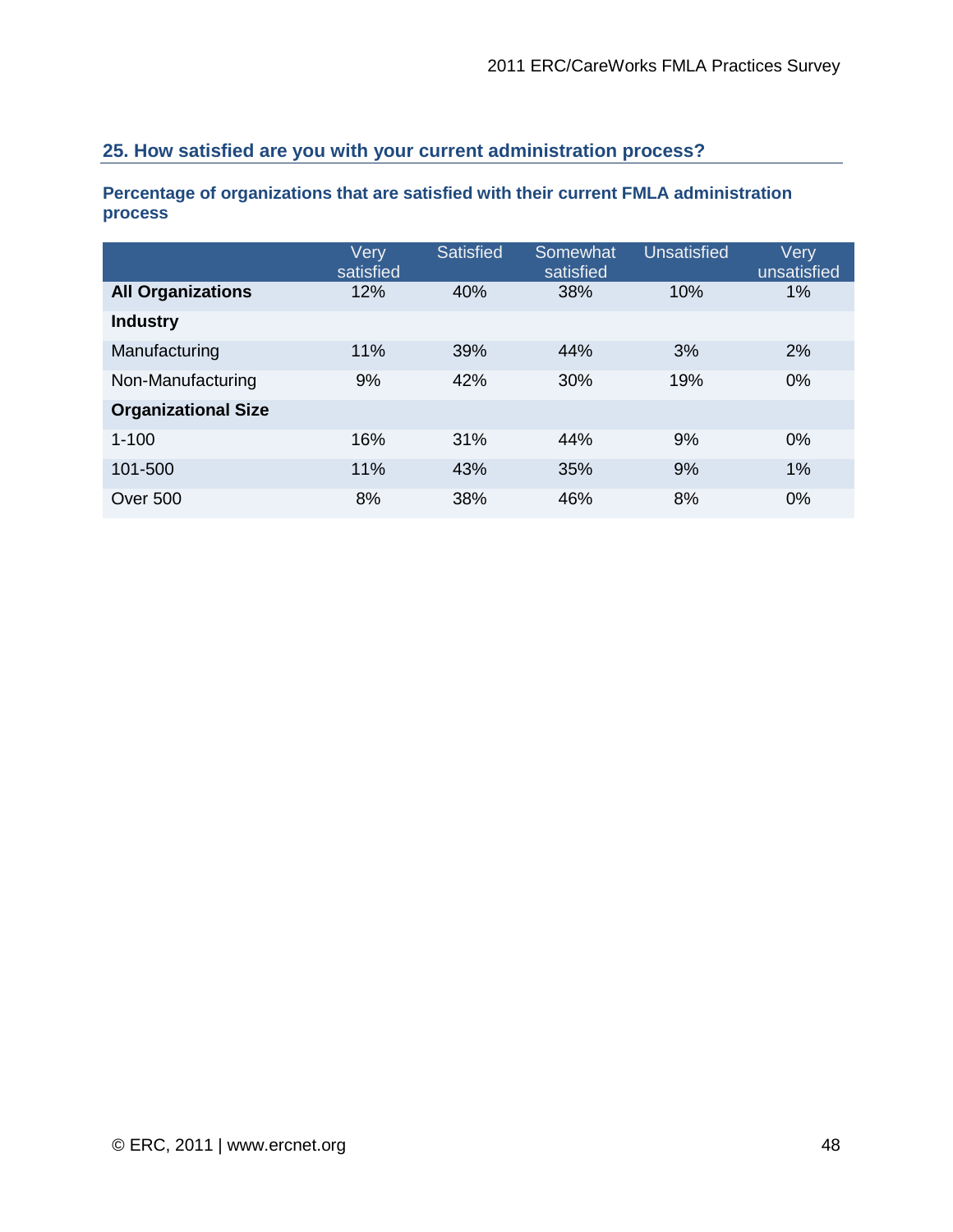**26. Would your company consider outsourcing the administration of FMLA if it would save your company money/lower your bottom line?** 

**Percentage of organizations who would consider outsourcing the administration of FMLA if it would save their organization money/lower their bottom line**

|                            | Percent |
|----------------------------|---------|
| <b>All Organizations</b>   | 40%     |
| <b>Industry</b>            |         |
| Manufacturing              | 39%     |
| Non-Manufacturing          | 45%     |
| <b>Organizational Size</b> |         |
| $1 - 100$                  | 32%     |
| 101-500                    | 41%     |
| Over 500                   | 45%     |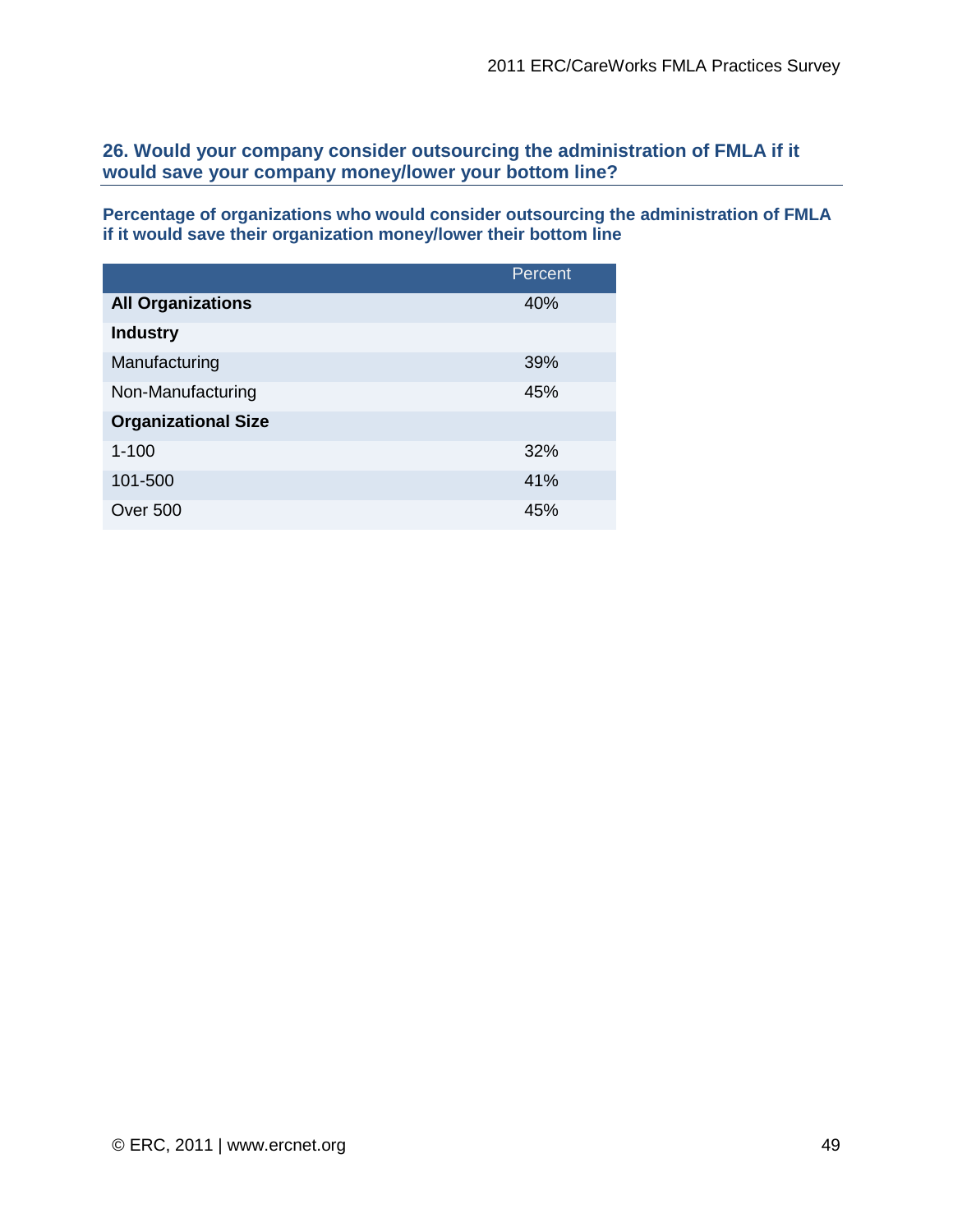## **Respondent Demographics**

Below is a breakdown of the industries and sizes that respondents represent.

|                            | Percent |
|----------------------------|---------|
| <b>Industry</b>            |         |
| Manufacturing              | 54%     |
| Non-Manufacturing          | 46%     |
| Airline                    | 0%      |
| Education                  | 2%      |
| Energy/Utility             | 0%      |
| Entertainment              | 0%      |
| <b>Financial Services</b>  | 5%      |
| Food Industry              | 1%      |
| Government                 | 4%      |
| Healthcare (Non-Hospital)  | 12%     |
| Hospital                   | 2%      |
| Media                      | 1%      |
| <b>Nursing Home</b>        | 0%      |
| Retail                     | 1%      |
| Service                    | 14%     |
| Technology                 | 4%      |
| Transportation             | 1%      |
| <b>Organizational Size</b> |         |
| $1 - 100$                  | 28%     |
| 101-500                    | 62%     |
| Over 500                   | 11%     |